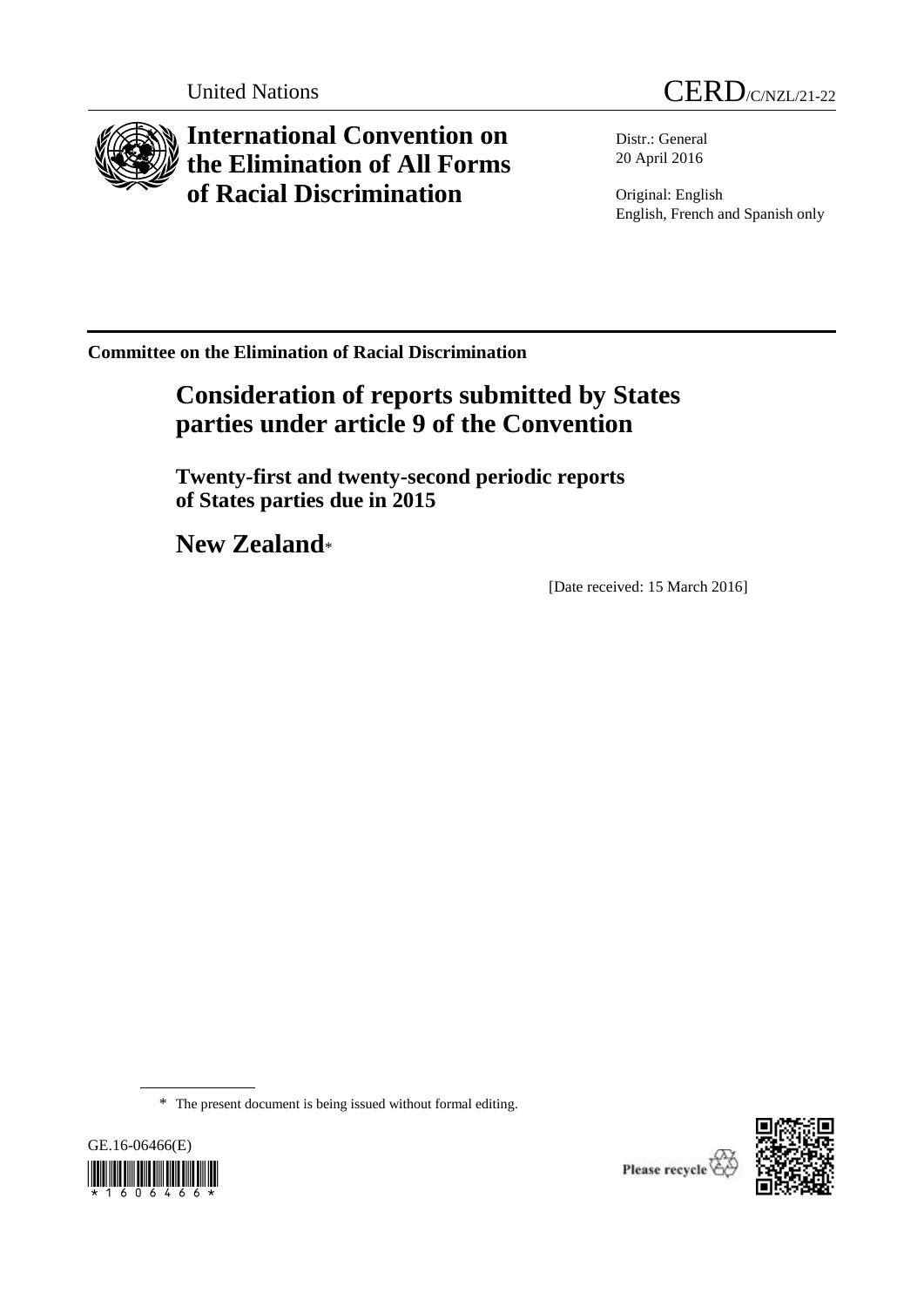# CERD/C/NZL/21-22

# Contents

|      | Page           |
|------|----------------|
|      | $\overline{3}$ |
| H.   | $\mathcal{R}$  |
| III. | 6              |
|      | 6              |
|      | 21             |
|      | 23             |
|      | 43             |
|      |                |

Annexes\*\*

<sup>\*\*</sup> Annexes can be consulted in the files of the Secretariat.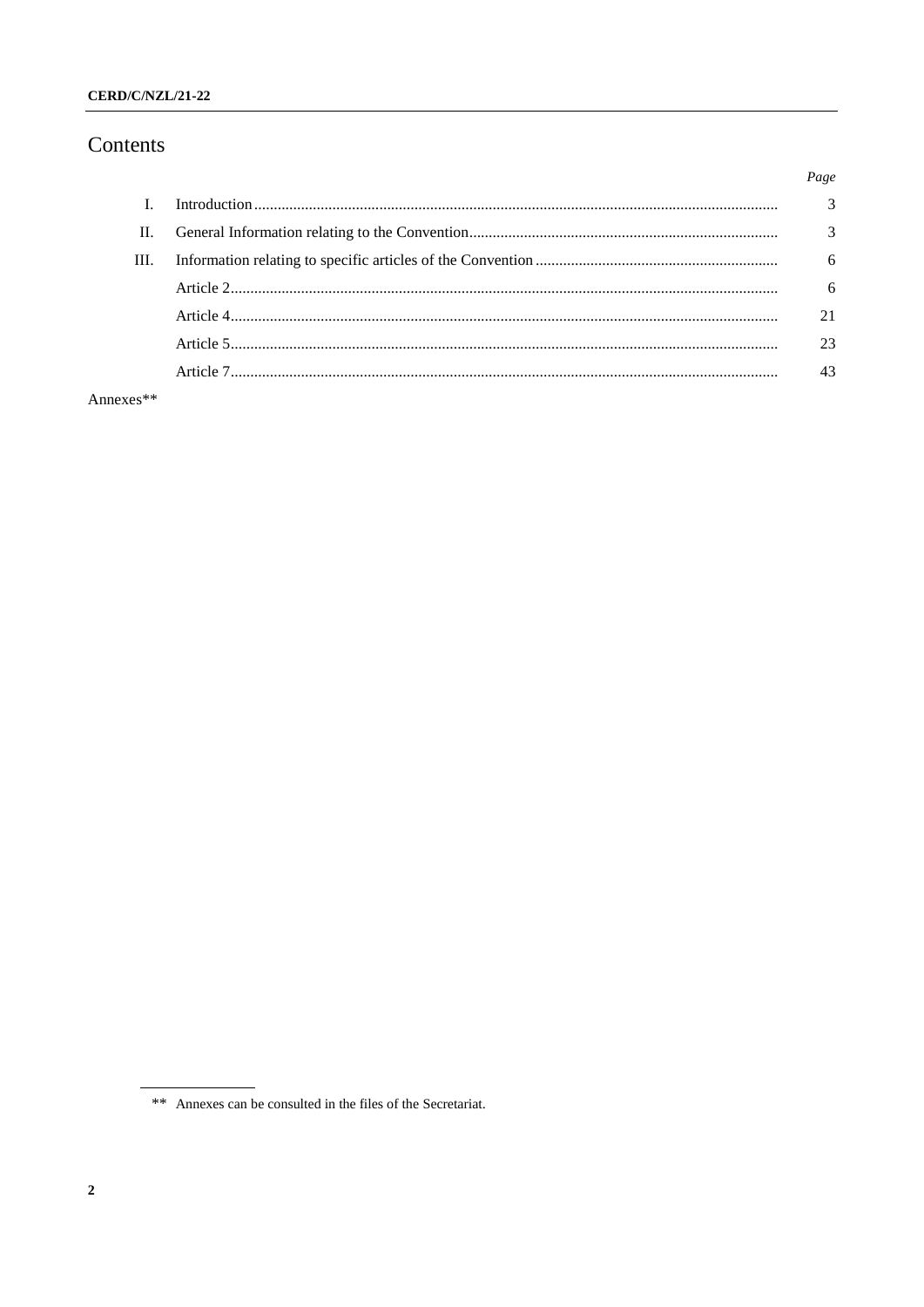# **I.Introduction**

# **About this report**

1. This Report covers the period from December 2011-December 2015. It should be read with reference to the core document of New Zealand.<sup>1</sup>

2. The Report responds to the Committee's concluding observations following New Zealand's last report. Further, the New Zealand Government has included detailed information on measures taken to implement the concluding observations in paragraphs 10, 15, 18 and 19.

3. The Committee requested New Zealand provide relevant follow-up information and outline developments on the recommendations contained in paragraphs 8, 9, 14 and 17 of the concluding recommendations within one year. This was provided to the Committee on  $24$  April  $2014$ <sup>2</sup>. The Report does not repeat this information, but will update it where relevant.

4. The Government consulted with national stakeholders and civil society while drafting the Report. A draft Report was circulated for public comment on 25 August 2015. Five submissions were received and information was gathered from the discussions in meetings held in Auckland and Wellington.

# **II. General information relating to the convention**

# **Government policy and general legal framework**

5. The Government is committed to the protection and promotion of international human rights, as embodied in the Universal Declaration on Human Rights and the other international human rights treaties to which New Zealand is a party.

6. The reporting period saw significant developments giving further effect to the Convention rights and recommendations by the Committee. These are addressed throughout the Report.

7. It is the ongoing policy of the Government to eliminate discrimination, intolerance and violence based on colour, religion, race or ethnic or national origin. New Zealand law protects freedom from discrimination on the grounds of colour, race, ethnic or national origins (which includes nationality or citizenship) or family status.<sup>3</sup>

# **Ethnic characteristics of the New Zealand population**

8. The ethnic characteristics of the population of New Zealand appear in detail in the core document.<sup>4</sup> In the 2013 New Zealand Census of Population and Dwellings, 74 percent of the people identified as belonging to the European ethnic group; 15 percent as Māori; 12

<sup>&</sup>lt;sup>1</sup> Information about Parliament, the courts, and Government activity is available at www.govt.nz. Legislation can be found a[t www.legislation.govt.nz.](http://www.legislation.govt.nz/)

 $2$  CERD/C/NZL/CO/18-20/Add.1.

<sup>&</sup>lt;sup>3</sup> New Zealand Bill of Rights Act 1990, section 19(1); and Human Rights Act 1993, section 21(1).

<sup>4</sup> HRI/CORE/1/Add.33.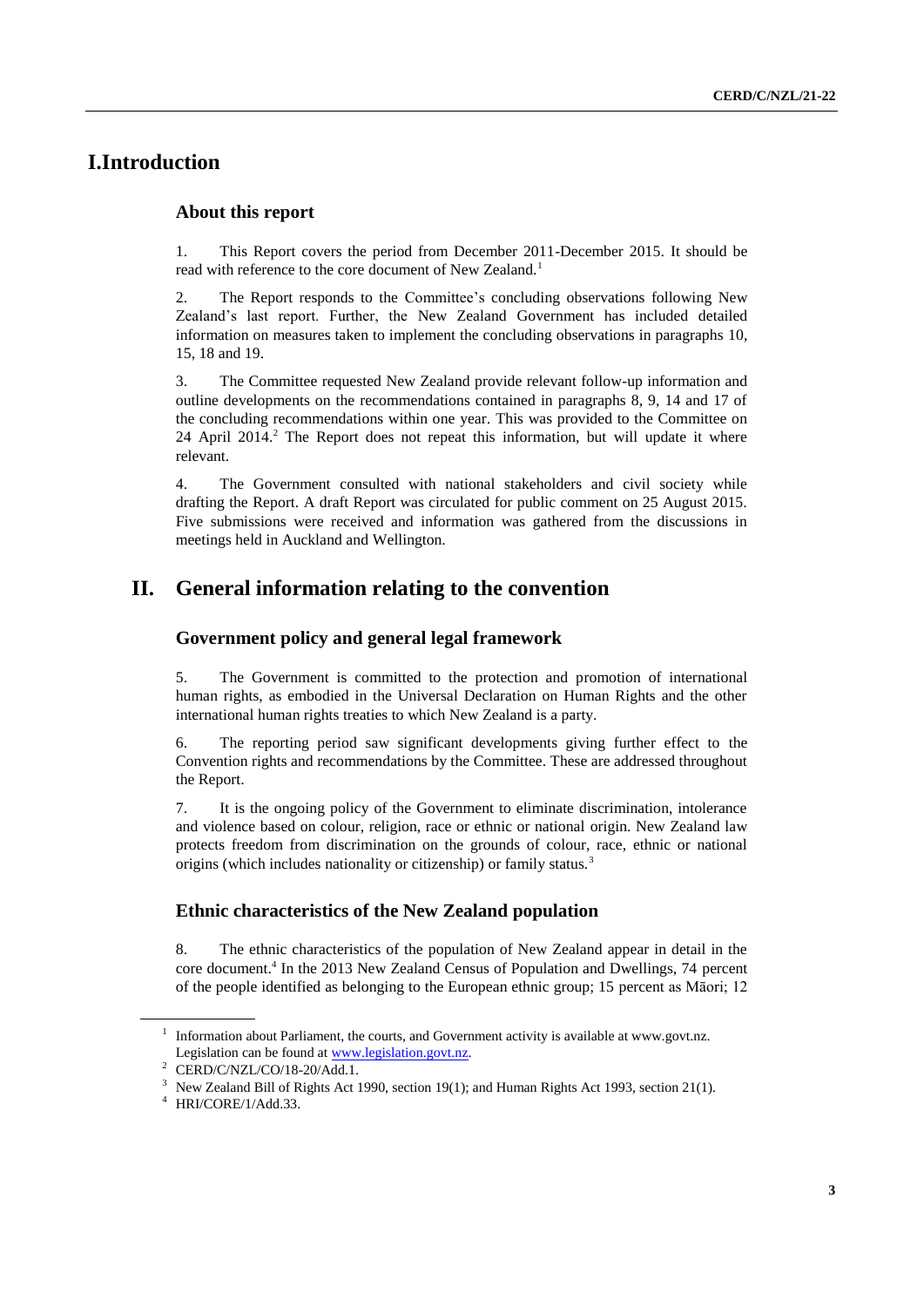percent as Asian; 7.6 percent as Pacific peoples; and 1 percent as Middle Eastern/Latin American/African.<sup>5</sup>

# **Data available on racial discrimination in New Zealand**

9. A 2012 report by Statistics New Zealand, based on a sample of 17,271 respondents concluded that racial discrimination was the most common form of discrimination experienced in New Zealand.<sup>6</sup> Six percent of respondents believed racial discrimination was the reason for them being treated unfairly or unfavourably. People who identified as Asian reported the highest levels of racial discrimination, followed by Māori and Pacific peoples, who reported similar levels of racial discrimination.

10. 2.3 percent of respondents reported experiencing racial discrimination in employment situations. This rate is similar to those who have experienced racial discrimination in public, with 2.5 percent of participants reporting this. Migrants were more likely to experience racial discrimination in the workplace than non-migrants. Under the Human Rights Act 1993 and the Employment Relations Act 2000 New Zealand employers must provide a safe working environment for their employees. The report concluded that racial discrimination was not only associated with a person's ethnic group, but also whether or not they were born in New Zealand.

# **The Waitangi Tribunal's report Ko Aotearoa Tēnei (Wai 262, 2011)**

11. The Waitangi Tribunal's 2011 report *Ko Aotearoa Tēnei* is about New Zealand law and policy affecting Māori traditional knowledge, culture and identity. It also considers the future of the Crown-Māori relationship. It is a wide ranging report and was issued after a lengthy inquiry process and deliberations by the Tribunal. As New Zealand undertakes policy development, the recommendations in the report will continue to be factored in.

12. The Wai 262 report raises complex matters with implications in a number of different areas. For these reasons, the Crown has taken some time to consider its approach. Wai 262 issues are located within the broader context of on-going work to strengthen Crown-Māori relationships.

13. Further work remains to be done in all areas. However, a recent stocktake demonstrated that much work has been progressed, opportunities for further developments have been identified, and agencies continue to work to address Wai 262 issues. The stocktake indicates that:

- Initiatives within the wider context of the claims and recommendations relating to taonga works and intellectual property include matters such as passing the Ka Mate Attribution Act 2014, and policy and legislative developments relating to the trade mark and geographical indications regimes.
- Approaches to genetic and biological resources of taonga species have been progressed through the Patents Act 2013 and provisions in our Free Trade Agreements (since 2008) exist to protect this policy space (including, most recently in the Trans Pacific Partnership agreement).

<sup>5</sup> http://www.stats.govt.nz/Census/2013-census/profile-and-summary-reports/infographic-cultureidentity.aspx.

<sup>&</sup>lt;sup>6</sup> Statistics New Zealand (2012). Working together: Racial discrimination in New Zealand.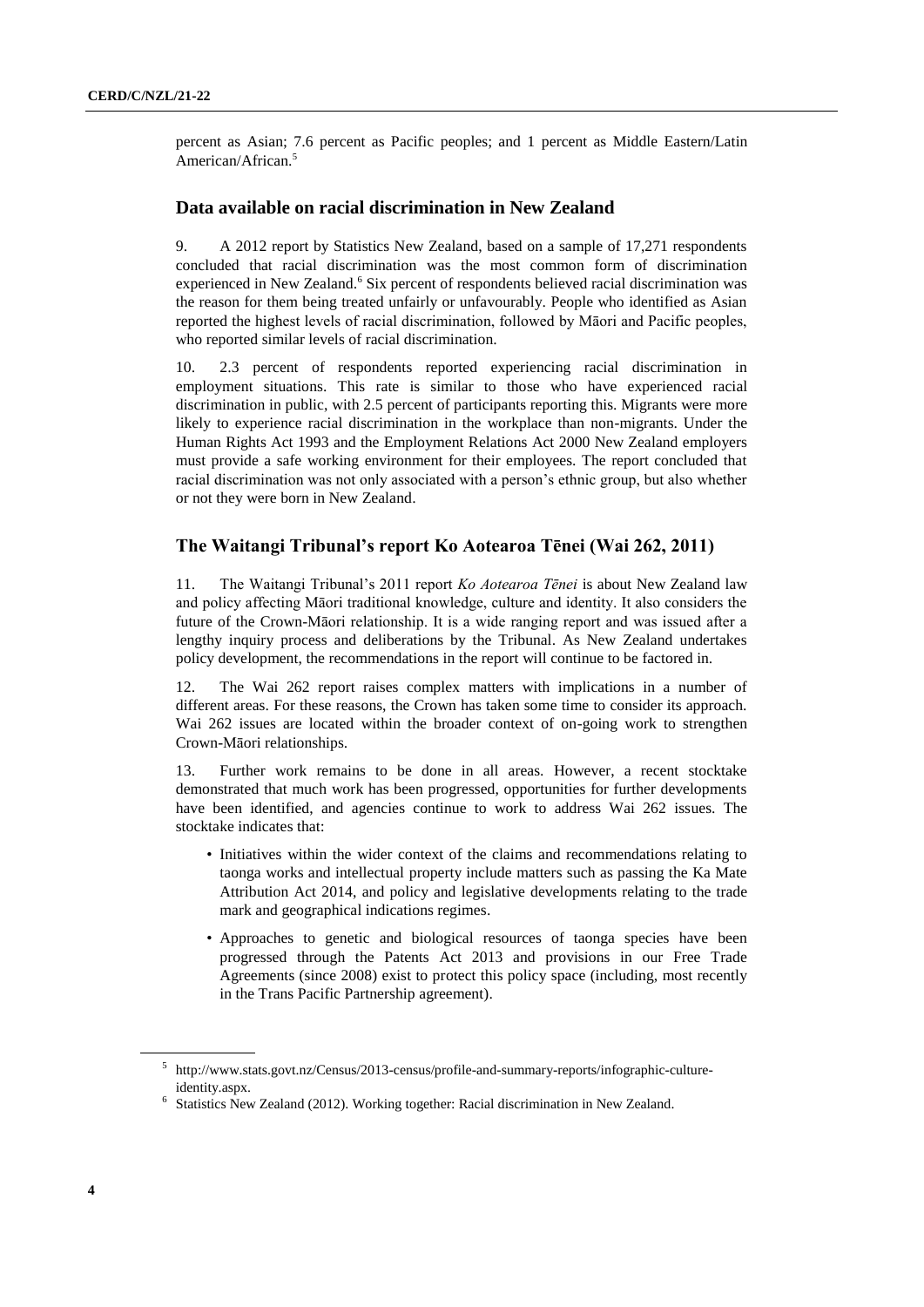- Considerable progress has been made to address issues of Māori relationships with the environment including acknowledging kaitiaki interests and implementing comanagement, co-governance and partnership models within the natural resource sector. Examples include national policy on freshwater, collaborative approaches to policy development, enhanced relationship with the Iwi Chairs Forum, a natural resources sector coordinated stock-take of engagement with Māori, and a number of legislative developments relating to New Zealand's exclusive economic zone, Environmental Protection Agency and the Resource Management Act 1991.
- A number of initiatives have been taken in relation to te Reo Māori. The most significant being the development of the Māori Language Strategy in 2014 and the Māori Language (Te Reo Māori) Bill.
- Mātauranga Māori is at the heart of Wai 262. As a result, the recommendations concerning mātauranga Māori are specific, resource intensive and Crown activity in this area remains under consideration.
- The Crown is engaging in genuine relationships with Māori to support rongoā Māori and the associated services.
- The Crown is addressing the recommendations relating to international instruments to varying degrees. For example, Free Trade Agreements are negotiated in such a way as to preserve the flexibility for the Crown to meet its obligations to Māori, including under the Treaty of Waitangi. The Crown also continues to implement its 2001 Strategy for Engagement with Māori on International Treaties in a responsive manner and regularly reports to a range of international bodies on its engagement with respect to Māori and Māori issues.

14. Further opportunities exist to progress initiatives that strengthen Crown-Māori relationships and intersect with the Wai 262 report. Agencies continue to develop opportunities as part of their broader engagements in the Treaty of Waitangi sector.

# **Efforts by the United Nations system to promote and protect the Rights of Indigenous Peoples**

# **United Nations Declaration on the Rights of Indigenous Peoples**

15. New Zealand supports UNDRIP as an important recognition of the rights and aspirations of indigenous peoples and a reaffirmation of its commitment to the duties and principles inherent in the Treaty. The Government notes that Māori have an interest in all policy and legislative matters and that these should reflect Māori custom, worldviews and cultural heritage.

16. The establishment of the Monitoring Mechanism Working Group (which represents the National Iwi Chairs Forum and associated iwi) regarding the implementation of UNDRIP was a positive development in sustaining a dialogue between Māori and the Government. The Monitoring Mechanism is a useful tool for indigenous people to engage with the Expert Mechanism on the Rights of Indigenous Peoples directly and independently of Government.

17. In its 2014 report Whaia Te Mana Motuhake/In Pursuit of Mana Motuhake: Report on the Māori *Community Development Act Claim (Wai 2417, 2014)* the Waitangi Tribunal made observations on the use of UNDRIP as a tool to help to assess and interpret actions of the Government under the Treaty and the principles of the Treaty.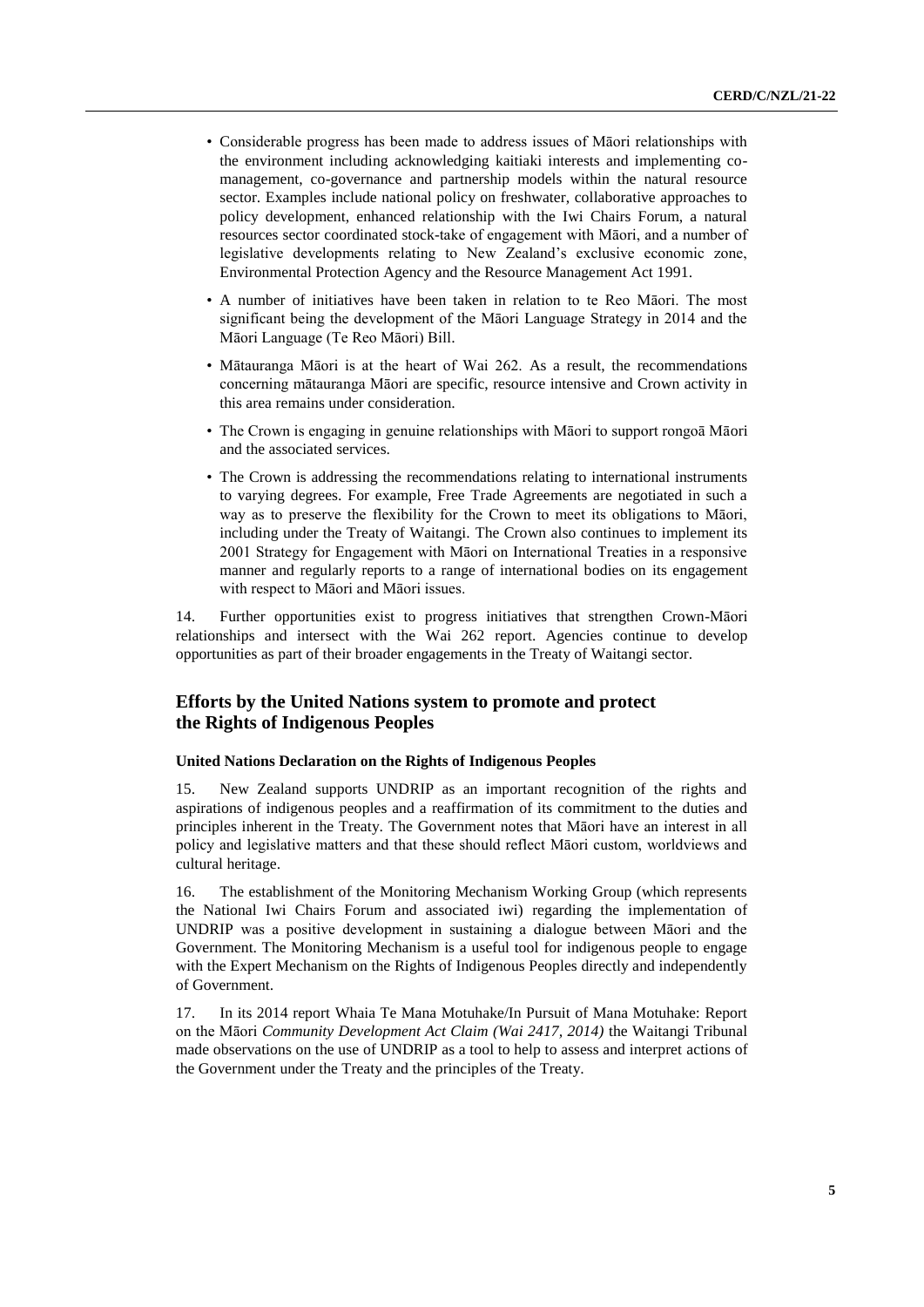# **World Conference on Indigenous Peoples**

18. The September 2014 World Conference on Indigenous Peoples was an opportunity for New Zealand to reflect on progress since expressing support for UNDRIP and acknowledge remaining challenges. The Government supported the outcome document aiming to advance the rights of indigenous peoples, and is working towards applying the document to promote and advance indigenous peoples' rights.<sup>7</sup>

# **Annual United Nations Permanent Forum on Indigenous Issues**

19. The Government attended the Fourteenth Session of the Permanent Forum on Indigenous Issues, held at the United Nations in New York from 20 April-1 May 2015. It confirmed it will continue to strengthen the Crown-Māori relationship to ensure long-term priorities are addressed for advancing indigenous well-being, including addressing domestic violence, youth unemployment and access to resources and land.

20. The Government reaffirmed its support for UNDRIP alongside the Treaty and existing legal and constitutional frameworks. The New Zealand delegation engaged with the Māori representatives attending the Permanent Forum, representing both iwi and other non-Government groups.

# **Special Rapporteur on the rights of indigenous peoples**

21. In 2011, the then Special Rapporteur on the rights of indigenous peoples made reference to the significant strides made by New Zealand to advance the rights of Māori. He described the Treaty settlement process, despite shortcomings, as one of the most important examples in the world of an effort to address historical and ongoing grievances of indigenous peoples.<sup>8</sup>

22. In a 2012 letter, the Special Rapporteur brought the Government's attention to allegations received by a third party regarding its policy of negotiating historical Treaty settlements with large groups of iwi or a cluster of hapū rather than whānau. He raised concerns that through this policy, smaller groups were not able to have their rights and interests adequately represented within the Treaty settlement proceedings.

23. Following the Government response, the Special Rapporteur noted he was encouraged that remedies would be available should whānau be dissatisfied with the Treaty settlement framework.

# **III. Information relating to specific articles of the convention**

# **Article 2**

24. New Zealand does not have a fully written constitution. The constitution is found in formal legal documents, in decisions of the courts, and in practices (some of which have crystallised into conventions that are almost always followed).<sup>9</sup> The constitutional framework increasingly reflects the fact the Treaty is regarded as a founding document of government in New Zealand.

<sup>7</sup> A/RES/69/2.

<sup>8</sup> A/HRC/18/35/Add.4, paras. 35-42/ paras. 66 and 67/para. 73.

<sup>9</sup> [https://gg.govt.nz/role/constofnz/intro.](https://gg.govt.nz/role/constofnz/intro)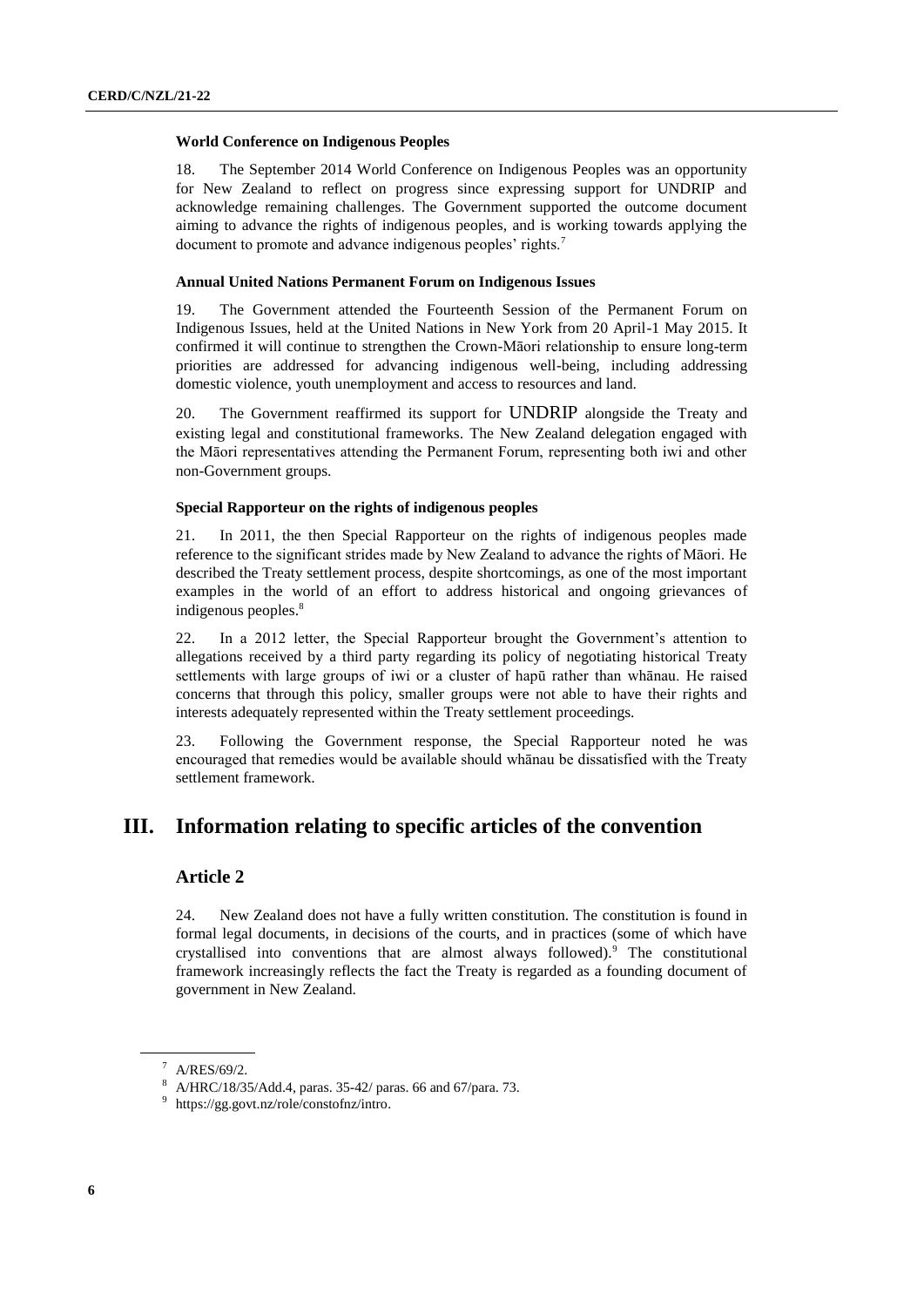# **New Zealand Bill of Rights Act 1990**

25. The New Zealand Bill of Rights Act 1990 (**NZBORA**) affirms the human rights and fundamental freedoms in New Zealand. NZBORA also affirms New Zealand's commitment to the Convention through section 19, which sets out the prohibited grounds of discrimination as established under section 22 of the New Zealand Human Rights Act 1993 (the **HRA**), including discrimination based on race and ethnic or national origin.

26. Section 7 of NZBORA requires the Attorney-General to inform the House of Representatives of any provision in a domestic bill that appears to be inconsistent with any of the rights and freedoms affirmed in the Act. Parliament may form a different view about whether a particular right or freedom is limited or whether the limitation is justified. However, the decision is informed by the opinion of the Attorney-General. A review of Standing Orders in 2014 led to an amendment requiring all section 7 reports be referred to a select committee for consideration. All section 7 reports are made publicly available.

27. The Attorney-General issued no section 7 reports in the reporting period on racial discrimination. However, a non-Government Bill, the Affordable Healthcare Bill, triggered a section 7 report in 2015 as it was found to discriminate on the basis of national origin. The Bill was defeated at its first reading.

28. Section 5 of NZBORA provides that the rights and freedoms contained in the Act may be subject only to such reasonable limits prescribed by law as can be demonstrably justified in a free and democratic society.

29. Section 6 of NZBORA requires the courts to prefer possible interpretations of enactments that are consistent with the Act over interpretations that are inconsistent. However, no provision is invalidated or inapplicable by reason of its being inconsistent with a NZBORA provision (section 4).

30. The Ministry of Justice assists other government agencies in mainstreaming human rights into the public service and ensuring NZBORA is considered early in the policy development stage.

# **National human rights institution and Human Rights Act 1993**<sup>10</sup>

31. The New Zealand Human Rights Commission (the **HRC**) is an independent Crown entity established by the HRA to:

- Advocate and promote respect for, and foster an understanding and appreciation of, human rights in New Zealand society and
- Encourage the maintenance and development of harmonious relations between individuals and among the diverse groups in New Zealand society.<sup>11</sup>

32. In accordance with the Paris Principles and the Statute of the International Coordinating Committee of National Institutions for the Promotion and Protection of Human Rights, the HRC is accredited with an A-status.<sup>12</sup>

33. As one of the Human Rights Commissioners, the Race Relations Commissioner leads discussions in relation to matters of race relations, provides advice and leadership on race relations matters for the HRC. The current Race Relations Commissioner encourages New Zealanders to take personal responsibility for race relations and to defend victims of racial abuse when they see it occurring.

<sup>10</sup> http://www.hrc.co.nz/.

 $11$  http://www.hrc.co.nz/about/vision-mission-values-and-statutory-responsibilities.

<sup>12</sup> http://nhri.ohchr.org/EN/Documents/Status%20Accreditation%20Chart.pdf.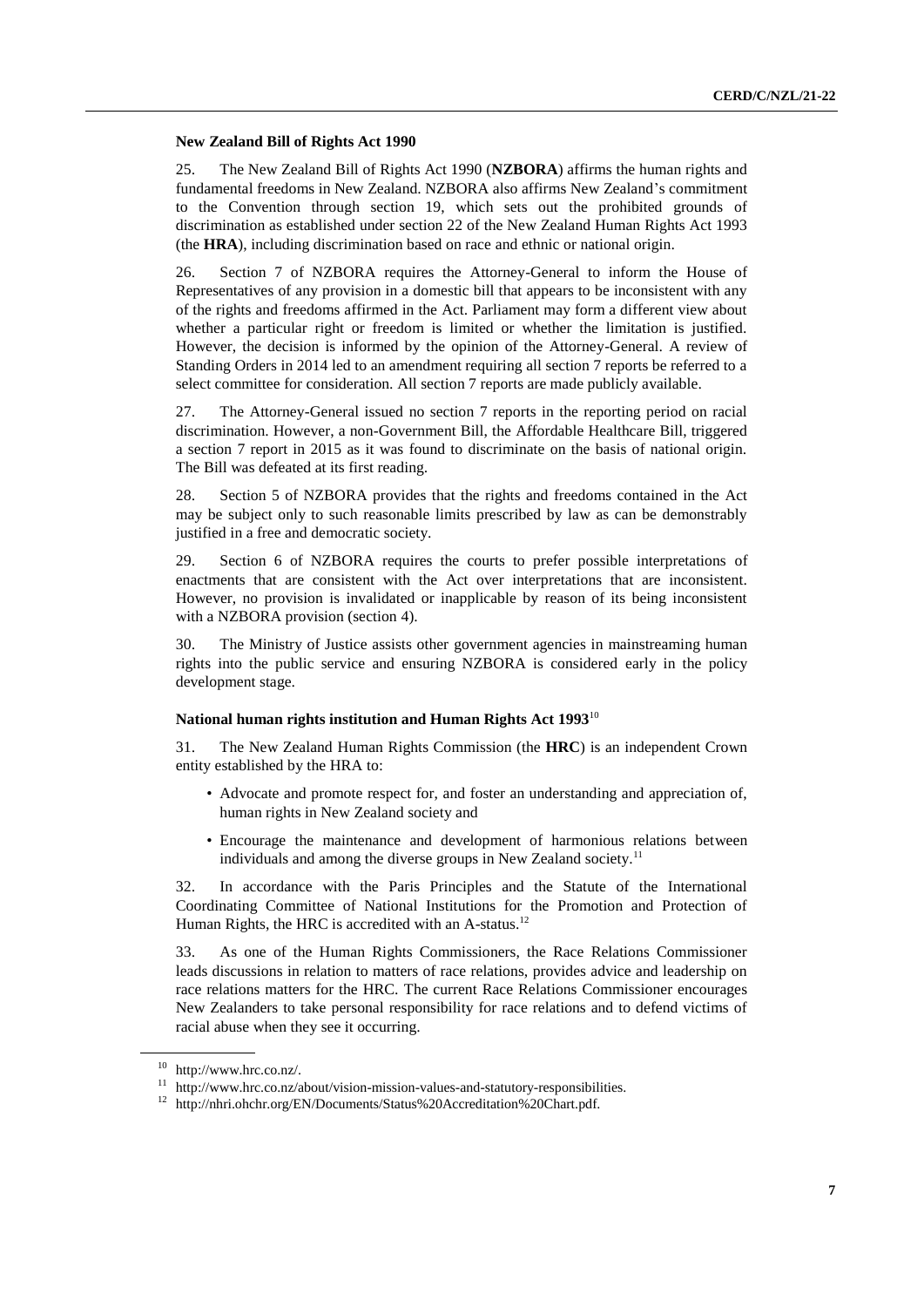34. The HRC provides information and, if needed, free mediation for discrimination cases that are covered by the HRA. Mediation settles most complaints to the satisfaction of the parties. Dissatisfied parties can make a claim to the Human Rights Review Tribunal once the HRC's process is complete. The HRC's Office of Human Rights Proceedings can provide free legal representation for discrimination claims heard by the Human Rights Review Tribunal.

# *National action plan for human rights*

35. The HRC is responsible for preparing a national plan of action for the promotion and protection of human rights in New Zealand under the HRA.<sup>13</sup> On 30 June 2015 the HRC launched New Zealand's second Human Rights National Plan of Action 2015-2019 as an online tool to monitor the Government's human rights record.<sup>14</sup>

36. The Action Plan sets out the actions the Government will take as a result of the commitments it made through its second Universal Periodic Review (**UPR**) in 2014. Using the UPR as a basis for the Action Plan provides a framework for dialogue between the Government and affected people.

37. The Action Plan tracks the Government's progress in implementing UPR recommendations and addresses, among others, issues such as harmonious relations, equality and non-discrimination in the criminal justice system and indigenous rights.

#### *Human Rights Amendment Bill*

38. The Human Rights Amendment Bill is currently before Parliament. It passed its second reading on 5 May 2015. It makes changes to strengthen the role of the HRC, including provision that dedicated commissioners be appointed to lead work in the priority areas of race relations, equal employment opportunities and disability rights. As the Bill requires a commissioner to be appointed to lead the work of the HRC in race relations, the statutory focus and formalised leadership role in race relations is retained. The Bill also revises the HRC's functions to reflect and preserve activities it already undertakes, such as promoting New Zealand's compliance with international human rights obligations, expressing opinions on any situation where human rights may be infringed, and promoting racial equality and cultural diversity.

# **Constitutional Advisory Panel — Te Ranga Kaupapa Ture**

39. An independent Constitutional Advisory Panel was appointed in 2010 to consider a range of constitutional issues and to facilitate public engagement about our constitutional arrangements. In December 2013, following extensive public consultation, the Panel delivered its report on New Zealanders' views of constitutional issues and with advice to the Government on those issues.<sup>15</sup>

40. One of the key recommendations was the Government develop a national strategy for civics and citizenship education in schools and the community, including the unique role of the Treaty.

- 41. The Panel recommended the Government:
	- Continue to affirm the importance of the Treaty as a foundational document

<sup>&</sup>lt;sup>13</sup> Section 5(2)(m).

<sup>14</sup> https://www.hrc.co.nz/your-rights/human-rights/npa/.

<sup>15</sup> http://www.ourconstitution.org.nz/The-Report.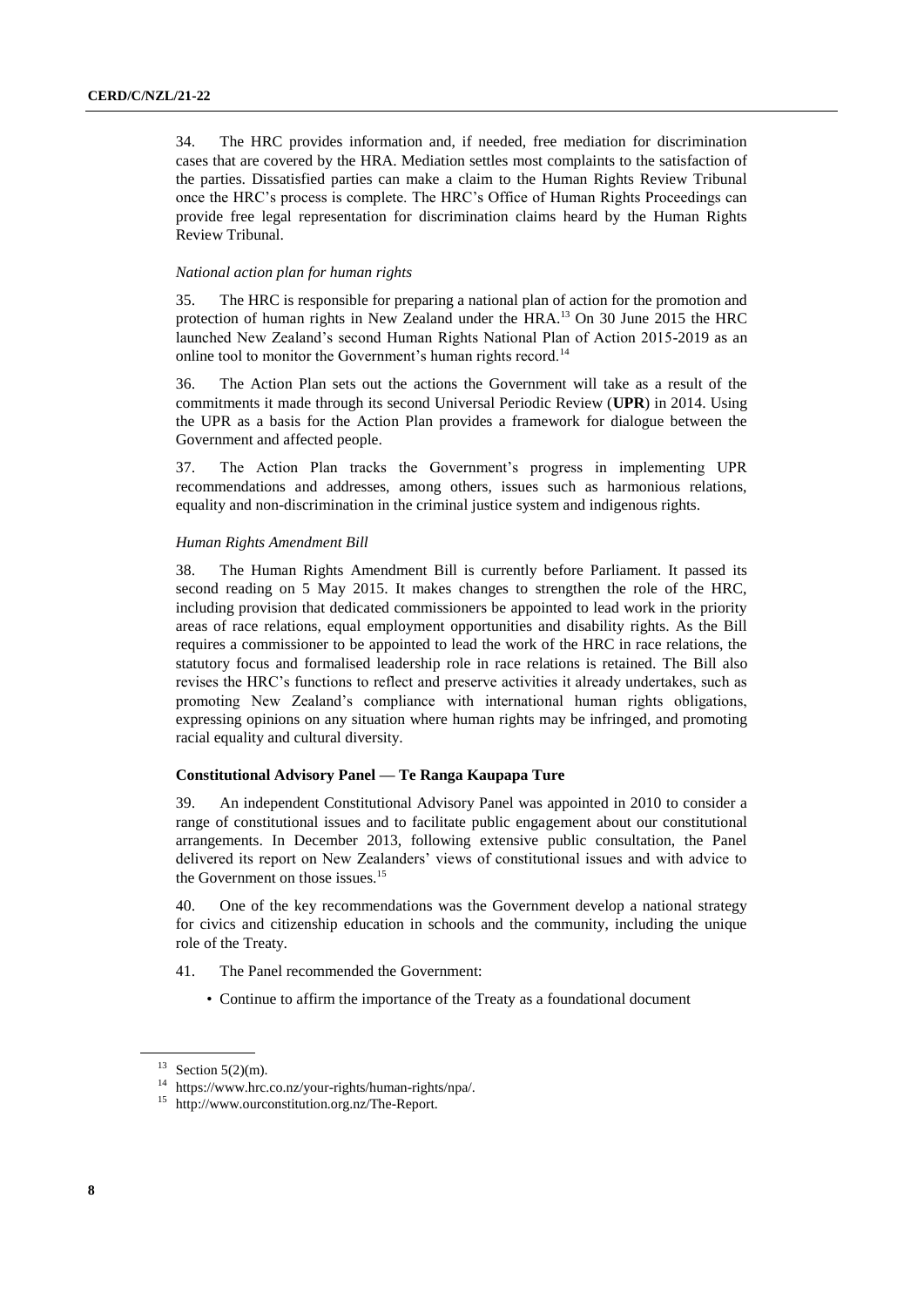- Ensure a Treaty education strategy that includes the current role and status of the Treaty and Treaty settlement process
- Support the continued development of the role and status of the Treaty under the current arrangements as has occurred over the past decades and
- Set up a process to develop a range of options for the future role of the Treaty, including options within the existing constitutional arrangements and arrangements in which the Treaty is the foundation.

42. The Government welcomed the Panel's report, reflecting the views of over 5,000 New Zealanders and organisations. It will prove a valuable resource for New Zealanders now and in the future.

# **Case law on racial discrimination and harassment**

43. Racial discrimination and harassment can be considered by the Employment Relations Authority under the Employment Relations Act 2000.<sup>16</sup>

44. Under the HRA, anyone can raise a personal grievance against a government agency or a private person in respect of race, colour or ethnic or national origins. Complaints referred to the HRC that are unresolved can go to the Human Rights Review Tribunal.<sup>17</sup> The Tribunal is independent from the HRC and deals with all claims relating to breaches of the HRA referred to it. The Tribunal has a monetary limit of \$200,000, and can award compensatory damages for losses suffered and/or lost benefits — although typically awards are for injury to feelings, humiliation and/or loss of dignity.

45. The HRC received 1102 complaints related to race and its associated grounds (colour, ethnic and national origin) during the reporting period. The Tribunal dealt with one racial discrimination case involving a government agency.<sup>18</sup> It has decided several cases that have race implications between individuals and private employers, many of which relied on the ground of racial harassment. Apart from financial compensation the Tribunal frequently recommends measures to improve workplace culture. While these recommendations are not legally enforceable they reflect change to prevent such harassment, rather than providing compensation.

46. There must be a link between the act of harassment and race as a prohibited ground under the HRA.<sup>19</sup> The Tribunal makes it clear in its decisions that addressing racial discrimination and racial harassment is the responsibility of all New Zealanders, and it is unacceptable, particularly in the workplace.

# **Treaty of Waitangi**

47. The day 6 February 2015 marked 175 years since the signing of the Treaty by the British Crown and Māori Chiefs. This important anniversary warranted a significant level of central government involvement. In his Waitangi Day Speech, the Prime Minister noted that the "*Treaty is a formal agreement but it must be interpreted over time, and adapt to new situations, through negotiation between the Treaty partners*".<sup>20</sup>

<sup>16</sup> Employment Relations Act 200, ss 104(1) and 105(1).

<sup>17</sup> Human Rights Act 1993, s 21(1)-(e)-(g).

<sup>18</sup> [http://www.justice.govt.nz/tribunals/human-rights-review-tribunal/decisions-of-the-human-rights](http://www.justice.govt.nz/tribunals/human-rights-review-tribunal/decisions-of-the-human-rights-review-tribunal/decisions-under-the-human-rights-act-1993/2013/2013-nzhrrt-28)[review-tribunal/decisions-under-the-human-rights-act-1993/2013/2013-nzhrrt-28.](http://www.justice.govt.nz/tribunals/human-rights-review-tribunal/decisions-of-the-human-rights-review-tribunal/decisions-under-the-human-rights-act-1993/2013/2013-nzhrrt-28)

<sup>19</sup> Fehling v. Appleby CIV 2014-418-000021 [2015] NZHC75.

 $^{20}\,$ https://www.beehive.govt.nz/speech/waitangi-day-breakfast-speech.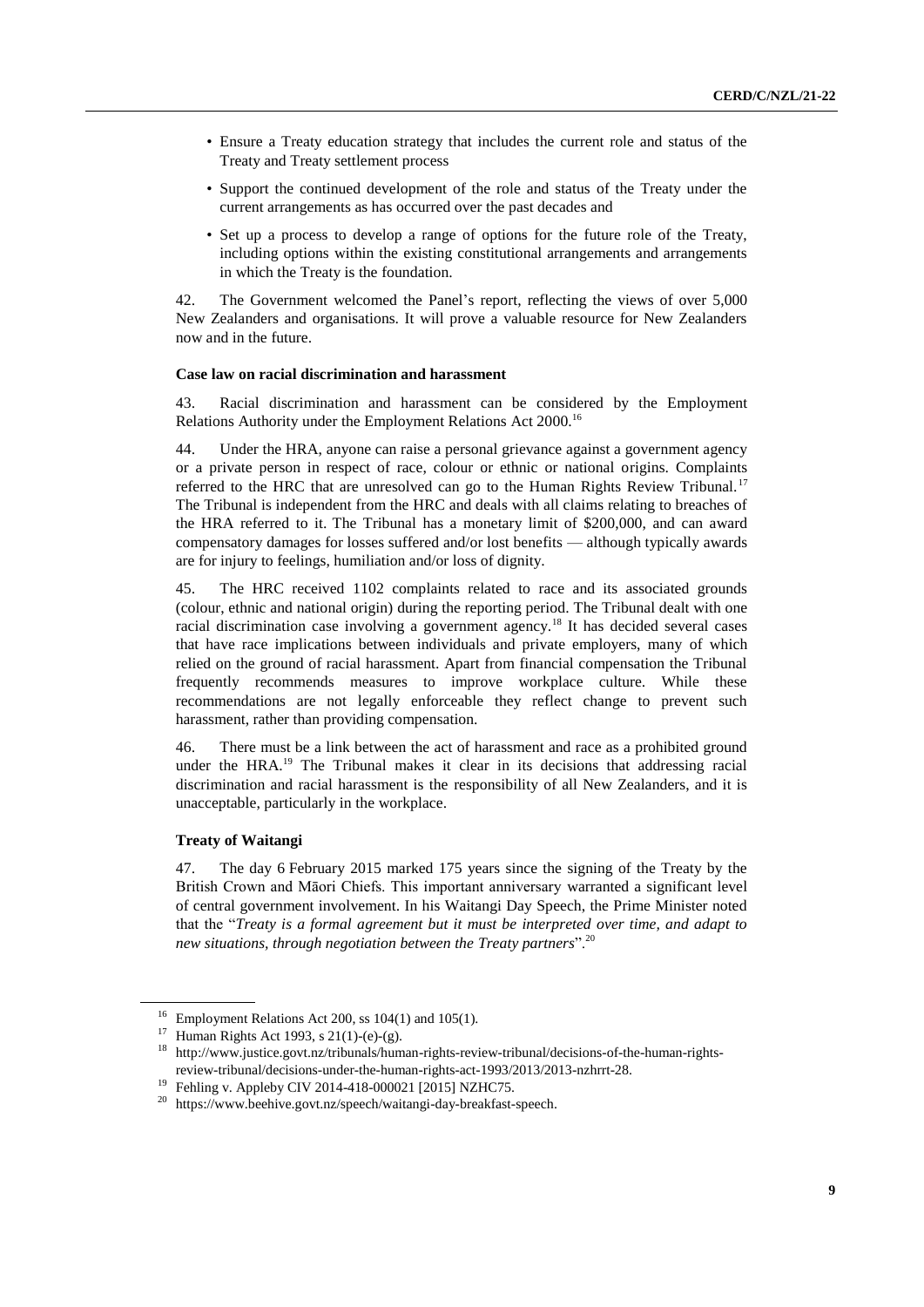48. The Waitangi 175 Working Group comprises representatives from a number of central government Ministries. It has a co-ordination role within Government with the following objectives:

- Commemorate the partnership created by signing the Treaty
- Raise awareness about the Treaty and what it means today and for tomorrow and
- Stimulate a conversation around nationhood, citizenship and civics.<sup>21</sup>

49. Inclusion of references to the Treaty in new legislation is considered on a case-bycase basis. About 30 Acts require decision-makers to have regard to the principles of the Treaty. Other legislation recognises particular rights or interests of Māori in decisionmaking about education, broadcasting and language. Where relevant, the courts consider the principles of the Treaty in deciding specific cases.

50. All Government departments have bilingual names, as used throughout the text of this Report. Māori protocols are often observed at official functions and Māori words, symbols and concepts are commonplace inside and outside the government and public sector.

# **The Waitangi Tribunal**

51. The Waitangi Tribunal was established in 1975 because of the need to address deeply held concerns of Māori regarding the Crown's obligations under the Treaty, and to restore good Crown/ Māori relationships. The Tribunal performs a unique role, examining claims by Māori who may have been prejudiced by laws and regulations or by acts, omissions, policies, or practices of the Crown since 1840 that are inconsistent with the principles of the Treaty. The Tribunal was established as an independent statutory inquiry body with the powers of a commission of inquiry. The Tribunal makes findings on whether a claim is well founded because the principles of the Treaty have been breached in a manner that has caused prejudice to a claimant. The Tribunal's findings are binding on the Crown, in some limited circumstances involving the return of certain categories of property. The Tribunal aims to improve the settlement of claims by conducting a robust inquiry, identifying all parties and their representatives in a public and transparent process that clarifies key issues, resolves points of contention where possible, and delivers parties ready to negotiate a settlement.

52. The Tribunal is approaching the completion of its long-running district inquiry programme of historical claims. In July 2014, the Tribunal issued a new strategic direction for the next decade. By 2020 the Tribunal's strategic goal is to complete its six current historical inquiries, any remaining historical claims, and to progress high priority kaupapa claims. Kaupapa claims are claims that raise significant issues affecting Māori as a whole or a section of Māori in similar ways. When the current historical inquiries conclude the Tribunal will have reported on claims concerning more than 90 percent of New Zealand's land area (the remaining ten percent relates to claimants who chose to settle their claims with the Government without a Waitangi Tribunal report).

53. A district report can cover many hundreds of diverse and complex historical claims dating back to 1840 and can take several years to complete. The Ministry of Justice is, however, continuously looking at ways of assisting the Tribunal to do things more efficiently.

<sup>21</sup> www.mch.govt.nz/waitangi175.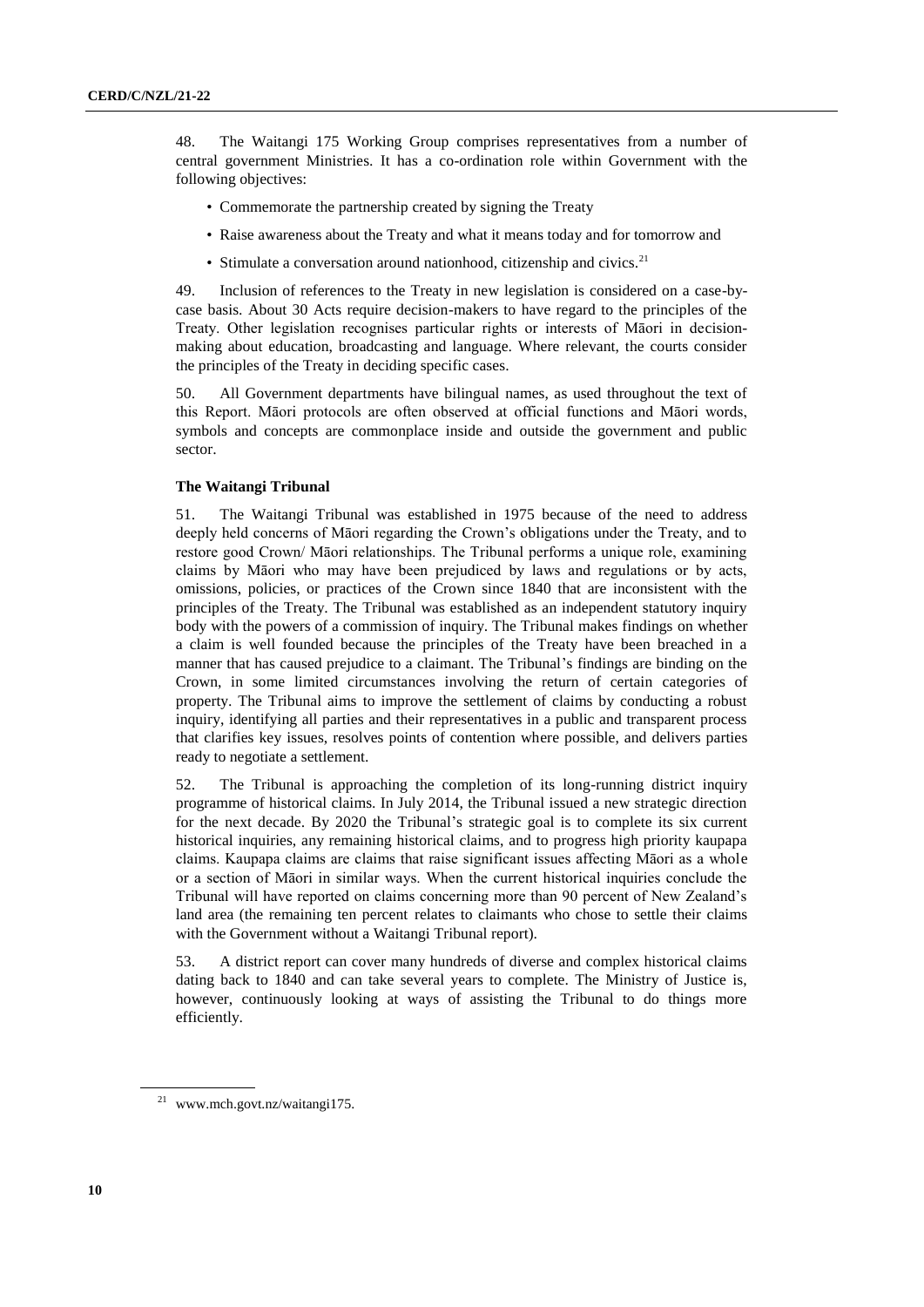54. The Tribunal currently has approximately 1800 registered claims before it. In 2008 the Government set a statutory closing of all historical claims. A significant number of claims were submitted prior to the closing date. The Tribunal first needs to consider whether these claims meet the criteria for registration. By April 2013 the number of outstanding unregistered claims was 876. At present, the number of unregistered claims is 108, a 87.7 percent reduction in unregistered claims.

# *Negotiation of Historic Treaty Claims*

55. The Government's goal of settling historical Treaty claims is to achieve fair and durable settlements that contribute to the cultural, social and economic development of Māori and enhance the Crown-iwi relationship. The settlement of historical claims is directly negotiated between Māori claimant groups and the Government. This reflects the principle that claimant groups and the Crown are the only two parties who can, by agreement, achieve settlements.

56. Each settlement includes an acknowledgement and apology from the Crown for historic breaches of the Treaty, and the ongoing harm caused by these breaches. The Crown's apology is vital to rebuilding the relationship between the Crown and claimant groups in order to move forward as a nation. Settlements also include cultural and commercial/financial redress.<sup>22</sup>

57. The Government and iwi have reached a stage where over half the anticipated total number of deeds of settlement have been achieved and the majority of iwi, 84 percent, are settled or at various stages of Treaty settlement negotiations. As at 11 August 2015, seventy-four deeds of settlement have been signed and, counting claimant groups in their current configurations, sixty-one deeds of settlement remain to be completed.

58. The last five years have seen an increase in the number of deeds of settlement reached. This has been a result of operational changes to the way the Office of Treaty Settlements approaches and resources negotiations, and the consolidation of knowledge about how to conduct successful negotiations. Treaty settlements have benefited from strong political commitment as evidenced by the cross-party support that Treaty settlement legislation has generally received in Parliament.

59. While remaining focused on achieving Treaty settlements, the Government is increasingly turning its attention to ensuring the durability of Treaty settlements and the growing number and complexity of resulting commitments. While Government departments have responsibility for implementing settlement commitments, the Crown as a whole is responsible for ensuring commitments are met. The Government recently established the Post Settlement Commitments Unit within the Ministry of Justice. This unit's role is to work alongside the Crown, local government and iwi to safeguard the durability of settlements and ensure the gains made to Crown-Māori relationships through settlements are maintained and built upon.

# **Consultation with Māori**

60. Although there is no single standard procedure for consulting with Māori, a number of principles have been established for consultation between the Government and Māori, including through the courts and the Waitangi Tribunal. The principle of partnership and commitment to an enduring Crown-Māori relationship is central to consultation, as is the

<sup>&</sup>lt;sup>22</sup> Cultural redress can include: place name changes, the transfer of Crown land to the claimant group, and co-governance of rivers and lakes.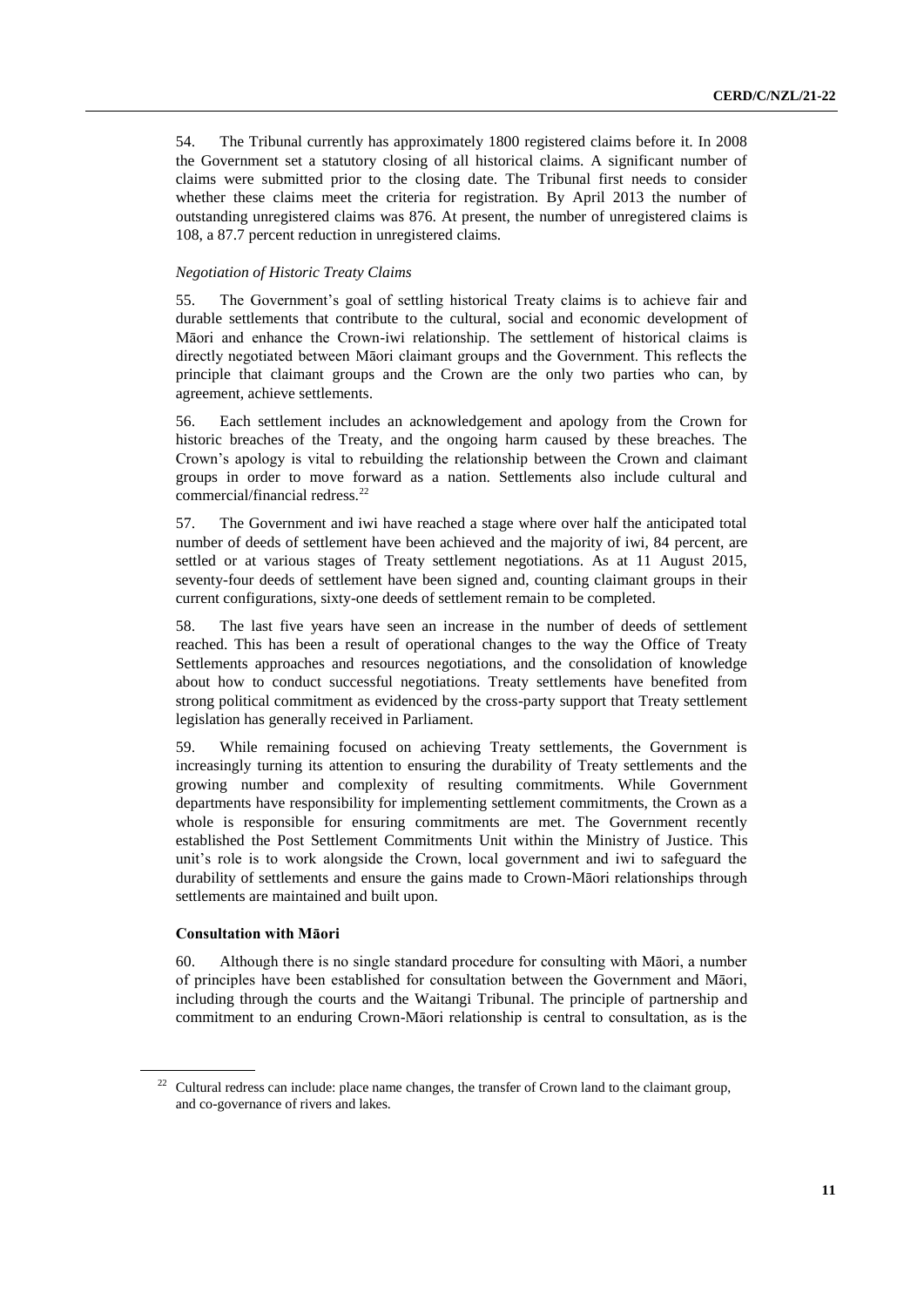role of *kanohi ki te kanohi* engagement and to act in good faith. The Government continues to seek opportunities to strengthen the Crown-Māori relationship and improve consultation.

61. There are mechanisms in place for ensuring Māori participation in decision-making processes on issues affecting Māori and their right to free, prior and informed consent. These include Crown-Iwi Accords, Relationship Agreements, Protocols and Memoranda of Understanding between the Crown (through various agencies) and iwi. The biggest challenges for Government occur when Māori articulate rights and interests that are perceived to conflict with other public interests (e.g. Māori asserting interests in freshwater).

# *Māori customary law*

62. Māori customary law, or Tikanga Māori, is a unique part of New Zealand's legal system. In its narrow and legal sense Māori customary law refers to Māori customs that have met specific legal tests so are enforceable in the courts. However, Māori customary law can be used in a broader sense to describe the body of rules developed by Māori to govern their societies. The rules embodied in Tikanga include, for example: leadership and governance on all matters including Māori land; relationships amongst hapū' and whānau; determining rights of land; and the exercise of kaitiakitanga practices including the imposition of rahui and other similar customs.

63. As a prerequisite to any legal recognition of custom, the court must establish the existence of the custom alleged, requiring proof by evidence.<sup>23</sup> Despite some uncertainty over the standard of proof necessary, the courts often require expert evidence supporting a custom's existence.<sup>24</sup>

64. Where there is a dispute between existing Māori custom and the common law, the courts must decide on the applicability of that custom to New Zealand law.<sup>25</sup> Tikanga and the phrase "in accordance with Tikanga" appear in more recent legislation, such as the Marine and Costal Area (Takutai Moana) Act 2011.

65. The current status of Māori customary law can be best understood through a high profile decision of the Supreme Court, Takamore v Clarke, addressing traditional Māori burial customs.<sup>26</sup> Māori burial customs were seen as being a relevant consideration to be weighed by the executor, in considering how executors exercise their rights. The courts did not address how Tikanga could itself be recognised by law.<sup>27</sup> It therefore remains to be seen if Tikanga will be enforceable as part of the common law of New Zealand.

<sup>&</sup>lt;sup>23</sup> Richard Boast "Māori Customary Law and Land Tenure" in Richard Boast and others (eds) Māori Land Law  $(2^{nd}$  ed, LexisNexis, Wellington 2004) at ch 2.2.5.

<sup>24</sup> At 2.2.5. See *Te Weehi v. Regional Fisheries Officer* [1986] 1 NZLR 680 (HC) where evidence was supplied by a senior lecturer in Māori studies at Canterbury University and a local kaumatua. In *Arani v. Public Trustee of New Zealand* [1920] AC 198 (PC) published decisions of the Māori Appellate Court were relied upon, as well as information given by a distinguished New Zealand chief.

<sup>25</sup> See *Nireaha Tamaki v. Baker* [1901] AC 561 (PC) at 577-578; *Attorney-General v. Ngati Apa* [2003] 3 NZLR 643 (CA) at [34]; *Te Weehi v. Regional Fisheries Officer* above n 23, 687; *Hukina Development Trust v. Waikato Valley Authority* [1987] 2 NZLR 188 (HC) at 215.

<sup>26</sup> *Takamore v. Clarke* [2012] NZSC 116. The Supreme Court considered the question of competing rights between the common law and tikanga in the context of determining who was entitled to custody of Mr Takamore's body and had a duty to bury it. The Supreme Court considered the powers and duties of executors in determining burial and the rights of other interested persons. Executors were required to consider tikanga Māori and other important cultural, spiritual and religious values where these formed part of the heritage of the deceased.

<sup>&</sup>lt;sup>27</sup> Cf. Dissenting opinion of Elias CJ at [95].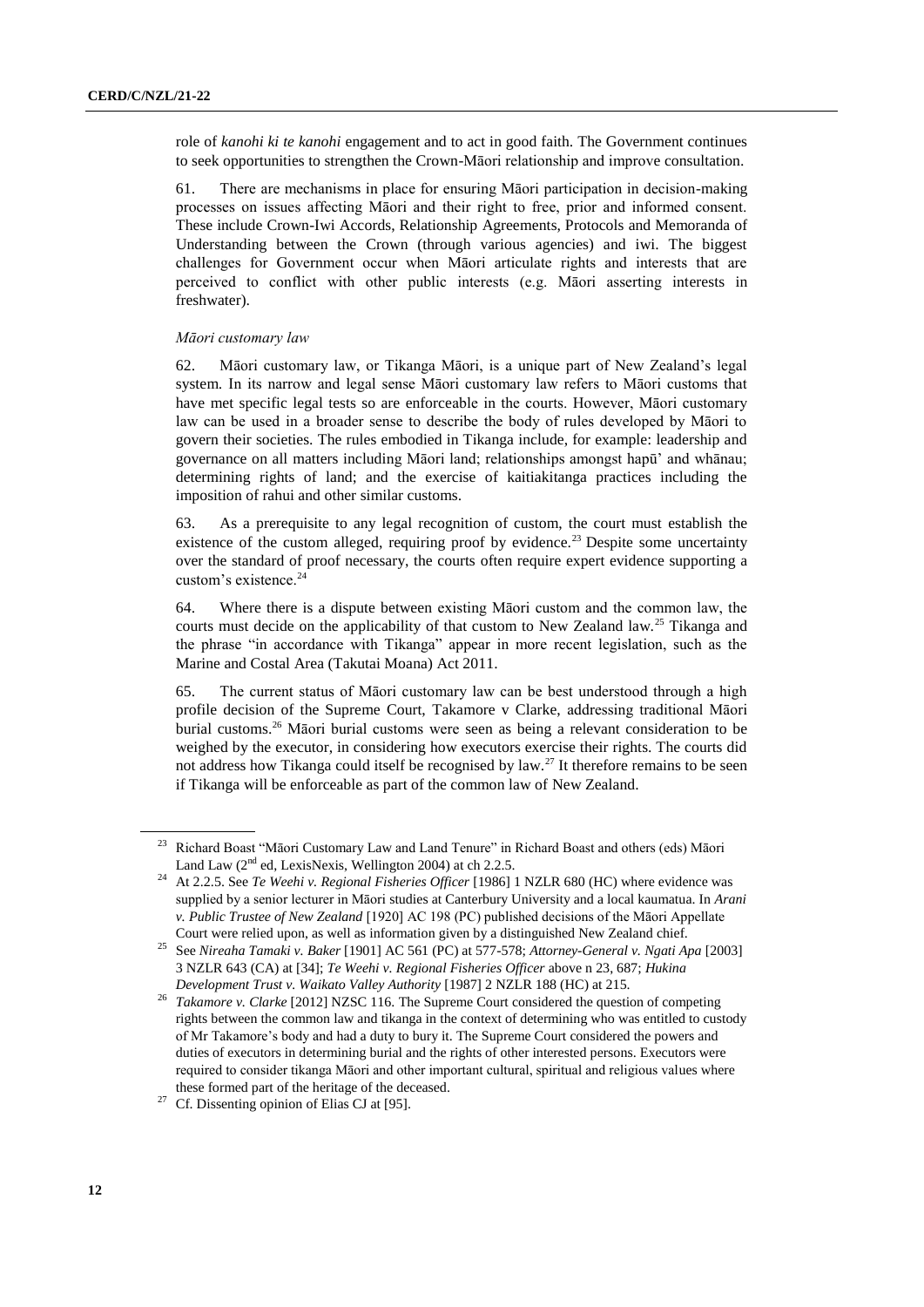*Review of Te Ture Whenua Māori Act 1993*

66. The primary law relating to Māori Land is the Te Ture Whenua Māori Act 1993. It has been estimated that up to 80 percent of Māori land is under-performing for its owners, in many cases because of structural issues stemming from the existing legislation.

67. Legislation proposed from the review of the Act will enable Māori land owners to make decisions without needing approval of the Māori Land Court. Under the proposed Bill the Māori Land Court will continue to have a critical role in safeguarding the cultural and economic interests of Māori land owners but its role will focus more on issues not resolved by other means and requiring adjudication.

68. A new Māori Land Service will support Māori land owners to operate within the new legal framework. The Māori Land Service will provide land and title information, decision-making support, dispute resolution assistance and government services that strengthen the productivity and utilisation of Māori land.

69. A new \$12.8 million Whenua Māori Fund will support targeted initiatives to improve the productivity of Māori land over the next four years.

# *Consultation process with Māori — Te Ture Whenua Māori Act*

70. An independent panel was appointed in 2012 to review the Act. The Panel published a discussion document containing a number of propositions for reform. It held 20 consultation hui with Māori throughout the country and it received 189 written submissions. In September 2013, the Government accepted the panel's recommendations for reform and a technical team was formed to develop new legislation.

71. In May 2015, following extensive consultation with Māori advisers, iwi, and Māori groups across the country, the Government released an exposure draft of the new Te Ture Whenua Māori Bill for consultation prior to its introduction to Parliament. The Government and the newly appointed Ministerial Advisory Group (comprising Māori with extensive experience in Māori land ownership and management) held 23 consultation hui with Māori throughout the country and called for written submissions on the draft bill. A total of 394 submissions have been received.

72. The Te Ture Whenua Māori Bill will likely be introduced in 2016. Māori will have a further opportunity to provide input through the Select Committee process.

# *Holistic approach to development*

73. Whānau Ora is an approach to achieving better outcomes for whānau and families in need by empowering whānau as a whole to identify their aspirations to improve their lives, and building their capacity to achieve their goals. It is a development rather than deficit approach.

74. With whānau working together to identify their needs, a plan can be developed to include anything from improving health outcomes for a whānau group, up-skilling and development or a focusing on getting a job.

- 75. Whānau Ora is delivered through:
	- Commissioning agencies: non-government organisations contracted to fund and support initiatives which deliver the Government's Whānau Ora outcomes. They act as brokers in matching the needs and aspirations of whānau and families with initiatives that assist them to increase their capability.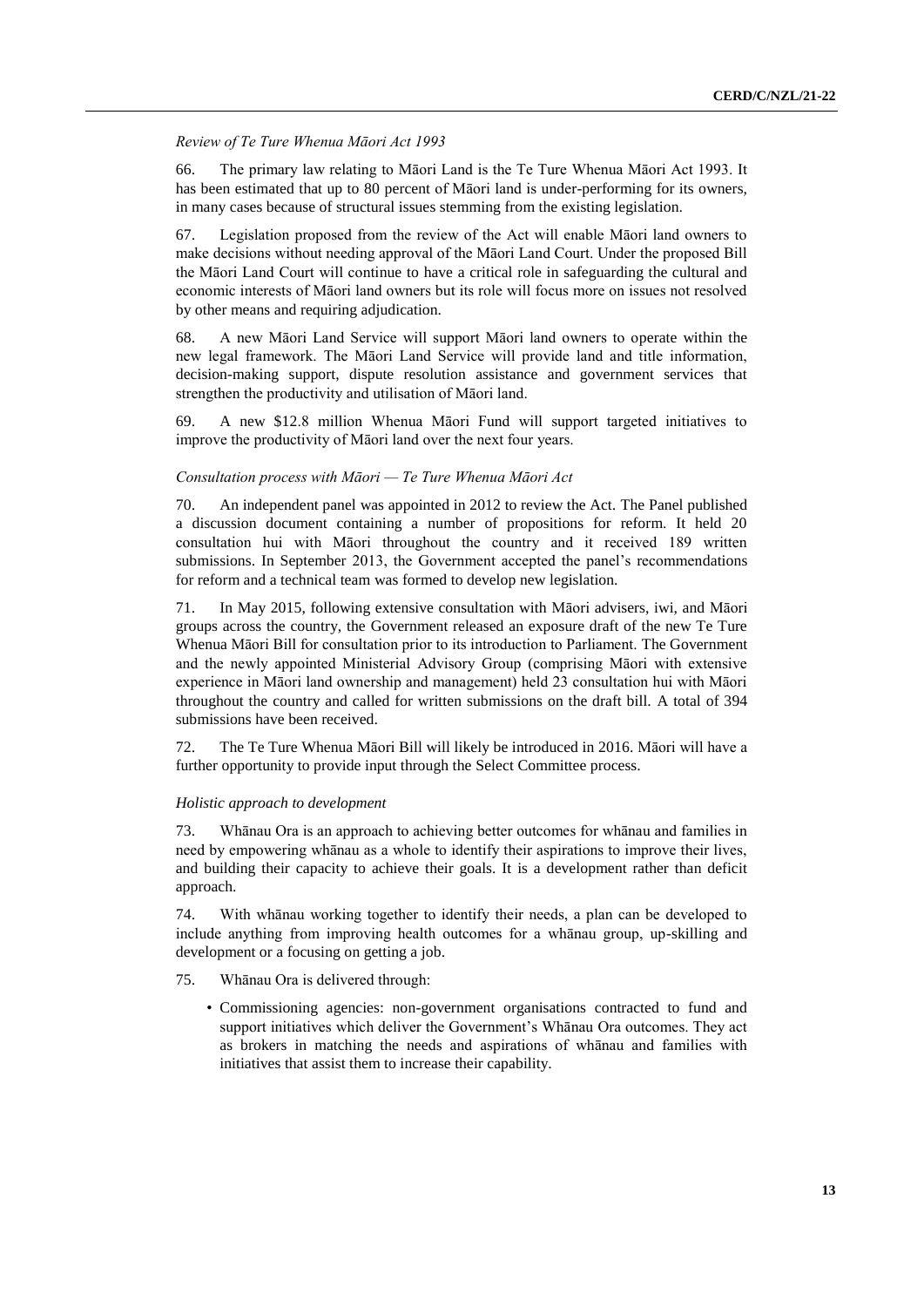- Provider collectives: provide services, incorporating a Whānau Ora approach, to whānau and families in need within their communities. These comprise whānaucentred health, education, social and other services/programmes.
- Navigators: practitioners who work with whānau and families to identify their needs and aspirations, support their participation in education, primary health and employment, and link and co-ordinate access to specialist services.

76. In the April-June 2015 quarter 4,856 whānau, representing 39,810 whānau members, were receiving whānau-centred services across 62 Whānau Ora provider collectives and specialist navigator providers. The number of whānau engaged varied month by month. Of the 4,856 whānau who received whānau-centred services, over 40 percent were closely supported by navigators. Provider collectives also offered a range of services based on whānau aspiration and need. In addition, a survey analysing phase one of Whānau Ora research and monitoring results to better understand whānau-centred approaches has been completed.

# **Te Puni Kōkiri — Ministry of Māori Development**

77. In November 2013 Cabinet decided to refocus the role of **Te Puni Kōkiri**, the principal adviser to the Government on Crown-iwi relationships, to give effect to its three substantive roles — strategic leadership and guidance; advice to Ministers and agencies; and innovative investments. Te Puni Kōkiri's approach is to provide a mix of advice and investment focused on supporting positive Crown-iwi, hapū and whānau Māori partnerships and relationships, and state sector effectiveness for Māori.

# **The Marine and Coastal Area (Takutai Moana) Act 2011**

78. The Marine and Coastal Area Act 2011 (the **MACA**) gives legal expression to the customary interests of Māori and protects the legitimate interests of all New Zealanders in the marine and coastal area of New Zealand. Neither the Crown nor any other person owns, or is capable of owning, the common marine and coastal area (the marine and coastal area excluding private property and certain conservation land). Access to this area is guaranteed for all New Zealanders except in wāhi tapu (areas sacred to Māori protected under the MACA) and where restricted under other Acts (e.g. health and safety).

79. Two types of customary interest can be recognised: customary marine title (**CMT**) (providing a property interest in land) and protected customary rights (which protect customary uses, activities and practices through prohibiting local authorities granting incompatible resource consents, unless the CMT holder agrees).

80. The test for customary marine title (holding an area in accordance with Tikanga and exclusively using and occupying since 1840) was determined after review of similar law in comparable jurisdictions and reflection of the unique cultural practices in New Zealand. The use of an area for navigation and fishing since 1840 by persons who are not members of an applicant group does not preclude recognition of title.

81. CMT provides a range of specified rights which are similar to those of private property owners but which can co-exist with public rights and activities (e.g. fishing and access). These include ownership of non-Crown owned minerals and a right to permit, or decline to permit, use and development requiring resource consent in the area. In recognition that CMT does not fully equate to free-hold title, the MACA provides some rights which are not available to private property owners — in particular, the right to prepare a planning document which can influence local authority planning and the right to exclude the public from wāhi tapu areas.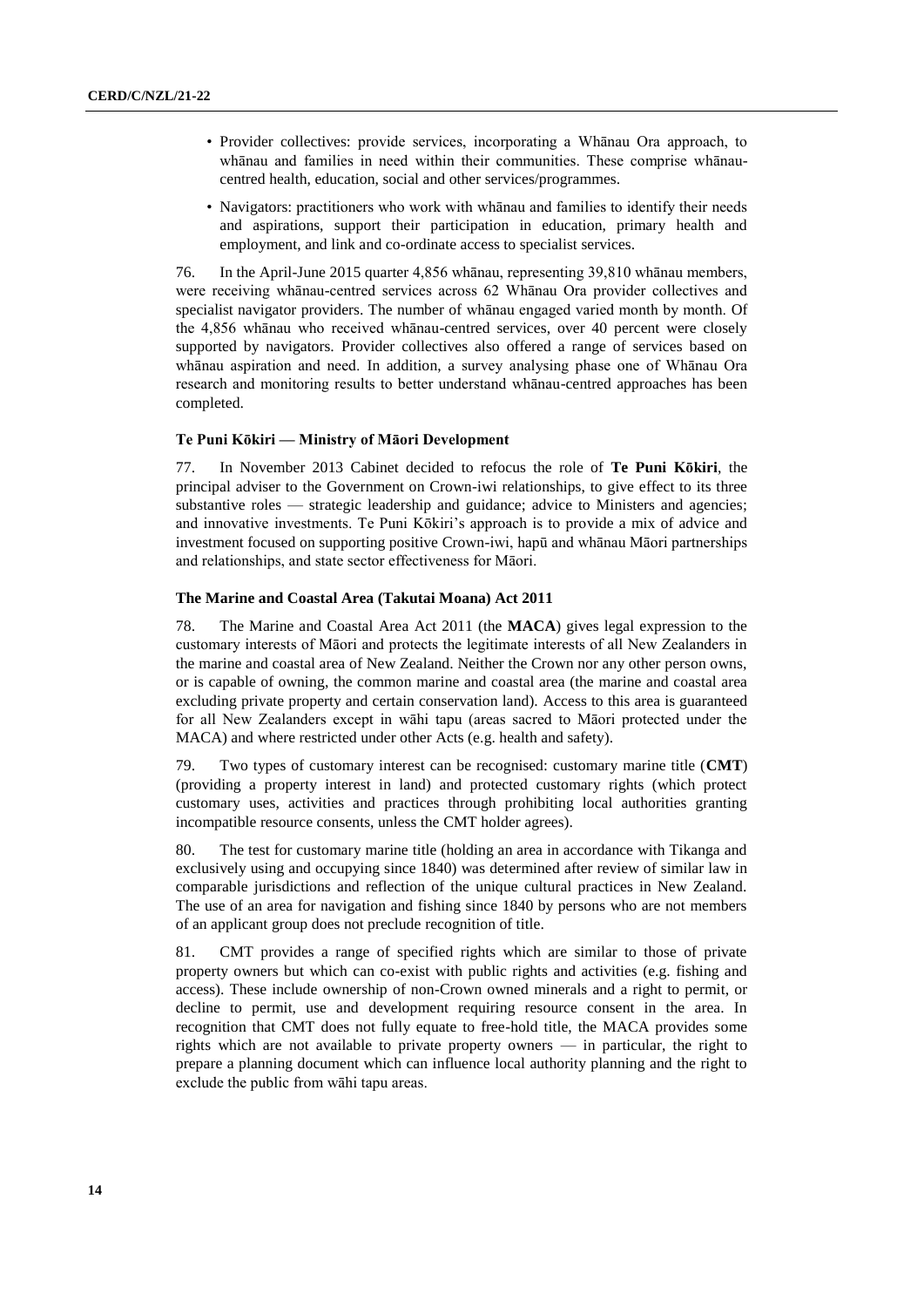82. There are two pathways for Māori to apply for recognition of their extant customary rights in the common marine and coastal area. Iwi, hapū and whānau can seek recognition agreements directly with the Crown or apply for determinations in the High Court.

83. As of August 2015 the Crown has received 24 applications for recognition agreements and 5 applications have been transferred from the previous Foreshore and Seabed Act 2004. The Minister of Treaty Negotiations, who is responsible for determining applications is currently engaging with four new and three transferred applications, has declined to engage with ten (for reasons such as the complexity of overlapping interests) and is considering whether to engage with a further five. Five groups have withdrawn their applications. At this time, the High Court is addressing ten applications for recognition orders transferred to it from the previous Foreshore and Seabed Act 2004. No applications have been made to the High Court to date under the 2011 legislation.

# **Māori communities' rights to freshwater and geothermal resources**

84. In its 2013 Concluding Observations, the Committee requested detailed information on measures taken to implement the recommendation related to Māori communities' rights to freshwater and geothermal resources.

# *Crown acknowledgement of iwi and hapū rights and interests in freshwater*

85. The Crown acknowledges that iwi and hapū have rights and interests in freshwater resources.

86. The Waitangi Tribunal's National Freshwater and Geothermal Resources Claim (**Wai 2358**) began in 2012 and explores the nature and scope of rights and interests in freshwater and geothermal resources. Split into two stages, the first stage was heard urgently in light of the Crown's proposal to partially privatise certain power-generating State Owned Enterprises (**SOE**'s). The Tribunal published its report on stage one in August 2012 (Wai 2358, 2012) and found that Māori have residual proprietary rights in freshwater.

87. In February 2013, the Supreme Court considered whether the proposal to partially privatise power-generating SOE's would impair the Crown's ability to recognise Māori rights in freshwater. $^{28}$  The Committee has previously noted the decision of the Court that the Finance (Mixed Ownership Model) Amendment Act of 2012 does not materially impair the Crown's ability or obligation to ensure the rights of Māori communities to freshwater and geothermal resources.

88. At the time of writing, the Tribunal has adjourned its hearing of stage two of the National Freshwater and Geothermal Resources Claim until February 2016 to allow the policy development process to progress further.

#### *Providing for iwi and hapū rights and interest through freshwater reform*

89. The Crown notes that there are many different elements to iwi and hapū rights and interests in freshwater. No single reform will adequately or appropriately provide for these rights and interests. The consideration of iwi and hapū rights and interests is being woven throughout the Crown's comprehensive freshwater reform programme, which has sequenced the implementation of key foundation reforms before the development of more detailed reforms.

90. The Crown has made progress to provide for iwi and hapū rights and interests through the first tranches of freshwater reform by:

<sup>28</sup> *New Zealand Māori Council v. Attorney-General* [2013] 3 NZLR 31.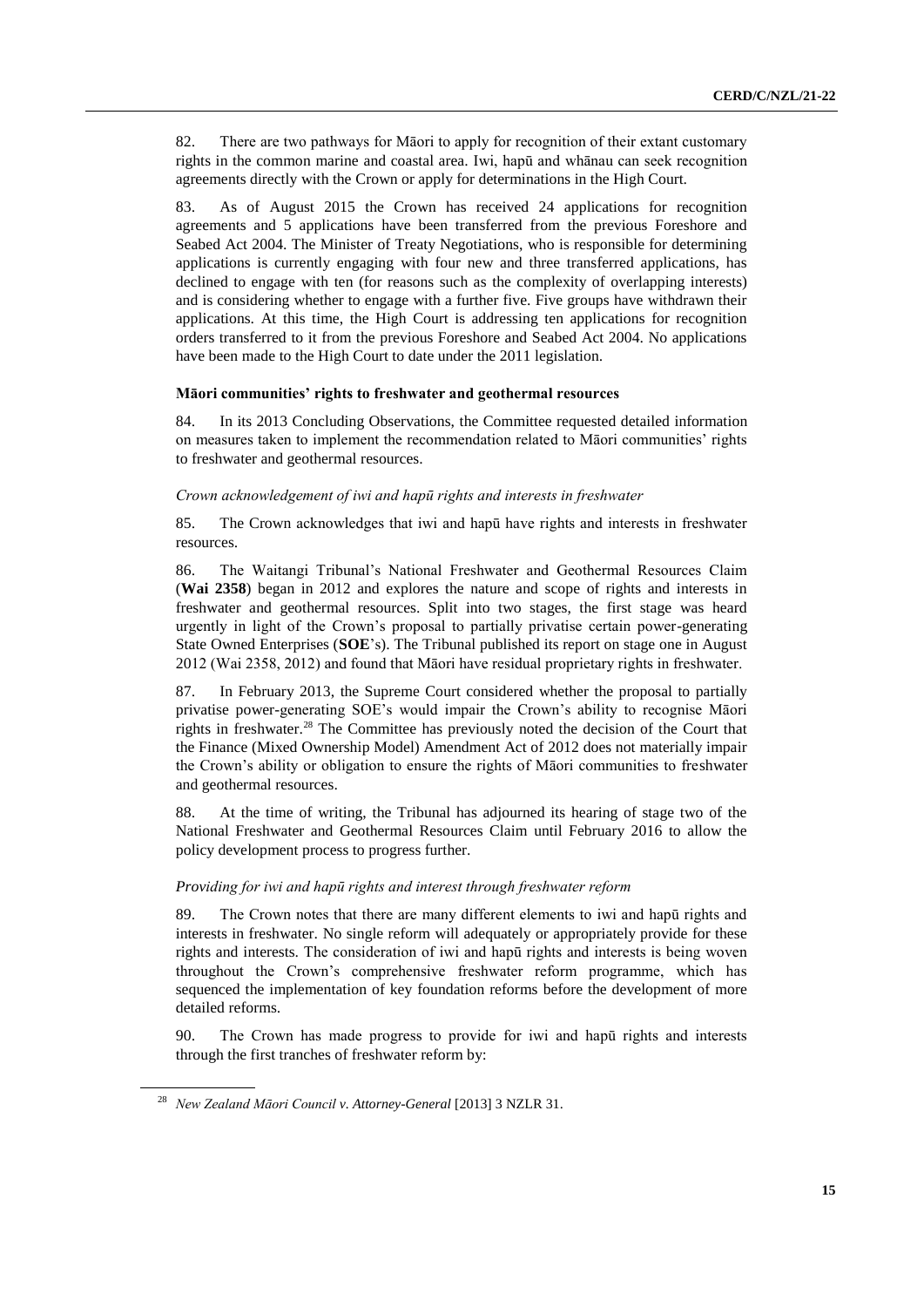- Funding initiatives, which have been developed and implemented in collaboration with iwi and other Māori organisations, to clean up iconic lakes and rivers
- Establishing a fund for projects that support or enable iwi and hapū to improve the water quality of freshwater bodies
- Providing national direction that councils must maintain or improve the overall quality of freshwater within a region and safeguard the life-supporting capacity of freshwater, ecosystem process and indigenous species
- Requiring councils to set objectives for freshwater bodies that reflect national and local aspirations and to set limits on water takes and contaminants to ensure those objectives are achieved
- Stipulating that councils must involve iwi and hapū in freshwater management and reflect tāngata whenua values and interests in decision-making about freshwater and
- Developing proposals for strengthening the role of iwi in freshwater planning and a collaborative planning process.

The Crown has committed to developing further proposals for policy reform to provide for iwi and hapū rights and interests.

# *The Crown and the Freshwater Iwi Leaders Group*

91. The Crown has processes in place for direct Treaty-based engagement between Ministers and Iwi Leaders to consider and address collaboratively their shared views on iwi and hapū rights and interests, including freshwater.

92. The Crown has been engaging with the Freshwater Iwi Leaders Group (the **ILG**) on freshwater issues since 2008. The ILG comprises leaders of a number of iwi, including Ngāti Tūwharetoa, Waikato-Tainui, Whanganui, Ngāi Tahu, Te Arawa, Ngāti Porou, Ngāti Kahungunu, Ngāti Raukawa and Ngāti Kuri.

93. In January 2015, the Crown and the ILG agreed a work plan to work together throughout 2015 to develop further options for addressing iwi and hapū rights and interests in freshwater. The work plan includes the Crown releasing a discussion document for public consultation in early 2016.

## **Consultation with Māori — freshwater**

94. The Crown acknowledges the policy development process with the ILG cannot be a substitute for the Crown's obligation to consult with Māori on freshwater issues. The Crown has committed to a good-faith consultation process with iwi, hapū and Māori to inform all major decisions regarding freshwater reform. The Crown carries out such engagement when reform proposals and plans have been developed to an appropriate point.

# *Māori Geothermal Advisory Group*

95. In 2014, the Crown facilitated the creation of a Māori Geothermal Advisory Group to work with and provide advice to Māori organisations on how to maximise opportunities to utilise and develop direct use of geothermal assets.

96. Expectations of the group include discussing the aspirations of land owners and engaging agency support in their development pathways; identifying gaps in information and work with agencies to address them; sharing information and experiences; providing a Māori perspective on commercial projects and opportunities; and advocating a co-ordinated multi-agency approach which is efficient, effective and targeted to need.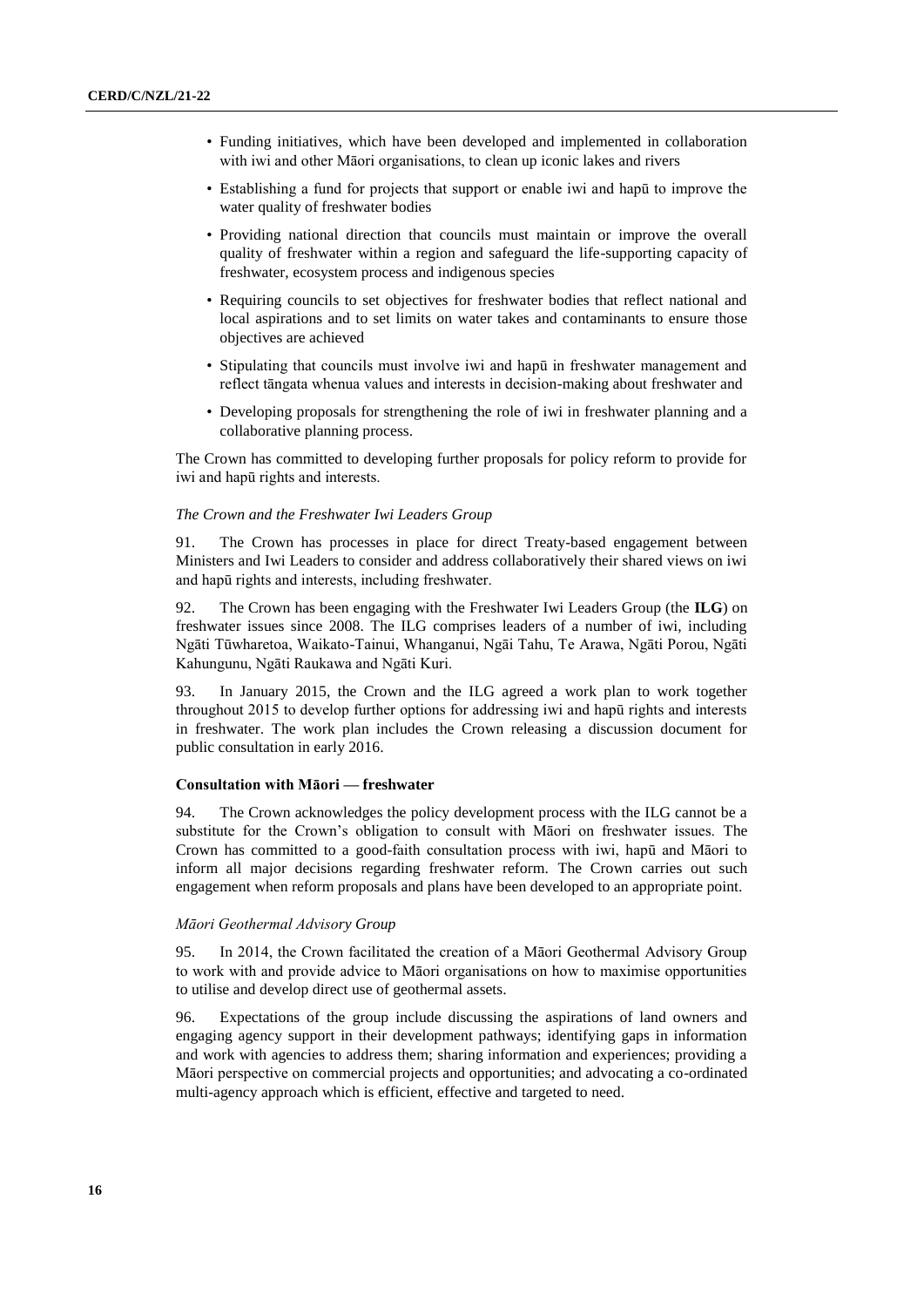# *He Kai Kei Aku Ringa*

97. The Māori Economic Development Strategy and Action plan, *He Kai Kei Aku Ringa* is designed to boost Māori economic performance. Economically sustainable use of geothermal resources has been identified in the Action Plan. The strategic formation of the Advisory group aligns with the goals of "Government, in partnership with Māori, enables growth" and "Māori Inc. as a driver of economic growth".

# **Preventing violence against Māori and Pacific women**

98. A 2015 research paper by the **Ministry for Women — Te Minitatanga mō ngā Wāhine** introduced an indigenous perspective to the international knowledge base for primary prevention of violence against women.<sup>29</sup> The paper explores what Māori women believe are protective factors to ensure safety from violence. Māori women are twice as likely to have experienced sexual abuse or assault as non-Māori women and report higher rates of historical childhood sexual abuse than both European women and those of other ethnic groups. $30$ 

99. The paper noted ensuring the safety of Māori women and girls is key to the advancement of New Zealand women and girls. It identified whānau as a protective factor for some women, yet for others it can potentially be a risk factor. Education, employment and positive association with an identity as Māori are supporting factors for wellbeing but do not prevent violence from occurring. The research provided a practical basis for service providers and policy makers developing approaches to accommodate the specific perspectives and needs of Māori women and their whānau.

100. Following publication of this research, a hui was held with Māori service providers around New Zealand to discuss the findings and discuss how to better accommodate the specific perspectives and needs of Māori women and their whānau.

101. New Zealand's universal no-fault accident compensation scheme funds support for victims of sexual abuse or assault. Around 32 percent of new sexual abuse/assault claims to **Accident Compensation Corporation** (**ACC**) — **Te Kaporeihana Āwhina Hunga Whara** are made by Māori. In March 2015, ACC introduced the new Integrated Service for Sensitive Claims which provides fully-funded flexible access to a range of support including one-to-one therapy, up to 20 family/whānau sessions, and up to 10 hours of cultural support. These service improvements are an important step in ensuring all aspects of these services recognise the needs of Māori and Pacific peoples.<sup>31</sup> ACC is working through existing partnerships with Māori iwi/organisations to further enhance the cultural responsiveness of services to prevent and support recovery from sexual violence.

# *Ministerial Group on Family Violence and Sexual Violence*

102. Ministers of Justice and Social Development as co-chairs of the Ministerial Group on Family Violence and Sexual Violence gained Cabinet approval for a re-focussed crossgovernment family violence work programme in June 2015. The work aims to achieve an integrated and effective family violence system that is joined up, aligned, and making a difference.

<sup>29</sup> *Wahine Māori, Wahine Ora, Wahine Kaha*. *Preventing violence against Māori women*. Ministry for Women (2015).

<sup>30</sup> Mossman, E., Jordan, J., MacGibbon, L., Kingi, V., & Moore, L. (2009). Responding to sexual violence: A review of literature on good practice. Wellington: Ministry of Womens Affairs. p. 7.

<sup>&</sup>lt;sup>31</sup> Clinical Review of the ACC Sensitive Claims Clinical Pathway. Wellington: Sensitive Claims Pathway Review Panel, September 2010.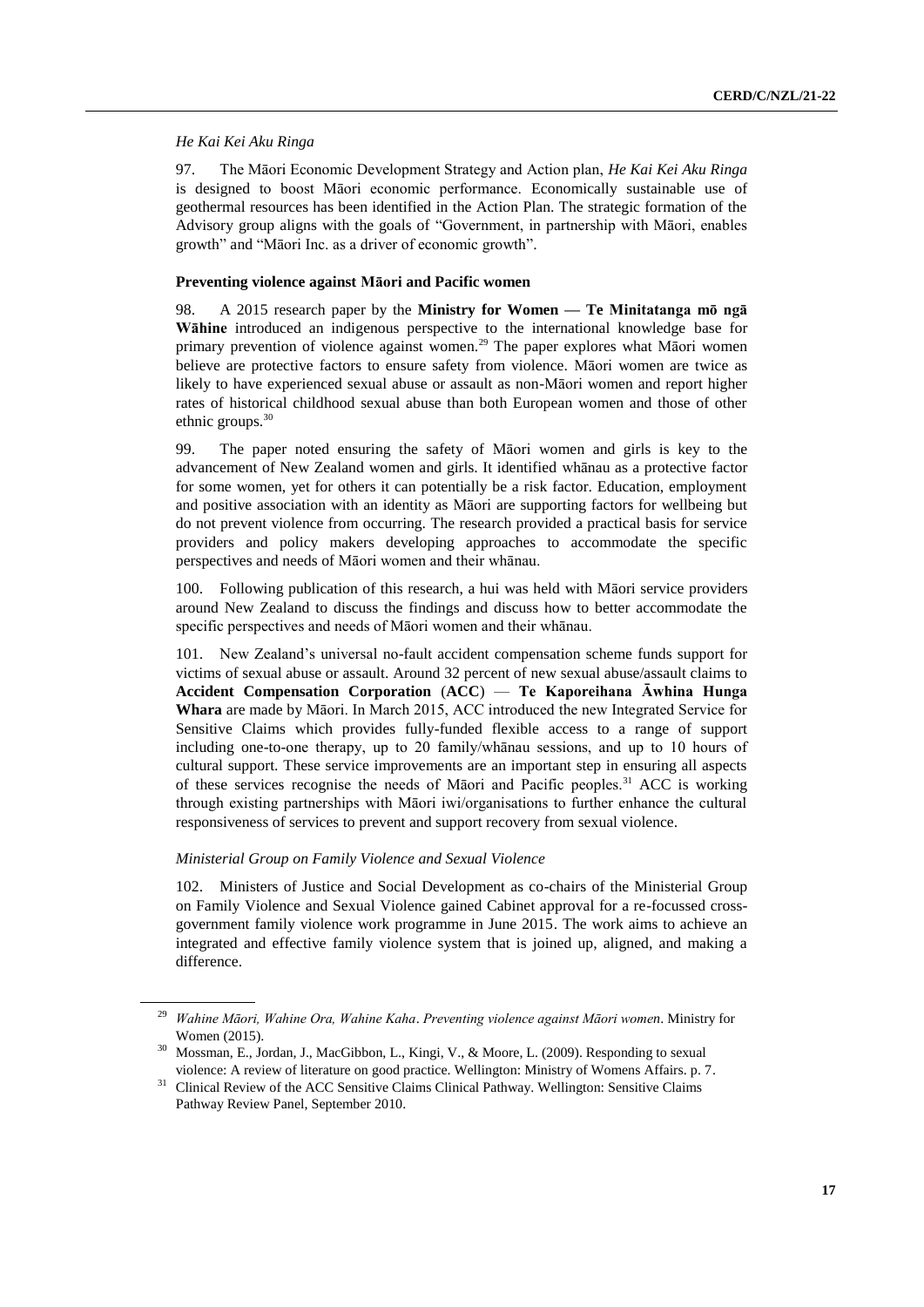103. The Ministerial Group acknowledges the need to incorporate Māori and Pacific peoples' perspectives into the work to improve the family violence system. The composition of the Ministerial Group includes Ministers with specific responsibilities for these population groups. These perspectives are informing and influencing the development of the work, including the necessity to develop responses targeted at particular population groups.

# **The Ministry of Pacific Island Affairs**

104. The **Ministry of Pacific Island Affairs** (the **MPIA**) is the Crown's principal adviser on policies and interventions for achieving better outcomes for Pacific peoples in New Zealand. Almost half of New Zealand's Pacific community are of Samoan descent. The other main groups are from the Cook Islands, Tonga, Fiji, Tokelau, Niue and Tuvalu. Their median age is just over 21 years, compared with a median age of 35.9 for New Zealand's population overall. Around 60 percent of those identifying as Pacific ethnicity were born in New Zealand.

105. The Ministry's main objective is to lift the incomes, education outcomes and living standards of Pacific peoples. Driven by a vision of "Successful Pacific Peoples", the Ministry integrates Pacific communities' perspectives, values and beliefs into government policy development and works closely with these communities to gather information related to the barriers to success. It is also promotes and preserves Pacific languages and cultures.

## *Pacific Analysis Framework*

106. The Pacific Analysis Framework (the **PAF**) is a Ministry-developed tool that provides agencies with an approach for identifying and incorporating Pacific peoples' perspectives into their policy process.

107. The PAF encourages a strengths-based approach to policy development, recognising Pacific people and communities have valuable skills and strengths — such as Pacific language capabilities and strong community networks — that should be reflected in the policy development. Alongside the PAF, the *Pacific Consultation Guidelines* clarifies the role of, and opportunities for, Pacific peoples to have input into policy making.

#### **Immigration**

108. In 2013-14, 44,008 people were approved for residence in New Zealand. 52 percent of approvals were through the Skilled/Business Stream, 40 percent through the two family sponsored streams and 8 percent through the International/Humanitarian Stream. China was the largest source country of permanent residence approvals (17 percent) followed by India (14 percent) and the United Kingdom (12 percent).

109. New Zealand accepts 750 (+/-10 percent) refugees annually under the UNHCR resettlement process. In September 2015, the New Zealand Government agreed that New Zealand resettle 750 Syrian refugees over the next two and a half years. Of the 750 places, 600 will be by way of a special emergency intake above New Zealand's annual refugee quota of 750, and 150 places will be offered within the quota. New Zealand also undertakes refugee and protection status determination where claims are made spontaneously within New Zealand.

# *Detention of asylum seekers*

110. The Committee recommended in its 2007 Concluding Observations that New Zealand cease the practice of detaining asylum seekers in correctional facilities, and ensure health and character grounds upon which asylum may be refused remain in compliance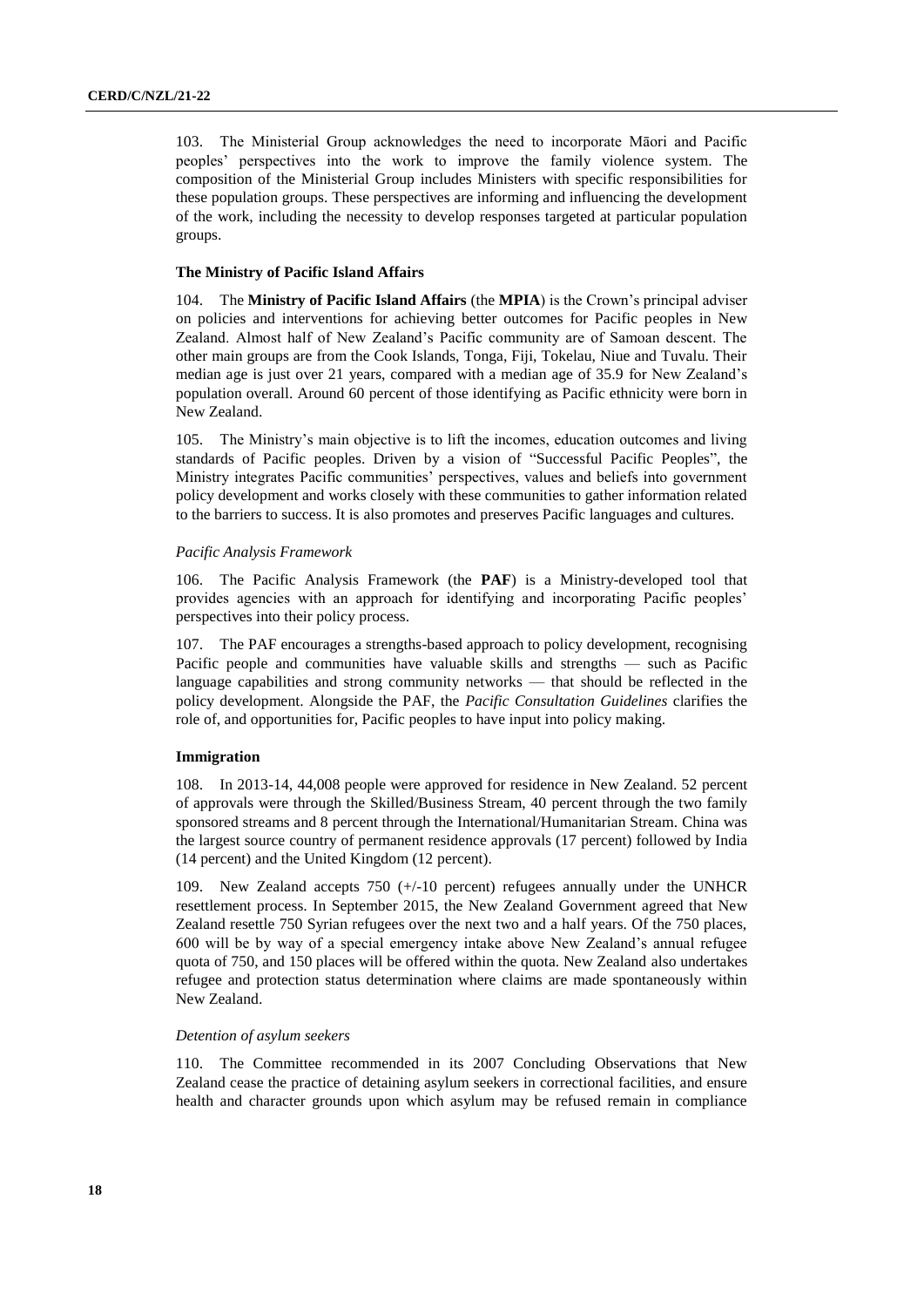with international standards, especially the 1951 Convention relating to the Status of Refugees.<sup>32</sup>

111. The detention provisions in the Immigration Act 2009 are not specific to classes of people. People can be detained under the Immigration Act if there is doubt about the identity of the person, where there is a threat or risk to security, to facilitate legitimate removal action or it is otherwise in the public interest. The detention system is flexible because the court can refuse to issue a warrant for a person, or order the detention of a person for up to 28 days in a prison or in an approved premises or release them into the community on conditions. People detained under a warrant of commitment may apply to a District Court judge for a variation of the warrant or a release on conditions.

112. The small number of people who claim asylum in New Zealand (276 individuals made a first claim in 2013/14) and the fact that the majority of asylum seekers are not detained at any stage mean it would be impractical to construct dedicated asylum detention facilitates. Immigration New Zealand works closely with the Department of Corrections regarding the care of the small number of asylum seekers detained in correctional facilities. Asylum seekers are segregated in detention when possible and are not held with convicted criminals.

113. The Immigration Amendment Act 2013 introduced legislative change to manage a mass arrival of asylum seekers, should one occur in New Zealand. Measures in the 2013 Amendment Act include the ability to detain people under a group warrant for up to six months. This gives time for agencies to establish and confirm peoples' identity and status while they are housed in a safe and secure environment. In most cases people will be housed at the Mangere Refugee Resettlement Centre, a dedicated facility for refugees and asylum seekers. Unaccompanied minors are not covered by the provisions in the Act.

# *Settlement policies*

114. The Migrant Settlement and Integration Strategy, approved by the Government in 2014, outlines the Government's approach to settle and integrate new migrants, so they may make New Zealand their home, participate fully and contribute to all aspects of New Zealand life. It reflects the changing focus of immigration policy towards meeting labour and skill shortages, the New Zealand Government's Business Growth Agenda (which seeks better economic and social outcomes, including through immigration), and the priority accorded to export education.

115. The Migrant Settlement and Integration Strategy places value on the long-term integration of migrants as well as successful initial settlement. It identifies five measurable settlement and integration outcome areas — employment, education and training, English language, inclusion, and health and wellbeing. Outcomes will be measured against success indicators using existing data-sets and surveys. The **Ministry of Business, Innovation and Employment — Hikina Whakatutuki** leads the implementation of the Strategy. Phase one has been completed and will determine whether available services and information provided to migrants are properly targeted. Information and service gaps, particularly those that will help to overcome employment barriers, are currently being addressed.

116. New Regional Partnership Agreements (**RPAs**) with local councils and economic development parties are being established as part of a new regional approach that focuses on attracting and retaining migrants. The first RPA was developed for the Auckland region and was launched in January 2015.

<sup>32</sup> CERD/C/NZL/CO/17, para. 24.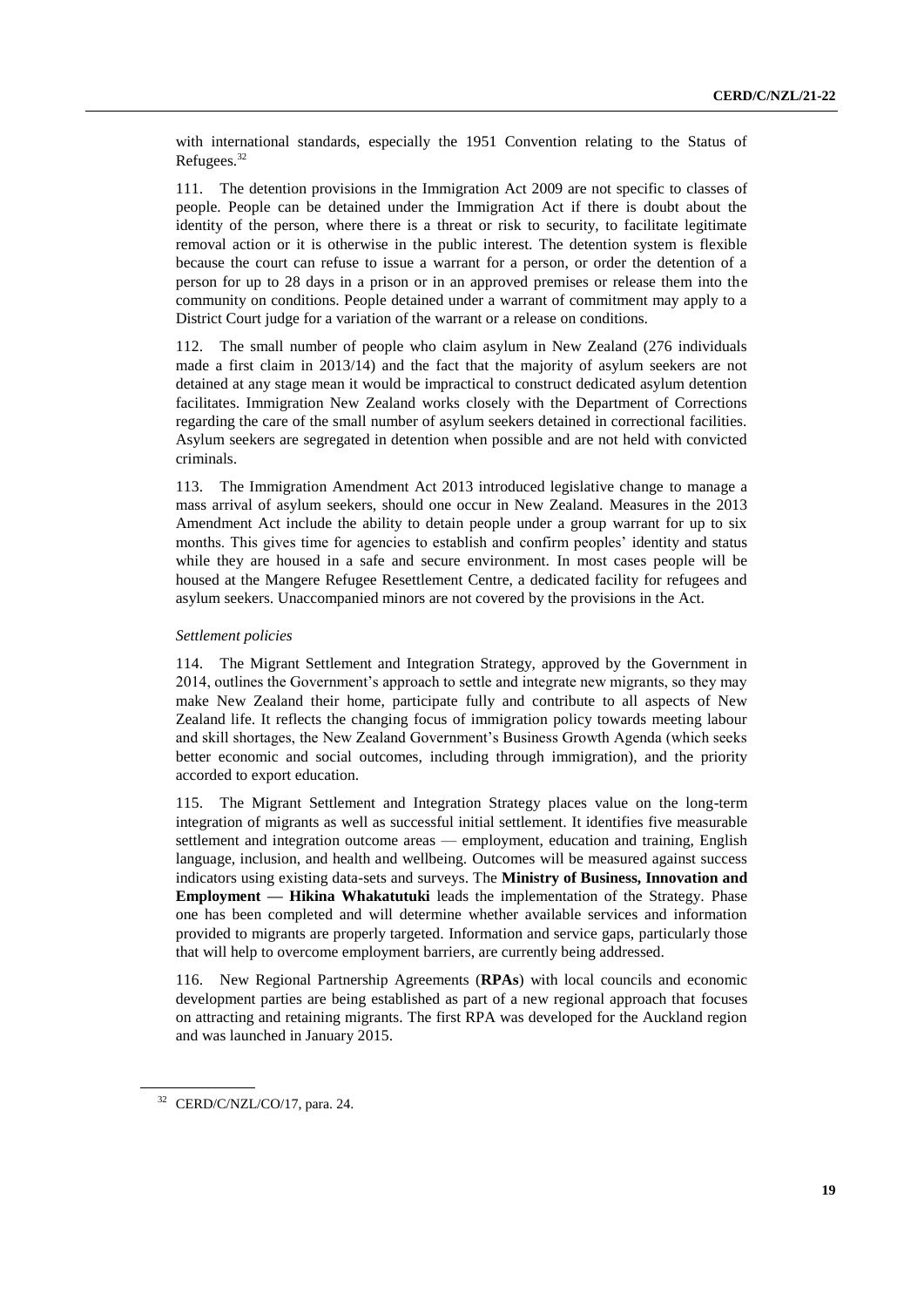117. In July 2014, the Ministry implemented a new delivery model for settlement information for migrants that has resulted in information being more accessible to a greater number and range of migrants, and ensures that the information they receive is consistent and relevant.<sup>33</sup>

# *Settlement for refugees*

118. In 2012 the Government approved the Refugee Resettlement Strategy to specifically address the settlement outcomes for refugees. This whole-of-government approach aims to help refugees more quickly achieve self-sufficiency, social integration and independence. The Strategy is underpinned by five integration outcomes in the following areas: selfsufficiency, participation, health and wellbeing, education and housing. Police play a role in this area, and help migrants to feel safe to seek help from police and provide opportunities to participate in their new communities.

119. Phase one of the Strategy implementation in 2013/14 focused on changes to the mix of services provided to refugees to support improved refugee settlement outcomes, including:

- Improved information provision to refugees offshore that informs refugees about life in New Zealand, the challenges they will face, the expectations of them and the support they will receive as refugees
- Better information sharing between agencies
- Changes to the reception programme at the Mangere Refugee Resettlement Centre to place greater emphasis on helping refugees to achieve employment, social integration and independence and
- Enhanced support during the first 12 months in the community which includes a community orientation programme that complements the reception programme and linking refugees to mainstream services they require to support their settlement in communities.

120. Phase two of the implementation of the Strategy in 2014/15 focused on mapping the English language needs for refugees. Phase Three implementation in 2015/16 is focusing on the interpreter barriers for refugees in accessing mainstream settlement services in the first three years of settlement.

#### **Office of Ethnic Communities**

# 121. The **Office of Ethnic Communities** (**OEC**) is based in the **Department of Internal Affairs — Te Tari Taiwhenua**.

122. OEC promotes the economic and social benefits of ethnic diversity, and working with government agencies and organisations to ensure that ethnic New Zealanders can participate in and contribute to all aspects of New Zealand life. It also works to foster connections between New Zealand's diverse ethnic and religious communities and the wider New Zealand population. This helps to ensure that New Zealanders from ethnic minorities/communities are treated fairly and equally, so they may enjoy life in New Zealand without fear of discrimination or harassment.

123. OEC provides information and advice to government, non-government organisations, businesses, and the wider public about issues relating to ethnic, linguistic and religious diversity.

<sup>&</sup>lt;sup>33</sup> See also: www.newzealandnow.govt.nz.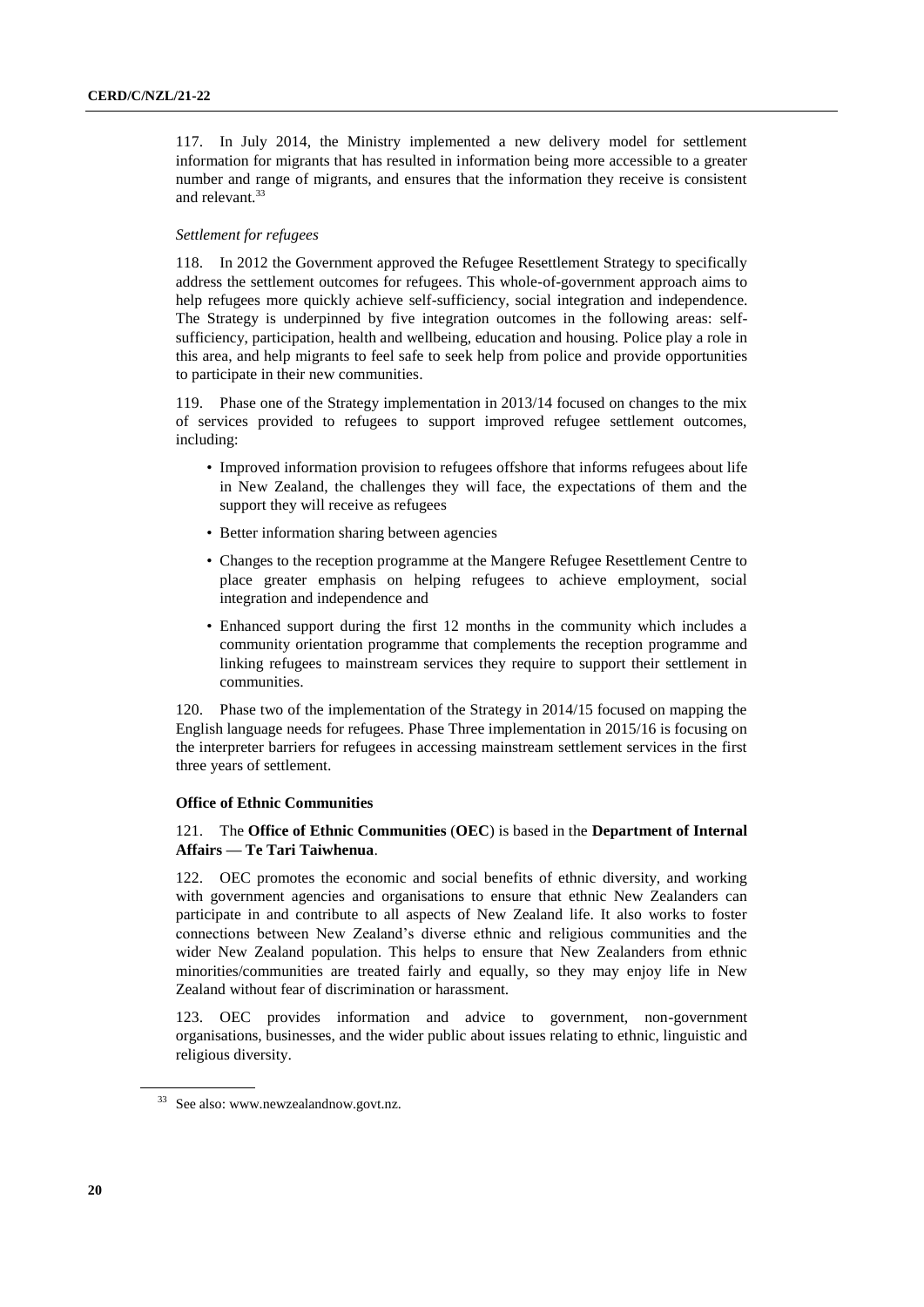124. OEC also administers the *Settling In* grants scheme which funds non-government organisations to address barriers to settlement for migrant communities, and to promote self-reliance and community sustainability within ethnic communities. OEC's Language Line interpreting service is a translation service over the phone when dealing with government and major service agencies. OEC is also currently developing a framework to support the maintenance and promotion of heritage and community languages

125. OEC is New Zealand's "focal point" for the United Nations' Alliance of Civilisations, which means it is responsible for drafting and coordinating New Zealand's Plan of Action. This plan lays out various activities aimed at bridging the divide between cultures and faiths and by promoting intercultural cooperation and understanding. OEC issued an update to New Zealand's Plan of Action in 2013, and is currently working across government to coordinate the next plan of action for 2016/2017.

# **Article 4**

# **Unlawfulness of racial disharmony and offence of inciting racial disharmony**

126. It is unlawful to excite hostility against or bring into contempt any group of persons on grounds including colour, race, or ethnic or national origins through published or distributed written matter or spoken words in public. Throughout the reporting period, the HRC has received 243 complaints under section 61 of the HRA.

127. In the absence of a specific offence of "hate speech", section 131 of the HRA makes inciting racial disharmony an offence. There have been no prosecutions under this section during the reporting period.

# *Responding to racially motivated offences*

128. It remains an aggravating factor under the Sentencing Act 2002 if an offence is partly or wholly committed because of a hostility towards a group of persons who have an enduring common characteristic such as race, colour or nationality; and the hostility is because of that characteristic; and the offender believed that the victim has that characteristics.<sup>34</sup>

# *Harmful Digital Communications Act 2015*

129. The Harmful Digital Communications Act was enacted by Parliament on 2 July 2015.<sup>35</sup> The Act addresses harmful digital communications, which include bullying, stalking, harassment, malicious impersonation and serious threats carried out via digital communications. Inciting racial hatred through digital communications is prohibited.

130. The Act responds to the 2012 findings of the New Zealand Law Commission that existing remedies for harmful communication, for example defamation and offences relating to threats, intimidation and vilification, do not effectively address new forms of harm made possible by increasingly accessible and powerful forms of digital communication.

 $34$  Section 9(1)(h).

<sup>35</sup> http://www.parliament.nz/en-nz/pb/legislation/bills/00DBHOH\_BILL12843\_1/harmful-digitalcommunications-bill.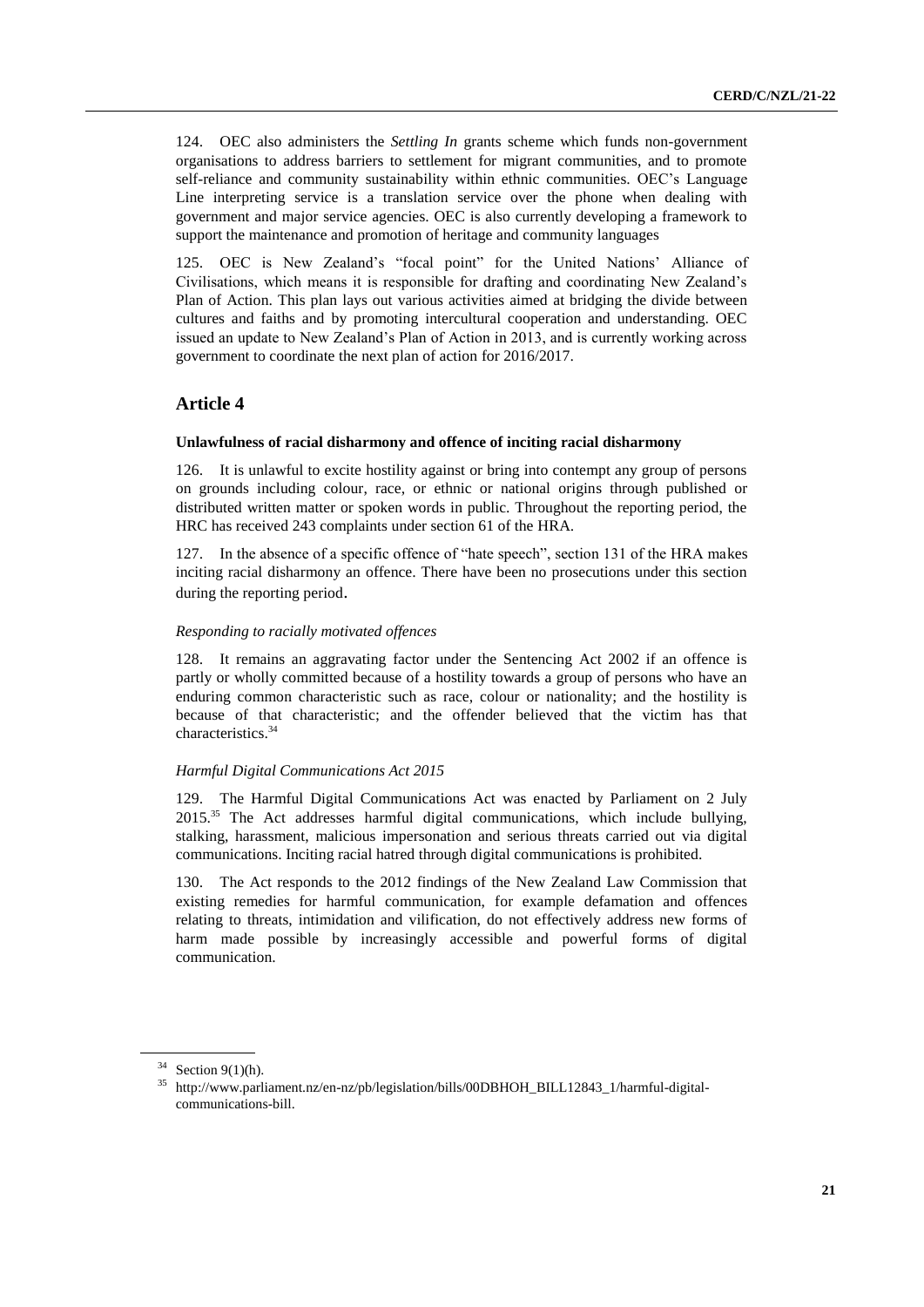#### *Objectionable Publications and Indecency Legislation Act 2013*

131. The Objectionable Publications and Indecency Legislation Bill passed into law in April 2014. The Bill amended various Acts to strengthen New Zealand's objectionable publications offences, including those involving child exploitation material.

132. Among other things, the Bill increased the maximum penalties for possession, import, export, supply, distribution, and making of an objectionable publication, which includes material that is racially discriminatory. It also removed the requirement to obtain the Attorney General's consent for public prosecutions of objectionable publications offences.

## **Immigration distinctions based on nationality**

133. There is a procedural exemption to the HRA where the complaints process is not available in actions that allege discrimination in relation to the Immigration Act and any regulations and policy made the Immigration Act. The HRC cannot receive complaints, bring proceedings or intervene in civil proceedings, in relation to immigration decisions. Although the Immigration Act provides for a partial exemption from human rights scrutiny, immigration legislation, policies and practices are still subject to the non-discrimination standard provided for under the NZBORA. This means that policy and legislative proposals must be assessed for consistency with the right to be free from discrimination under section 19(1), and decisions thereon must be consistent with the NZBORA.

#### **The New Zealand Police respecting ethnic diversity**

134. The **New Zealand Police — Ngā Pirihimana o Aotearoa** works with different ethnic communities to help prevent crime, clashes and victimisation in communities.

135. Police's Māori Pacific and Ethnic Services aims to enhance Police commitment and leadership on responsive policy development and services to Māori, Pacific and ethnic peoples. Initiatives targeting different community groups, such as the Auckland Safety Patrols consisting of over 170 volunteer patrol members from 30 different ethnic groups, who provide over 500 hours of patrolling a month.

136. Actions Police have taken during the reporting period include:

- In 2012, Police sponsored the New Zealand Diversity Forum, facilitated by the HRC, bringing together individuals and organisations to share ideas on fostering cultural diversity and positive race relations for the elimination of racial discrimination.
- In 2015, Police refreshed its ethnic communities strategy. *Working Together with Ethnic Communities — The Future*, has three main objectives of leading ethnic responsiveness, building capability for ethnic diversity and working with ethnic communities. These objectives will be implemented over the next 5-7 years.
- In 2015, the Commissioner's Ethnic Communities Focus Forum was established, bringing together 12 key nation-wide ethnic representatives to provide strategic advice to the Commissioner and the Police Executive for engaging with ethnic communities.
- Police signed two Memoranda of Understanding with the New Zealand Federation of Multicultural Councils and the Federation of Islamic Associations of New Zealand to work in partnership to address mutual priorities.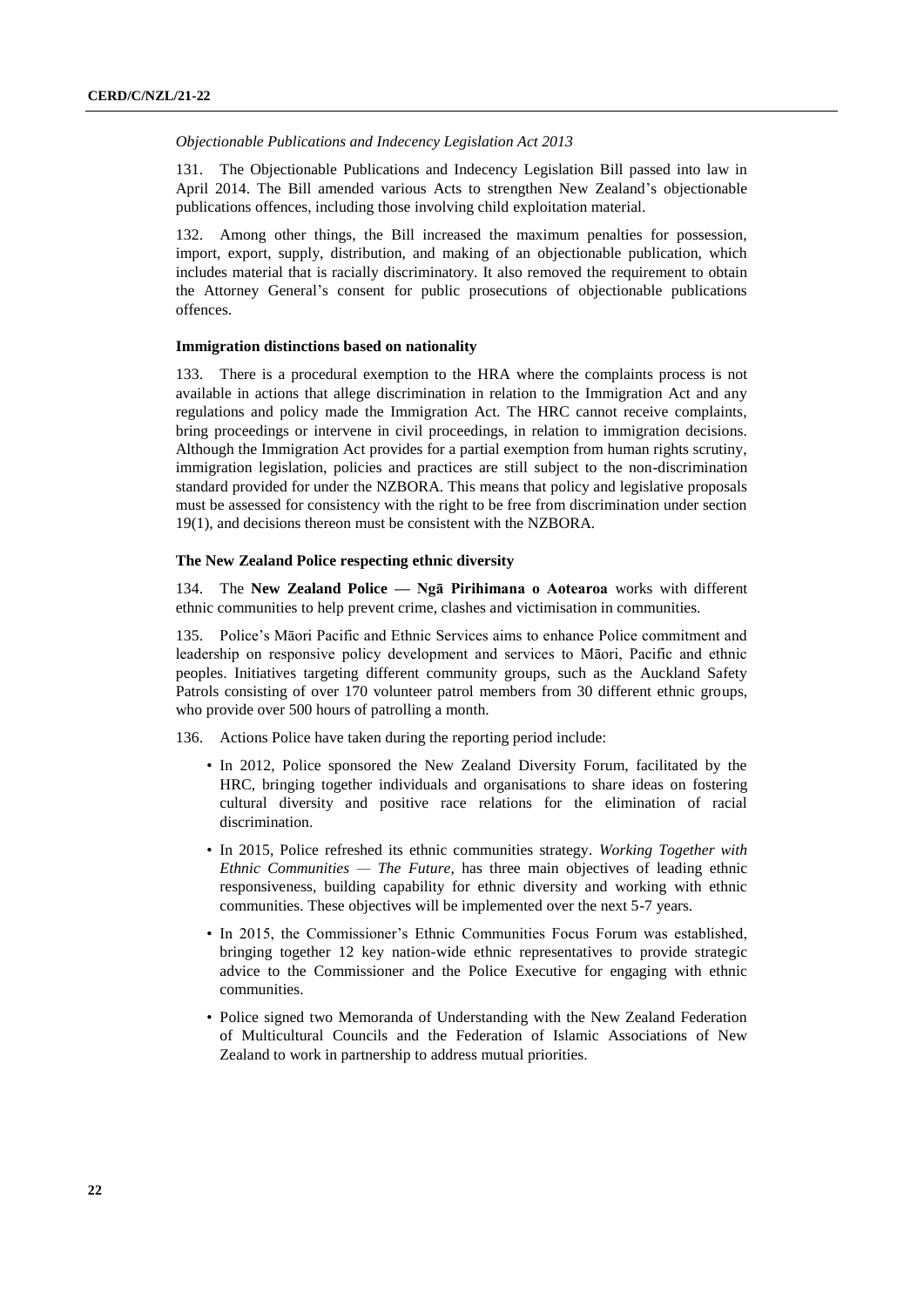• Progressing the initiative *Turning of the Tide: A Whānau Ora Crime and Crash Prevention Strategy* which commits Police and Māori to working together to achieve common goals and sets specific targets to reach by 2014/15<sup>36</sup>

#### *Ethnic diversity in Police recruitment*

137. Police have campaigns to recruit officers from different ethnic backgrounds to reflect national diversity in Police staff. Police have signed a Memorandum of Understanding with *Te Wananga o Aotearoa* to deliver a pre-recruitment course.

138. In 2013 Māori made up 10 percent of Police. In 2014 the proportion of Māori Commissioned Officers increased to 12 percent with new Māori Responsiveness Managers appointed in each district.<sup>37</sup>

139. In 2014, the MPIA signed a Memorandum of Understanding with Police to focus on recruitment and retention of Police officers drawn from Pacific communities.

#### *Training in Māori culture and protocol*

140. Frontline police are trained in Māori language, culture and protocol. A group of senior *kaumātua* and *kuia*, known as the Commissioner's Māori Focus Forum, provide advice, guidance, and help implement the Māori policing strategy. Each police district has its own District Māori Advisory Board made up of representatives of local iwi to help police commanders at a local level. Additionally, Police have a group of iwi liaison officers who help navigate cultural issues and work on improving police relationships with Māori.

141. The Māori Wardens Project is a joint venture with Te Puni Kōkiri and Police. The project provides training and support to wardens involved in a range of activities such as security at events and in public places, street patrols, caring for *rangatahi* (the younger generation) hospital visits, and court attendance and support.

# **Article 5**

142. The Government recognises the ongoing inequalities facing Māori and Pacific peoples in employment, education, health, social services and housing and that it is essential these inequalities are addressed. Overrepresentation of Māori in the justice and prison system is of particular concern, and reducing Māori offending and recidivism is a priority for the Government.

143. In its 2013 concluding observations, the Committee drew attention to the importance of intensifying its efforts to improve the outcomes of the Māori and Pacific peoples in employment, health and the administration of criminal justice by addressing existing structural discrimination.

# **Criminal justice system**

144. The Government has set ambitious Better Public Services targets for the justice sector: to reduce overall crime by 20 percent by June 2018 and to reduce violent crime by 20 percent, youth crime by 25 percent, and re-offending by 25 percent by June 2017. The recorded crime rate in 2014 was the lowest in 36 years, and numbers in courts are

<sup>36</sup> Described in New Zealand's Sixth Periodic Report under the International Covenant on Civil and Political Rights CCPR/C/NZL/6, para. 210.

<sup>&</sup>lt;sup>37</sup> Based on population data gathered in 2013.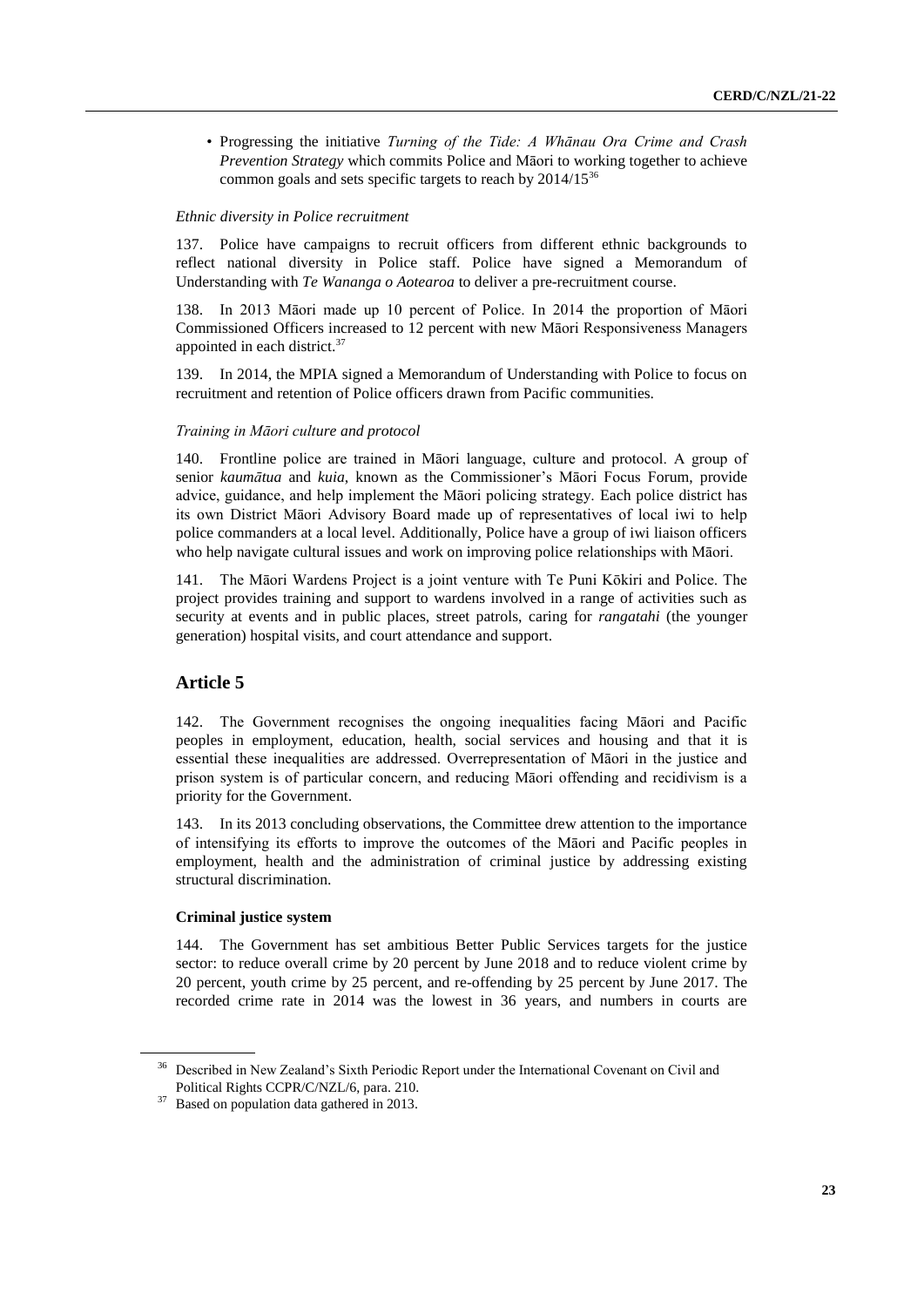decreasing. As of December 2014, overall, the re-offending rate has fallen 8.3 percent since June 2011.

# *Over-representation of Māori and Pacific peoples in the criminal justice system*

145. Over-representation of Māori and Pacific peoples in the criminal justice system is an ongoing concern for the Government. Significant progress has been made to improve the responsiveness of the criminal justice system to Māori and Pacific peoples. Addressing the underlying social causes of Māori over-representation in both victimisation and the justice system is a long-term challenge the Government is determined to tackle efficiently.

146. To reduce re-offending by 25 percent for all offenders by 2017, the **Department of Corrections — Ara Poutama Aotearoa** must reduce re-offending by Māori, who make up a disproportionate amount of offenders serving sentences. The Department of Corrections is committed to building a working prison network where prisons are a structured environment where all prisoners take part in some form of work, education or rehabilitation programme. Better scheduling of interventions, a new prisoner placement system and optimised opportunities for prison industries will enable this.

147. Māori and Pacific offenders can access and benefit from all rehabilitative programmes, including alcohol and drug treatment, mental health programmes, education and training, and work and living skills programmes.

148. As part of efforts to reduce re-offending by 25 percent by 2017, Māori offenders also receive support to successfully reintegrate back into the community, including the Out of Gate programme which helps offenders and their whānau to receive access to social services, Release to Work, and supported accommodation.

149. The Department of Corrections also provides programmes and interventions aimed at reducing reoffending through the integration of Tikanga behavioural guidelines for daily life and interaction in Māori culture. Examples are:

- *Te Tirohanga* is a Māori Tikanga based therapeutic community environment (Mauri Tu Pae) running out of whare in five prisons. Māori kaupapa values underpin and inform an 18 month graduated programme, in preparation for an offender's eventual release back to their community and whānau.
- *Tiaki Tangata* offers reintegrative support within a whānau-centric Māori environment and assists prisoners to prepare for release and supports and mentors them throughout their transition and settlement into the community.
- *Whare Oranga Ake* focuses on successfully reintegrating prisoners with medium to high reintegrative needs within a kaupapa Māori environment, particularly in the area of employment, accommodation and relationships. Prisoners can participate and reintegrate back into the community through a safe and controlled setting.
- The *bicultural therapy model* is a national psychological treatment programme aimed at male child sex offenders or violent offenders. The model utilises both Tikanga Māori and Western Psychology for self-development and whānau healing.
- *Tikanga Māori* prison programmes are group-based programmes delivered by Māori service providers that use Māori philosophy, values, knowledge and practices to emphasise the relationship of the individual with their social and cultural environment.

150. There are a number of initiatives aimed at offenders on community-based sentences, such as *Tai Aroha*, a violence prevention programme, which aims to provide a culturally responsive rehabilitation experience, in particular for Māori participants; *Tikanga Māori* in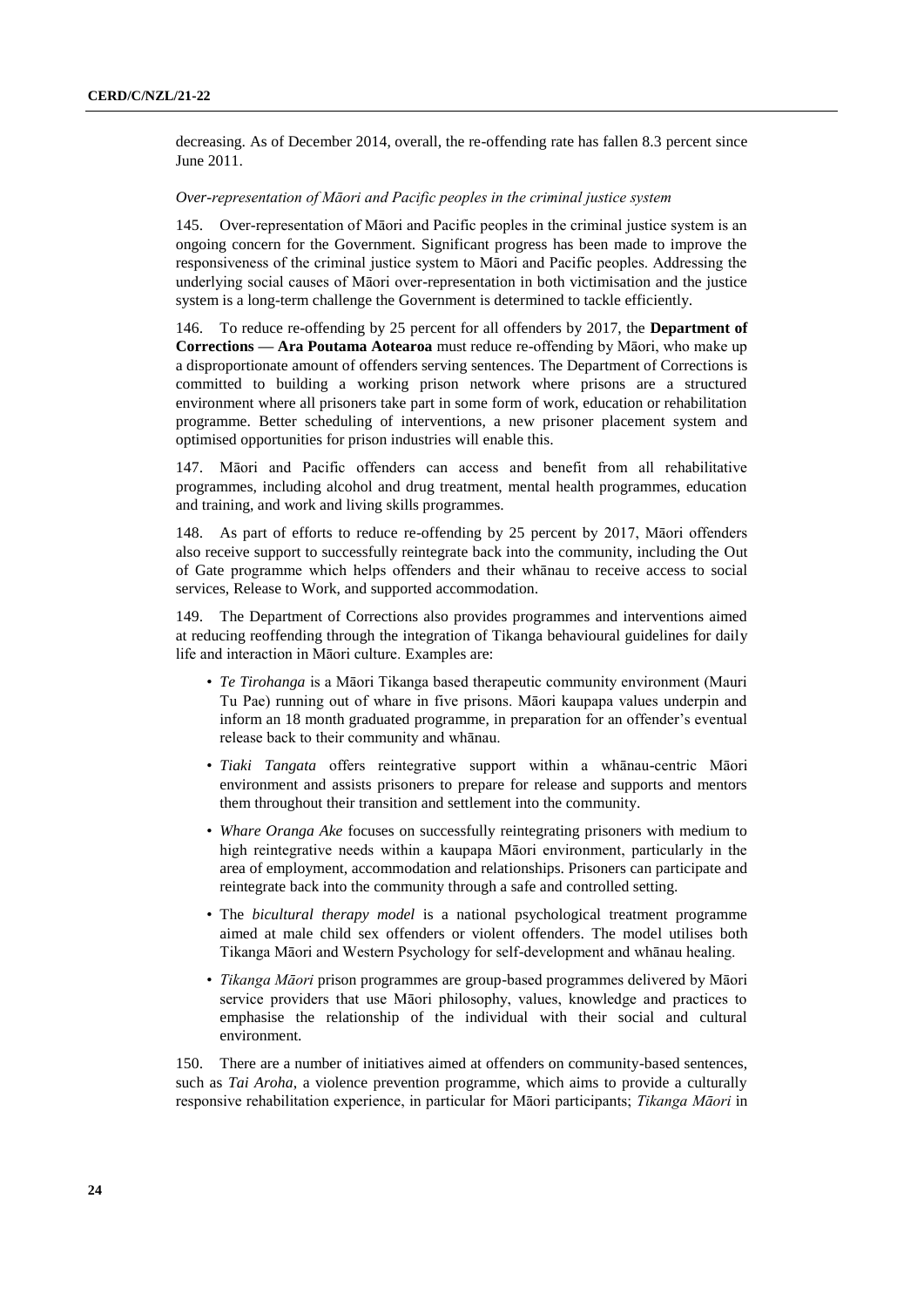the community, and the use of *Specialist Māori Cultural Assessments* carried out by a Māori assessor to address an offender's responsivity and motivational behaviour.

151. The Department of Corrections also has a number of initiatives aimed at Pacific prisoners:

- The *Pacific Focus Unit* offers a prison environment aimed at motivating Pacific prisoners to address their offending behaviour, provides a venue for rehabilitation programmes and an environment where pro-social behaviours can model Pacific values and beliefs. The unit has capacity for up to 80 offenders at any one time.
- *Saili Matagi* (in search of winds) is designed for Pacific male prisoners currently serving a sentence for violent offences and assists prisoners identify and change the beliefs, attitudes and behaviours that have resulted in their violent offending by using Pacific cultural principles as the basis for its approach.

152. The Government is operating an Alcohol and Other Drug Treatment (**AODT**) Court Pilot designed to provide treatment and judicial oversight in instances where alcohol or drug issues have contributed to offending. Sentencing is postponed in the case of defendants selected to participate in the AODT Court and can take account of success following treatment. Ethnicity is a "weighting factor" for selection to participate in the AODT Court and Māori defendants are given priority. At the end of 2013, 44 percent of participants identified as Māori. A Māori cultural advisor attends the AODT Court and informs the process.

# *Consultation with the Māori community on criminal justice issues*

153. Māori-orientated interventions by the Department of Corrections are designed and carried out in collaboration with Māori service providers and communities. The Department engages with iwi groups and whānau for strategic guidance and advice, and support, and is increasingly taking Māori perspectives into account in its decision-making process.

154. The Department of Corrections has developed a range of initiatives and approaches in collaboration with Māori. Furthermore, at Te Tirohanga whare, the Māori Governance Board advises and endorses the majority of decisions regarding how the units operate. The Board was established in 2014 and consists of five iwi representatives from the areas in which Te Tirohanga is situated.

155. Māori programme participation is increased through *Kaitiaki*. *Kaitiaki* are an on-site presence who provide support for management to ensure Tikanga practices are authentic and offer cultural advice to both offenders and staff.

156. The Department aims to strengthen Māori community structures through the following initiatives:

- The *Kaiwhakamana* Visitor Policy *Kaiwhakamana* are non-departmental employees who are specified visitors, and include kaumâtua, kuia, tohunga, spiritual leaders and others. They give cultural and spiritual support to Māori offenders, and help offenders engage with their iwi, hapū or whānau.
- *Pou arataki* are whānau liason officers who help offenders build whānau support throughout the Te Tirohanga programme.

157. The Department of Corrections commitment to including Māori perspectives in the decision making process has been crystallised through the creation of the "Service Development Champions" team. This group promotes better outcomes for Māori offenders, mainly by promoting the inclusion of Māori perspectives in designing of initiatives and sharing lessons about incorporating Māori inclusion and effectiveness.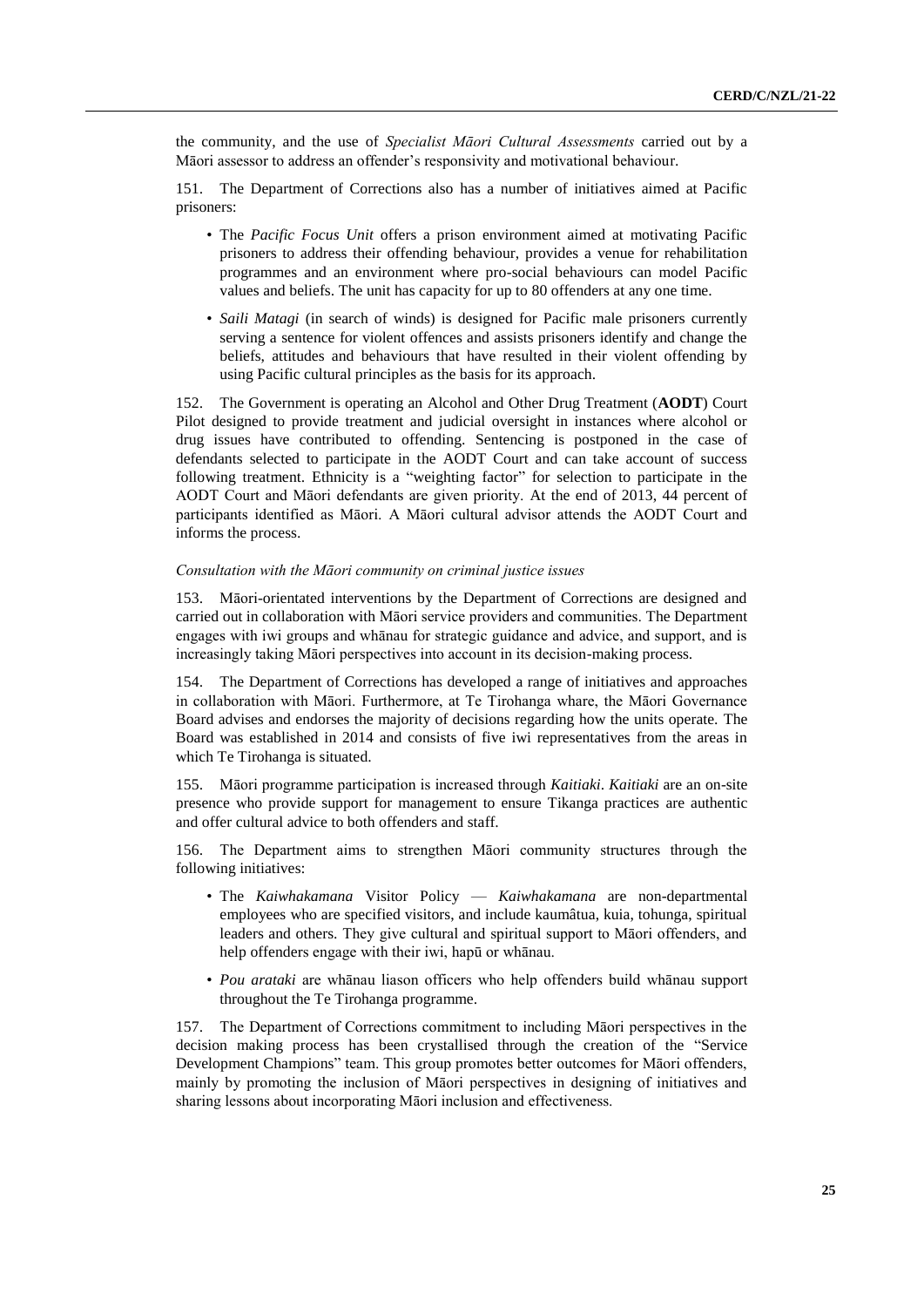# *Partnering to Reduce Offending and Victimisation*

158. The Partnering to Reduce Offending and Victimisation project tests a partnership approach between sector agencies (Police, the Department of Corrections and the Ministry of Justice) and iwi/Māori organisations. It aims to improve justice outcomes in communities dealing with high levels of offending and victimisation.

159. The project focuses on three community-delivered services: pre-charge iwi justice panels; pre-sentence restorative justice conferences; and post-release intensive case management. These panels receive referrals of low-level offenders from Police. The panels which are made up of community members then work with the offender to address the circumstances around the offending. This could include referrals to education/training programmes, alcohol and other drug treatment, driver licensing assistance, and mentoring.

160. In 2015 Police in partnership with the community established an early intervention Family Violence facility in Auckland called Gandhi Nivas. The facility provides free counselling and temporary accommodation for men who have been served a Police Safety Order. The facility ensures that victims stay in their own home while the perpetrator is provided immediate counselling. In the last nine months 98 men have successfully used the facility. Gandhi Nivas was initially for South Asian males but has since expanded to other groups.

# *Restorative Justice*

161. The use of restorative justice is a key measure in helping to reduce reoffending within Māori, Pacific and other ethnic groups. Restorative justice is a community-based approach to responding to crime. It aims to hold offenders accountable for their offending and, to the extent possible, repair the harm caused to the victims and community. It gives victims a voice in the criminal justice system and may enable them to receive answers, apologies and reparation. The Ministry of Justice contracts 26 community-based providers, including iwi/Māori providers, to deliver restorative justice services across New Zealand. Contracts require that restorative justice facilitators deliver services in culturally appropriate ways. Services can be delivered on marae.

162. On average, offenders who participated in a Police or court-referred restorative justice conference committed 23 percent fewer offences than comparable offenders over the following 12 month period and had a 12 percent lower rate of reoffending than comparable offenders over the following 12 month period.

# *Operation Eight*

163. Operation Eight was a Police operation which began in late 2005 as an investigation into alleged paramilitary training camps. It ended on 15 October 2007 with the coordinated arrest of several suspects, the execution of 41 search warrants throughout the country, and the establishment of road blocks at Ruatoki and Taneatua, in an area of particular cultural significance to the Tūhoe iwi.

164. The Independent Police Conduct Authority (**IPCA**) investigated a number of complaints about Police actions during Operation Eight. In May 2013 the IPCA issued a report concluding several aspects of Operation Eight were unreasonable and contrary to law. The IPCA found "that Police were entitled, on the information they had, to view the threat posed by this group as real and potentially serious. The investigation into such activities by Police was reasonable and necessary."<sup>38</sup>

<sup>38</sup> http://www.ipca.govt.nz/Site/publications/Default.aspx.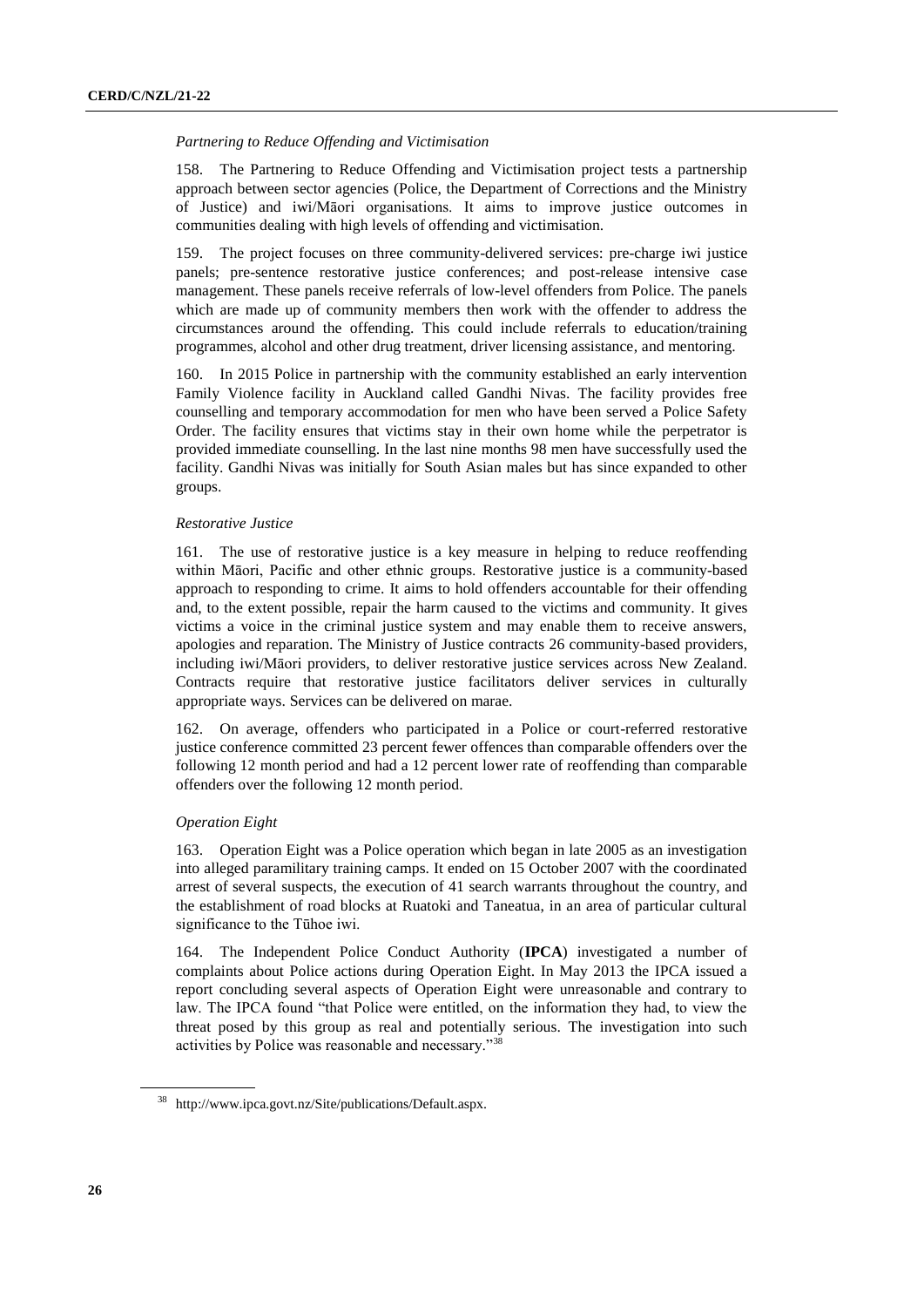165. The IPCA made several operational recommendations to minimise the impact of armed police operations on members of the community. One recommendation was for Police to re-engage with Tūhoe and take appropriate steps to build relationships with the Ruatoki community to increase trust and confidence in Police.

166. On 27 July 2014 Police Commissioner visited several Tūhoe whānau to deliver a personal apology for the Police actions during Operation Eight. In August 2014 the Police Commissioner was welcomed onto Te Rewarewa Marae, Ruatoki. He was accompanied by Māori Leaders, representatives of tribal groups from throughout the country, 90 police officers from the Bay of Plenty District, Iwi liaison officers and the Police Executive. The Commissioner officially apologised to the Tūhoe for the Police's actions during the raids on the Taneatua and Ruatoki communities. He acknowledged the way in which police acted caused a loss of credibility and mana for the iwi.

# **Youth Justice**

167. The Youth Crime Action Plan 2013-2023 (the **YCAP**) is a 10 year plan to reduce crime by children and young people, and help those who offend to turn their lives around. It identifies "reducing escalation" and "early and sustainable exits" as two key strategies for addressing underlying causes of youth offending, which should in turn improve outcomes for Māori young people in the youth justice system, and reduce Māori over-representation.

168. The third key strategy of YCAP is "partnering with communities", recognising that communities have a critical role to play in reducing youth crime. As part of this strategy, communities are assisted to develop action plans to reduce youth crime, with a focus on local issues and solutions. Planning is underway in a number of communities. Work is also underway to encourage stronger iwi involvement in addressing lower-level offending by young Māori.

# *Rangatahi and Pacific peoples Youth Courts*

169. The Rangatahi and Pacific peoples Courts are a judicial initiative established in 2008. The courts encourage strong cultural links by meaningfully involving communities in the youth justice process to reduce re-offending by young Māori and Pacific peoples. After first appearing in the mainstream Youth Court, young offenders may be offered the opportunity to have subsequent hearings at the Rangatahi or Pacific peoples Courts.

170. Hearings of the Rangatahi Court are held on a marae. Kaumātua take part in the hearing. The judge is proficient in the Māori language and understands the Māori worldview. Emphasis is placed on the young person learning who they are and where they are from.

171. The active involvement of whānau, hapū, and iwi is fundamental to the process. There is a greater emphasis on the provision of holistic wrap-around services to support each young person.

## **Political Rights**

#### *Māori and Pacific peoples' participation in government*

172. New Zealand's turnout of enrolled voters was 77.9 percent in 2014. Election surveys indicate non-voters are more likely to be Māori or Pacific Island ethnic groups. The Electoral Commission prioritises increasing participation amongst Māori and Pacific Islanders through education and research-based projects.

173. New Zealand's mixed member proportional voting system, which includes the provision for separate Māori representation in the legislature through the Māori electorates,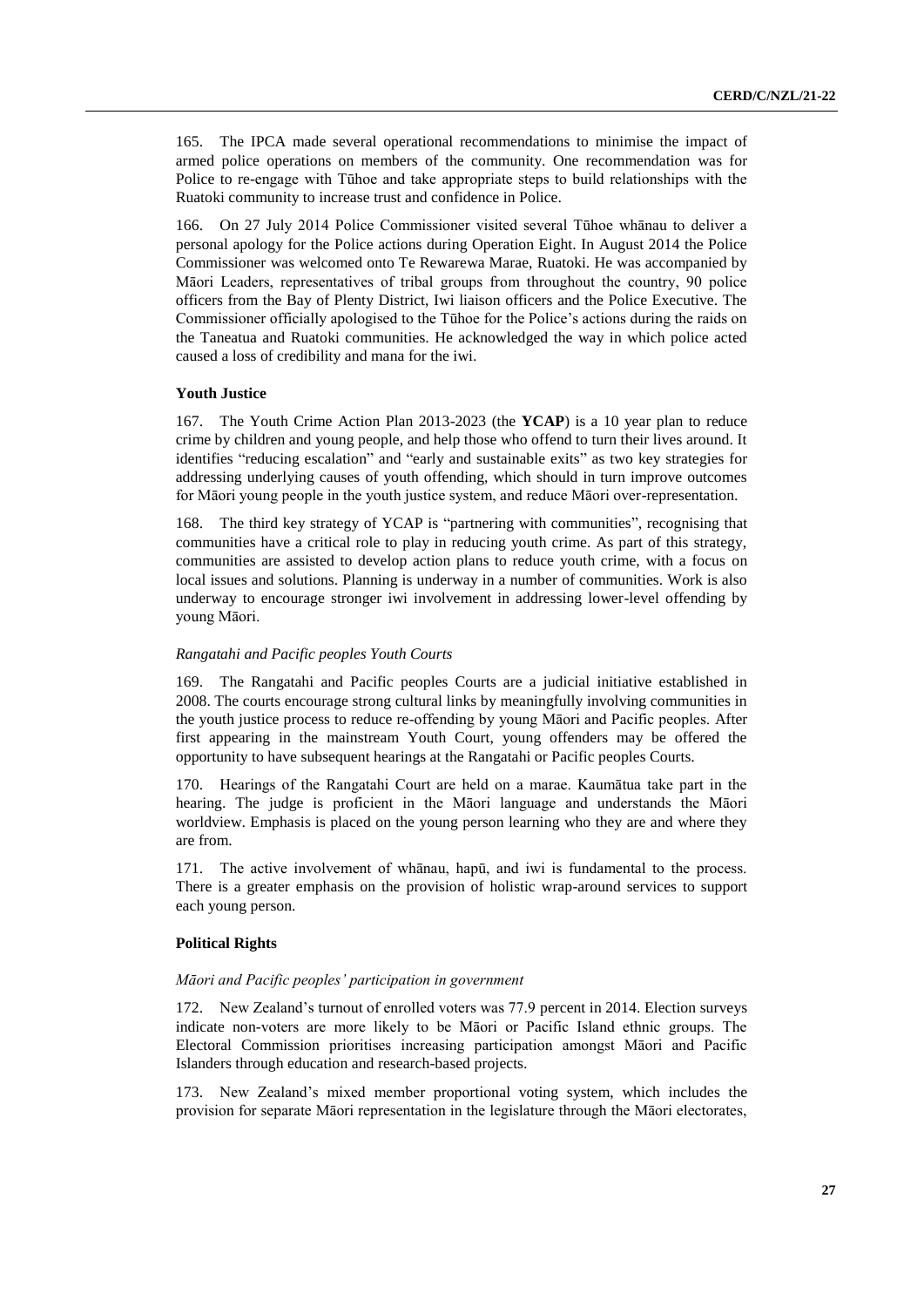has resulted in increased Māori parliamentary representation, with members of Parliament identifying as Māori now making up 25 percent of Parliament (up from 22 percent following the 2011 election).<sup>39</sup> In addition to Māori MPs, Parliament had six MPs of Pacific Island descent and five of Asian descent in 2011, and eight and five respectively in 2014. One of the co-leaders of the Green Party and the leader of New Zealand First, the third and fourth largest parties in Parliament respectively, are of Māori descent.

174. Within the Government, three current Cabinet Ministers are of Māori descent, holding portfolios in Education, Energy, Local Government and Transport, amongst others. One Cabinet Minister is of Pacific Island descent, and holds the Corrections and Pacific Peoples portfolio. The leader of the Māori Party is a Minister outside of Cabinet holding the Māori Affairs portfolio.

175. Māori may enrol to vote on the Māori or general electoral roll. The size of the Māori electoral roll, calculated through the five-yearly Māori Electoral Option, determines the number of Māori electorates. 55 percent of declared Māori voters are currently enrolled on the Māori roll. The Māori roll and the continuing Māori Electoral Option ensure fair representation for Māori. Aside from standing for a Māori electorate, Māori may also be elected by standing for a general electorate or a list seat.

#### *Māori participation in local government*

176. The Local Government Act 2002 contains provisions relating specifically to Māori to contribute to local government decision making. The Act recognises and respects the Crown's obligations under the Treaty by placing specific obligations on councils, including:

- Establishing, maintaining and improving opportunities for Māori to contribute to local government decision-making processes
- Ensuring processes are in place for consulting with Māori
- Considering ways to foster Māori contribution to local government decision-making processes and
- Providing relevant information to Māori.

177. Councils use various mechanisms to increase Māori participation in local governance, for example:

- Appointments of iwi representatives to council standing committees
- Establishment of joint council and Māori planning or advisory committees
- Establishment of specific Māori standing committees or ad hoc committees
- Māori strategy and liaison departments within Councils and Council Kaumatua
- Providing updates on council projects directly to Māori organisations
- Maintaining schedules of Māori stakeholders to enable targeted consultation
- Service and funding agreements with Māori groups and organisations and
- Performance targets for Māori participation opportunities in decision-making.

There are seven political parties presently represented in the 51<sup>st</sup> Parliament by 121 members of Parliament.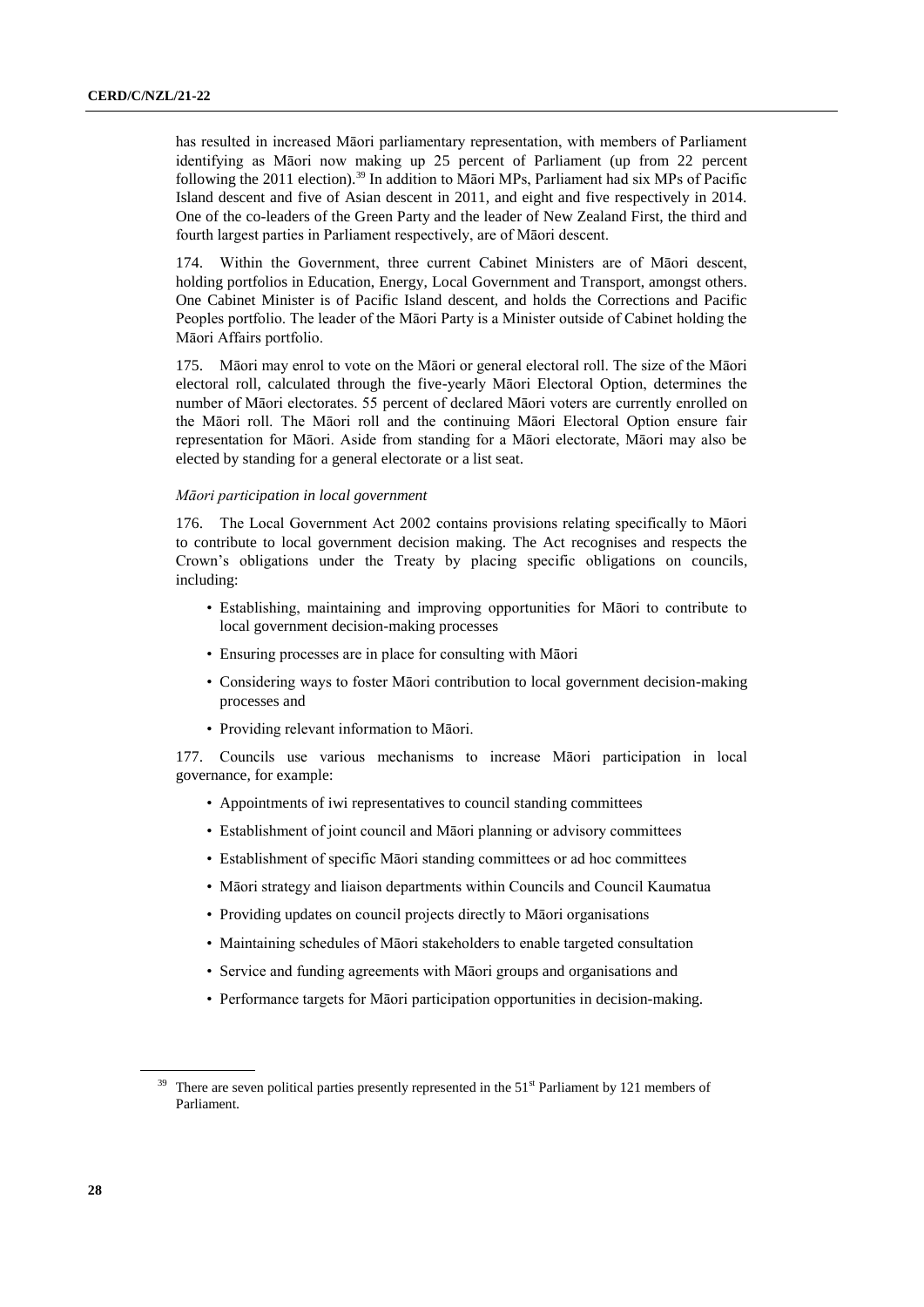178. The Local Electoral Act 2001 allows councils and electors to establish Māori wards (territorial authorities) or constituencies (regional councils). So far two councils have Māori constituencies (though one established its Māori constituencies through a specific local Act prior to the 2002 amendments to the Local Electoral Act 2001).

The Local Government (Auckland Council) Act 2009 established an Independent Māori Statutory Board to promote issues of significance for the mana whenua and Māori of Auckland to assist the Council in its decision making, and in carrying out existing legislative requirements.

# **Education**

180. In its 2013 concluding observations, the Committee recommended New Zealand consider strengthening its special measures to increase the level of educational attainment of Māori and Pacific children, in particular by focussing on addressing the causes of absenteeism and dropout rates in schools.

181. A key task for the **Ministry of Education — Te Tāhuhu o te Mātauranga**, in cooperation with other education agencies, is to ensure the education system meets the learning needs of all New Zealanders. Most learners are in English-language settings, but the system enables learning in Māori-medium, Pacific peoples language or bilingual settings that recognise and build on language, culture and identity.

182. Despite improvements in overall achievement of National Standards and National Certificate in Educational Achievement (**NCEA**), more needs to be done for students from low socio-economic, Māori, and Pacific backgrounds.

183. The current general education outcomes are:<sup>40</sup>

- *Participates in early childhood education*: European 98.0 percent, Māori 93.6 percent and Pacific peoples 90.7 percent, Asian 97.3 percent, total 96.1 percent
- *Leaves school with NCEA at Level 2 or above in 2013*: European 83.4 percent, Māori 63.3 percent, Pacific peoples 71.4 percent, and Asian 86.9 percent
- *Attains a University bachelor-level degree by age 25*: European 33 percent, Māori 12 percent, Pacific peoples 12 percent and Asian 38 percent<sup>41</sup>
- *Studying Te Reo Māori across Years 9 to13*: Year 9 9957, Year 10 5463, Year 11 — 4012, Year 12 — 1760, Year 13 — 1537.

184. Some improvements have resulted from efforts by educators, such as a quick rise in results for National Standards and NCEA Level 2 by Māori and Pacific relative to the rest of the population. Students studying Te Reo Māori across Years 9 to 13 are: Year 9 — 9957, Year 10 — 5463, Year 11 — 4012, Year 12 — 1760, Year 13 — 1537.

185. In May 2014, as requested by the Committee, the Government provided detailed information on specific measures aimed at preserving Māori and Pacific languages and development of a Māori language strategy.<sup>42 43</sup>

<sup>&</sup>lt;sup>40</sup> Data for year end December 2014.

<sup>41</sup> http://www.educationcounts.govt.nz/indicators/main/education-and-learning-outcomes/114325.

 $42$  CERD/C/NZL/CO/18-20, paras. 17 and 27.

<sup>43</sup> CERD/C/NZL/CO/18-20/Add.1, paras. 18-39.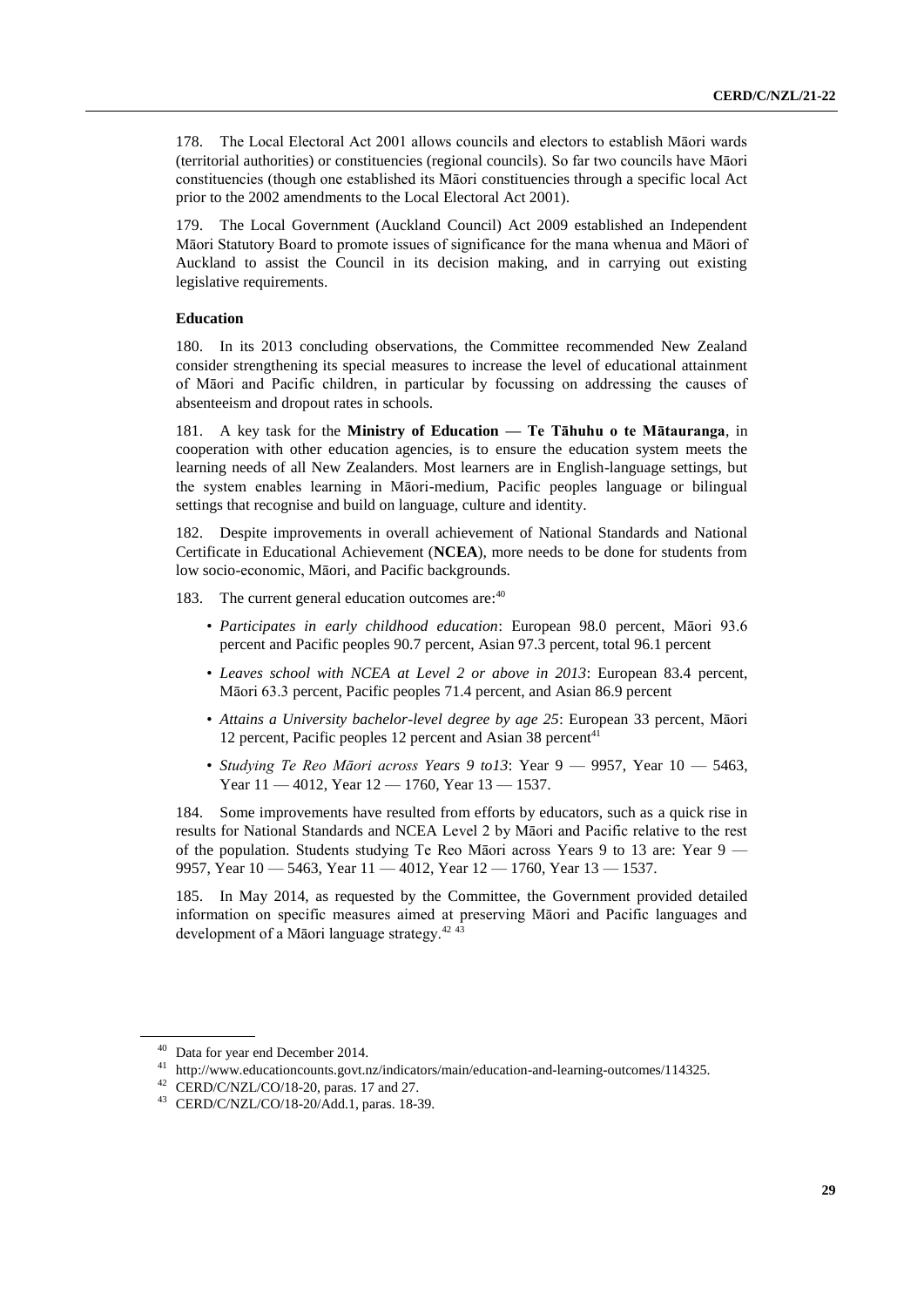#### *Māori education*

186. Māori students make up about 23.3 percent of the total student population, and participation in early childhood education is increasing.

|                       | Year (end of June) |        |  |
|-----------------------|--------------------|--------|--|
| Service type          | 2005               | 2013   |  |
| Education & Care      | 11,924             | 22,698 |  |
| Kindergarten          | 7,933              | 7,567  |  |
| Home-based            | 1,352              | 3,518  |  |
| Playcentre            | 1,922              | 1,899  |  |
| Kōhanga Reo           | 10,062             | 8,745  |  |
| Correspondence School | 104                | 136    |  |
| <b>Total</b>          | 33,297             | 44,563 |  |

**Number of Māori enrolments in licensed ECE services by service type, 2005, 2013**

187. The proportion of Māori school leavers who had not obtained some level of formal qualification has also been reduced by more than half between 2002 and 2013 (from 56.1 percent to 14.8 percent). For Māori learners, participation and achievement in education has improved in recent years and, often, at a faster rate than for the rest of the population. Rates remain below those seen for non-Māori, however.

# *Ka Hikitia — a focus on action to realise Māori potential*<sup>44</sup>

188. *Ka Hikitia — Accelerating Success 2013-2017* is the second phase of the Government's strategy to realise Māori potential. The first phase established the principles for change. The second phase focuses on action across the education system. It involves everyone who plays a role in educating Māori learners in English and Māori: government agencies; education providers, leaders and professionals; whānau, iwi and local communities.

189. Ka Hikitia outlines five focus areas to raise Māori achievement in education, namely improving Māori language, increasing early-childhood education, improving achievement in primary and secondary education, increasing success in tertiary education, and for education sector agencies to create conditions for Māori students to achieve. Strategies to improve the economic circumstances, health and social outcomes for Māori children and whānau are also likely to have flow-on benefits. Since Ka Hikitia was introduced, more Māori children are attending ECE and Māori students' performance in National Standards (reading, writing and mathematics) and NCEA Level 2 has increased.

# *Attaining higher levels of tertiary education*

190. Māori participation and achievement in tertiary education has increased in recent years. Participation in higher level study has increased: 28 percent of Māori students were studying at Bachelors level and above in 2014, up from 21 percent in 2007. The rate at which Māori complete qualifications has also increased: of Māori who started full-time

<sup>&</sup>lt;sup>44</sup> See also: Parliamentary paper by the Controller and Auditor-General of New Zealand.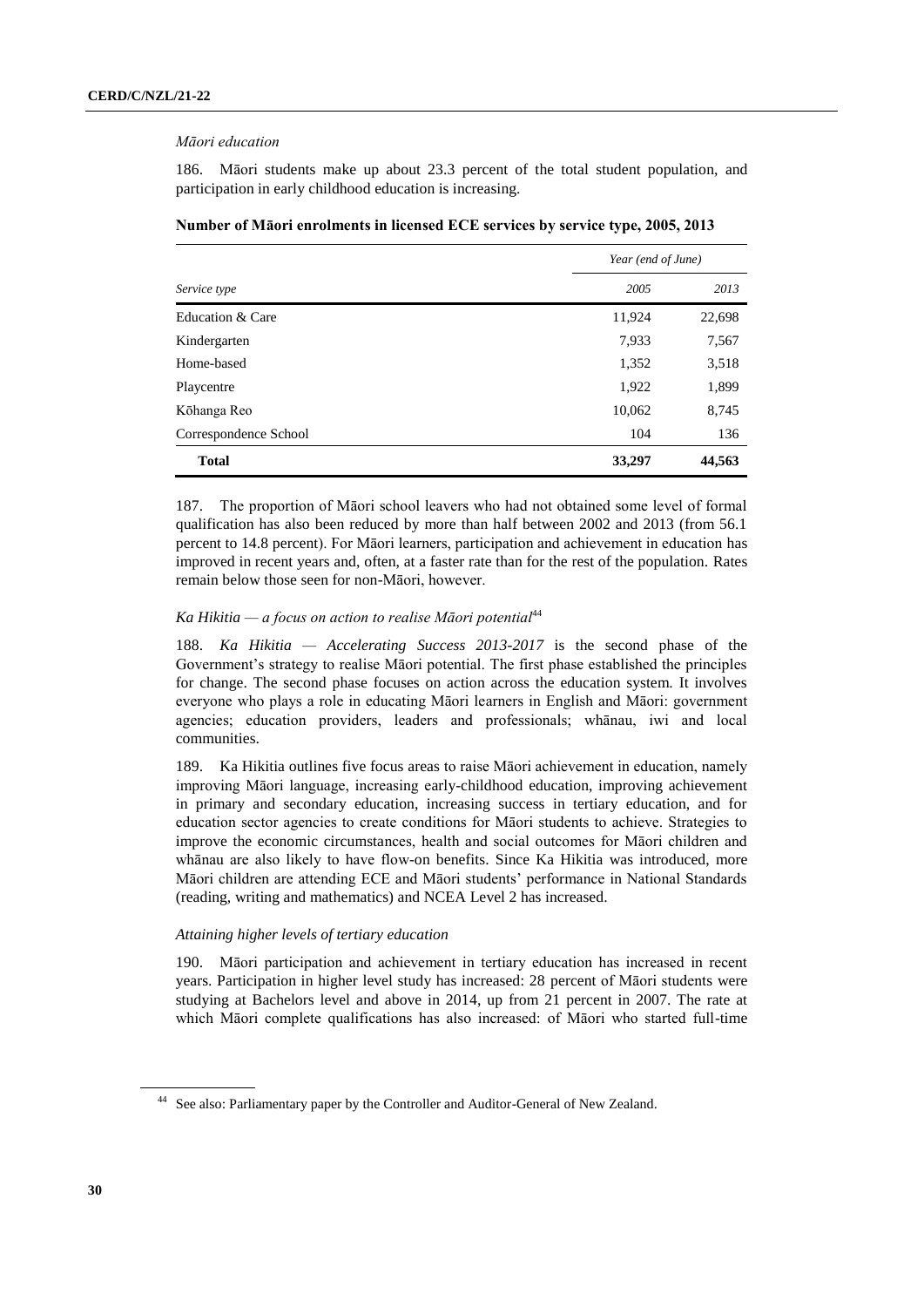study at Level 4 or above in 2007, 62 percent had completed a qualification within five years, compared with a rate of 53 percent for those who started in 2004.<sup>45</sup>

191. The Tertiary Education Strategy 2014-2017 is the statutory framework for tertiary education, and boosting the achievement of Māori and Pacific peoples. *He Kai Kei Aku Ringa* — *the Māori Economic Development Strategy and Action Plan* — also calls for better connections from education to the workforce. The Government is also working to align pre-trades training with employers and community needs to increase opportunities for Māori and Pacific peoples, through, for example, the Māori Pacific peoples Trades Training Initiative.

192. The Ministry for Women works to build the capability of training providers and Māori and Pacific communities to attract Māori and Pacific girls into trades training.

# *Supporting and strengthening Māori language*

193. Figures from the 2013 Census show that 125,352 Māori are able to converse about everyday things in te reo Māori. However, the percentage of Māori language speakers in the Māori population has decreased from 25.2 percent in 2001 to 21.3 percent in 2013.

194. It is critical to protect and revitalise Māori language by making Māori available to all students. *Tau Mai Te Reo — the Māori Language in Education Strategy 2013-2017* guides the Ministry's and education sector agencies' work on Māori language revitalisation, and is aligned with the Government's Māori Language Strategy. *Tau Mai Te Reo* recognises the importance of iwi and Māori participation, contribution and partnership to strengthen Māori language in education.

195. Māori language in education is a defining feature of our education system. Māori language in education supports both the acquisition and status of the language. Around 12 percent of Māori learners participate in Māori-medium education, <sup>46</sup> with a further 15 percent receiving some teaching and learning in te reo Māori as part of English-medium education. <sup>47</sup> Since 2010, over 4,000 more Māori learners and over 12,000 more non-Māori learners have engaged in Māori language education.

# *The Māori Language (Te Reo Māori) Bill*

196. The Māori Language (Te Reo Māori Bill) was introduced into Parliament in July 2014 to update the Māori Language Act 1987 and give effect to various aspects of the Māori Language Strategy. A key purpose of the Bill is to transfer greater responsibility for Te Taura Whiri, Te Māngai Pāho and the Māori Television Service (Māori language entities) from the Crown to Māori, through the establishment of Te Mātāwai, a new statutory entity.

197. During the year 2015 Te Puni Kōkiri supported the Māori Affairs Committee in its consideration of the Māori Language (Te Reo Māori) Bill. It also provided secretariat support to the Māori Language Advisory Group, appointed to provide independent and expert advice to the Minister on the Bill.

<sup>&</sup>lt;sup>45</sup> 17.7 percent of Māori aged 15 and over participated in tertiary education in 2013, compared to 10.3 percent of the general population. See also: [http://www.educationcounts.govt.nz/statistics/](http://www.educationcounts.govt.nz/statistics/tertiary/participation) [tertiary/participation.](http://www.educationcounts.govt.nz/statistics/tertiary/participation) Profile and trends 201, p. 73.

<sup>&</sup>lt;sup>46</sup> Where teaching occurs in and through Māori language for 51-100 percent of the time.

<sup>&</sup>lt;sup>47</sup> Where learning occurs in and through Māori language for 50 percent or less of the time.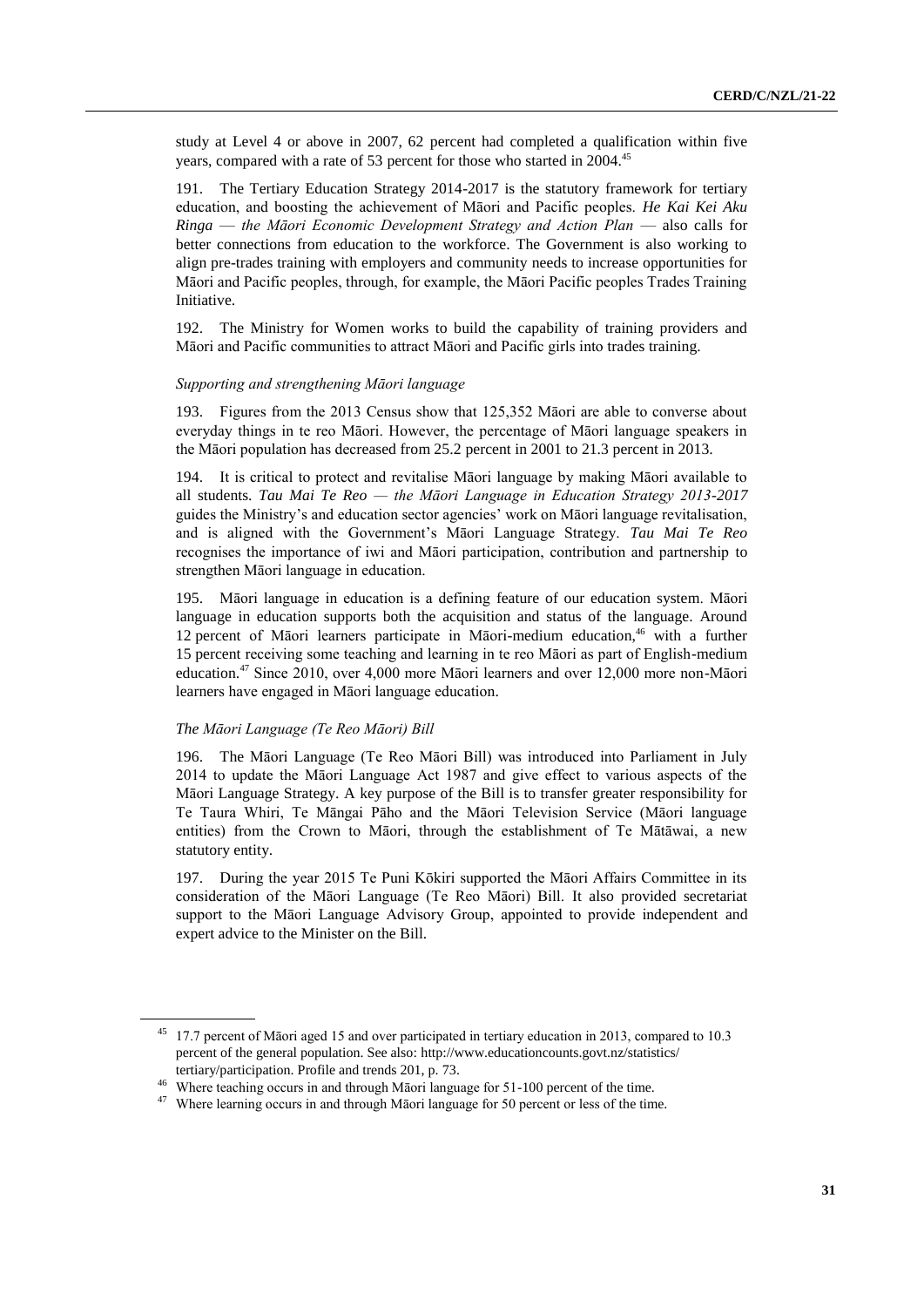198. The Māori Language Advisory Group undertook extensive consultation on the Bill during 2015. This included 15 regional hui held across the country, yielding constructive feedback.

199. It is expected that the Bill will be reported back to the House by the Māori Affairs Select Committee in 2016.

# *Māori ICT Development Fund*

200. In Budget 2014, \$30 million (over a seven year period) was appropriated for the establishment of a Māori ICT Development Fund (the **Fund**). The Fund supports:

- Stimulating Māori participation across the ICT sector as employees, entrepreneurs, managers, governors, owners and investors
- Enhanced use of ICT as an input into Māori economic development and
- Access to the Māori language and culture through ICT.

201. Te Puni Kōkiri and the Ministry of Business, Innovation and Employment have provided joint advice on the administration of the Fund due to Te Māngai Pāho not having the legal authority to administer the Fund.

202. Key stakeholder groups were invited to provide feedback on the draft Operational Framework in July/August 2015. Cabinet approval on how the Fund will be administered is expected later in 2015 with disbursement expected in the first half of 2016.

#### *Pacific peoples' education*

203. Pacific students now constitute 9.8 percent of the New Zealand school population, an increase from 8.9 percent in 2006.

204. At primary and secondary school levels, the average performance of Pacific students is still comparatively low. However, there are upward shifts in achievement. The 2013 National Standards data show that more Pacific students are achieving at or above recommended levels across all three standards.

# **in 2012-2014**

**Percentage of Pasifika students achieving "At" or "Above" the National Standard** 

|                    | 2012 | 2013 | 2014 |
|--------------------|------|------|------|
| Reading            | 62.9 | 64.2 | 65.1 |
| <b>Mathematics</b> | 59.6 | 60.9 | 62.0 |
| Writing            | 57.1 | 57.6 | 59.6 |

205. NCEA results show that in 2014 83.2 percent of Pacific peoples school leavers gained NCEA Level 1 or above, compared with 73.6 percent in 2009; 71.9 percent of Pacific peoples school leavers left with NCEA Level 2 or above compared with 56.4 percent in 2009; and 37.6 percent of Pacific peoples students left school with NCEA Level 3 and/or a University Entrance Award compared with 23.1 percent in 2009.

206. In 2013, 27.1 percent of Pacific peoples aged 18-24 years participated in formal tertiary education at Level 4 and above. This is a significant improvement from 2001, when only 15.4 percent of Pacific peoples aged 18-24 years participated in tertiary education at Level 4 and above.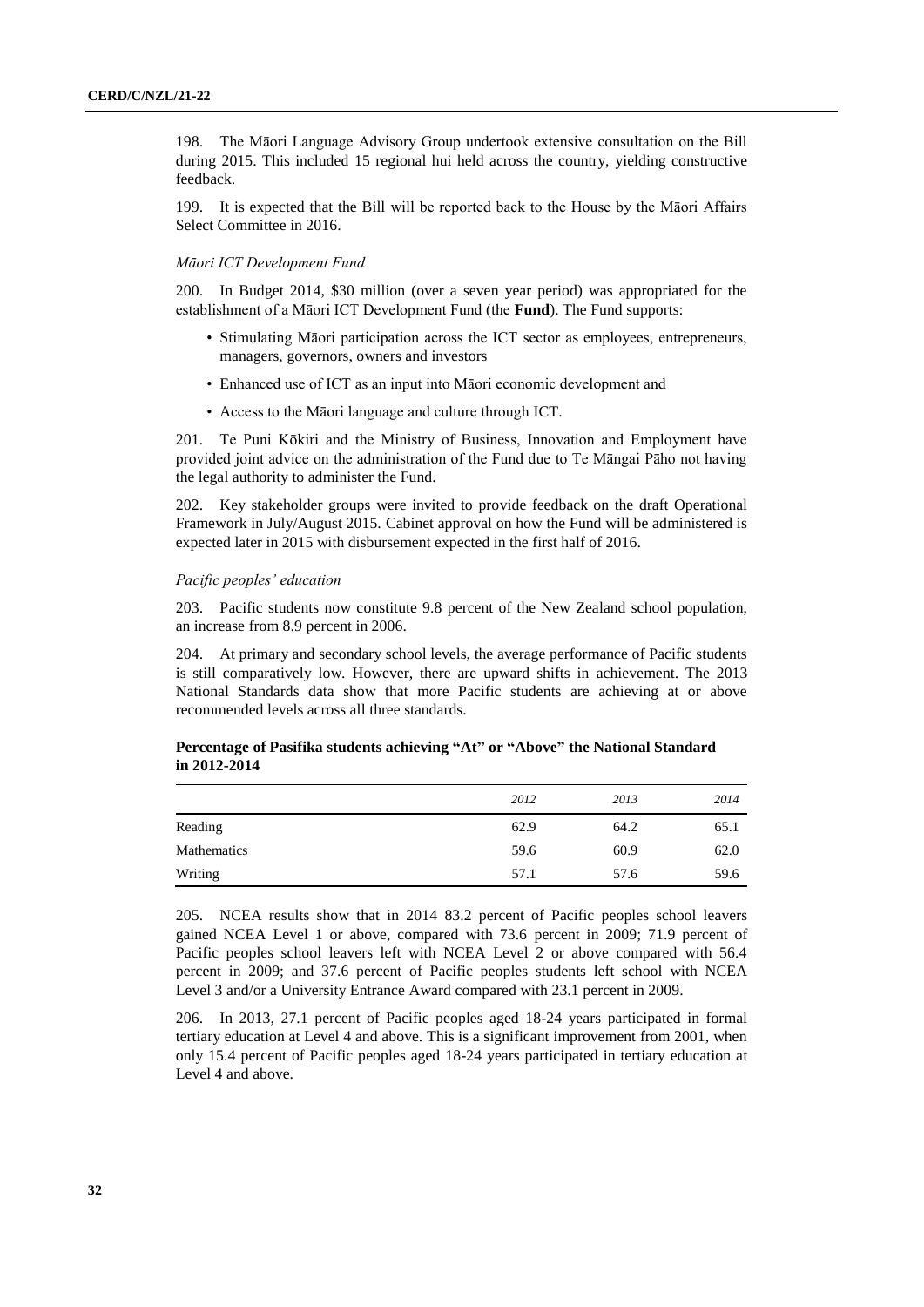# *The Pasifika Education Plan 2013-2017*

207. The Pasifika Education Plan (**PEP**) sets out the education sector's vision to raise achievement in education for Pacific peoples. Pacific learners, their parents, families and communities are put at the centre of the education system in order to demand better outcomes. PEP aims to get education agencies working collaboratively, accelerate implementation and focus investment.

208. Reports on PEP's implementation show primarily positive results. Prior participation rates have grown for Pacific children, rising from 85.3 percent in 2009 to 90.7 percent in 2014. The first year of PEP has shown improvements in participation and achievement rates, in particular:

- An increased number of Pacific children participating in early childhood education
- An increase in Pacific peoples achievement against the three National Standards
- Continued growth in Pacific peoples enrolments in tertiary education, most of which has come at Level 4 or above
- Improved participation rates for Pacific students in tertiary qualifications at Level 4 or above have improved relative to non-Pacific peoples and
- Improved Pacific peoples' tertiary completion rates, and retention rates for first year students are almost equal to non-Pacific peoples.

# *Establishing strong foundations for life-long education*

209. Early learning opportunities and foundations for life-long education are being built with Pacific communities to support for the youngest learners and their families including: supported playgroups, home-based projects and projects supporting Pacific people's identity, language and culture.

210. Building partnerships with Pacific church communities is another strategy being implemented to raise participation. Four church communities, with a total membership of over 50,000 Pacific peoples people have joined together for a national approach to early learning that meets their children's needs.

# *Schooling — Accelerating literacy and numeracy*

211. Between 2012 and 2013, Pacific peoples 18-year-olds showed a greater improvement of achievement in NCEA Level 2 or above than non-Pacific peoples. If both groups continue to increase at the same rate, in 2017 the proportion of Pacific 18-year-olds with NCEA Level 2 will be higher than for non-Pacific peoples 18-year-olds.

212. The Achieving Through Pacific Languages Programme continues to support schools and community groups to establish and operate centres that promote achievement for Pacific peoples bilingual learners.

213. Youth Guarantee includes the Achievement Retention Transitions 2013-2017 initiative, where the Ministry of Education works in partnership with secondary schools to identify young people at risk of not achieving NCEA Level 2, with a particular focus on Māori and Pacific students. Pacific people's participation in Achievement Retention Transitions 2013-17 has increased, as did the number of Secondary-Tertiary Programme (Trades Academies) places.

214. The Power UP programme is a core component of the PEP's implementation. The programme was piloted in 2013 to build the capability and knowledge of Pacific families and communities to better support their children to achieve NCEA. Benefits can be seen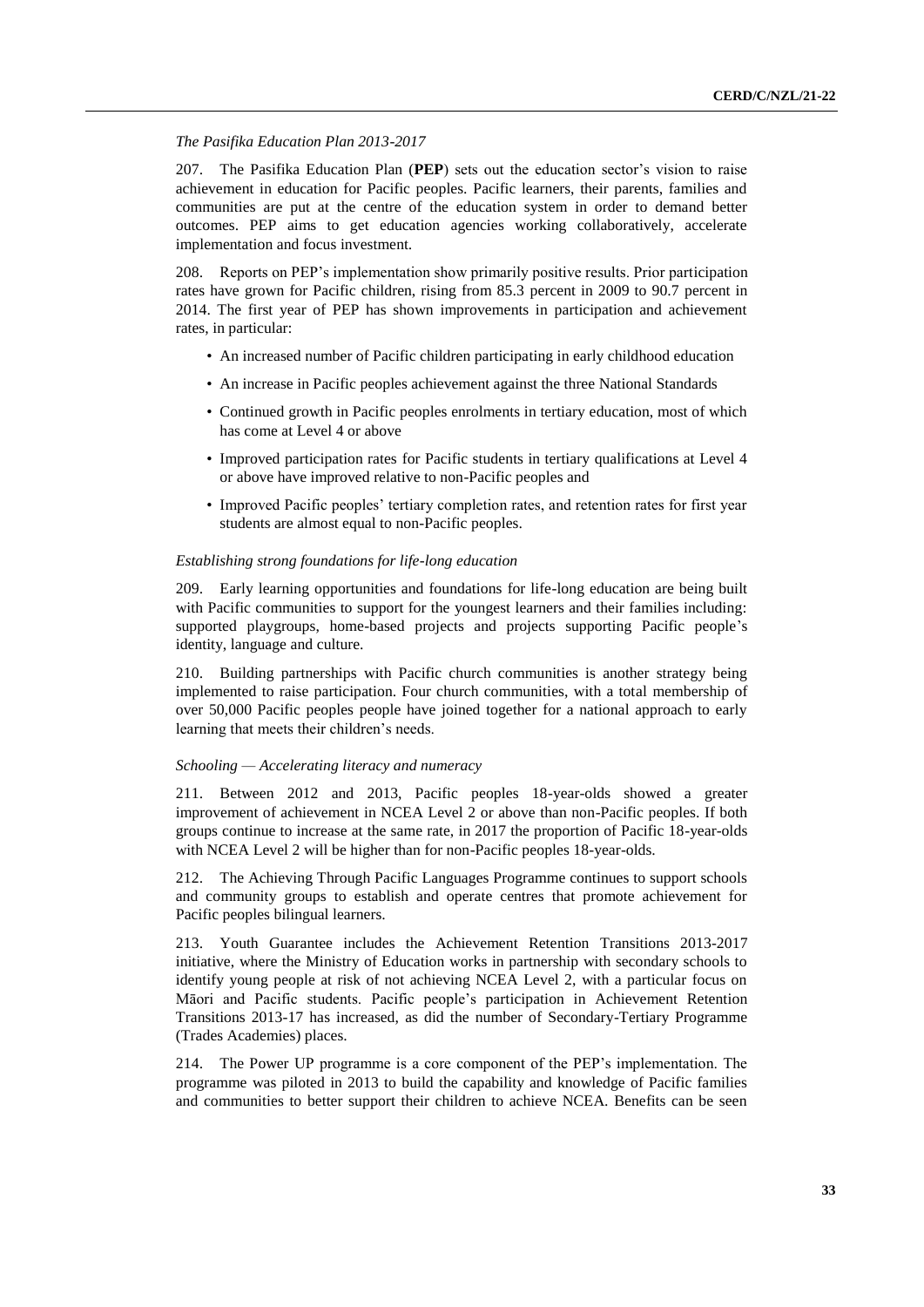following implementation in September 2014. Over 1,221 families are registered in the programme so far.

# *Attaining higher levels of tertiary education*

215. There has been an ongoing increase in the Pasifika achievement of New Zealand Qualification Framework Level 4 and above qualifications. The percentage of Pasifika learners aged 18-24 years participating at Level 4 is anticipated to achieve parity with non-Pasifika by 2017, and the proportion of Pasifika full-time learners who completed a qualification five years after starting tertiary study continues to increase at a faster rate than that for all learners.

216. Accelerating Pasifika learners' participation and success in the tertiary sector is a focus of the Tertiary Education Strategy 2014-19 and the Pasifika Education Plan. System shifts in tertiary education are creating more opportunities for Pasifika students, for example, the Tertiary Education Commission is incentivising providers to improve the participation, achievement and completion rates for Pasifika students.

217. The Ministry of Education is also advising on changes to support participation and achievement in vocational training, for example, expanding Māori and Pasifika Trades Training from 600 contracted places in 2013 to 1,900 places in 2015 and setting aside over \$8 million more funding for further growth. To support learners to make well-informed decisions about what and where to study, the Ministry is improving the quality, accessibility and relevance of information about the benefits and outcomes of tertiary study.

# *Pacific peoples Languages*

218. At the time of the 2013 Census the proportion of Pacific peoples who could speak more than one language was 45 percent. This was higher than for the overall New Zealand population (18.6 percent). The 2013 Census showed an increasing decline in the use of Cook Islands Māori, Niuean and Tokelauan in New Zealand communities. Without intervention, this pattern is likely to increase. The Government supports schools promoting and respecting all Pacific peoples' languages.

219. Pacific peoples' languages are used as the medium of instruction in a small number of schools across the country. The Ministry of Education provides a range of materials to support the teaching of Pacific people's languages including teaching guidelines for Cook Islands Māori, Vagahau Niue, Tongan, gagana Tokelau, and revised language guidelines for gagana Sāmoa.

220. A smooth transition into English-medium schooling is the goal of the Ministry of Education's Pacific peoples Dual Language Pilot for New Entrants. It involved 152 Samoan children from seven schools. It used dual-language books to support academic success and English-language literacy for children from Pasifika immersion early childhood centres, or those who had not participated in ECE. Positive changes occurred for the children, their families, and teachers. New dual language books in the other Pacific languages will be now developed.

221. The Achieving through Pasifika Languages programme continues to support schools and/or community groups to establish and operate centres that support the achievement of Pasifika bilingual learners in their home language.

# *Pacific languages and communities*

222. The MPIA supports key Pacific community organisations with the delivery of seven Pacific Language Week events in New Zealand. This includes Samoa (May/June), Cook Islands (August), Tonga and Tuvalu (September), Fiji, Niue and Tokelau (October).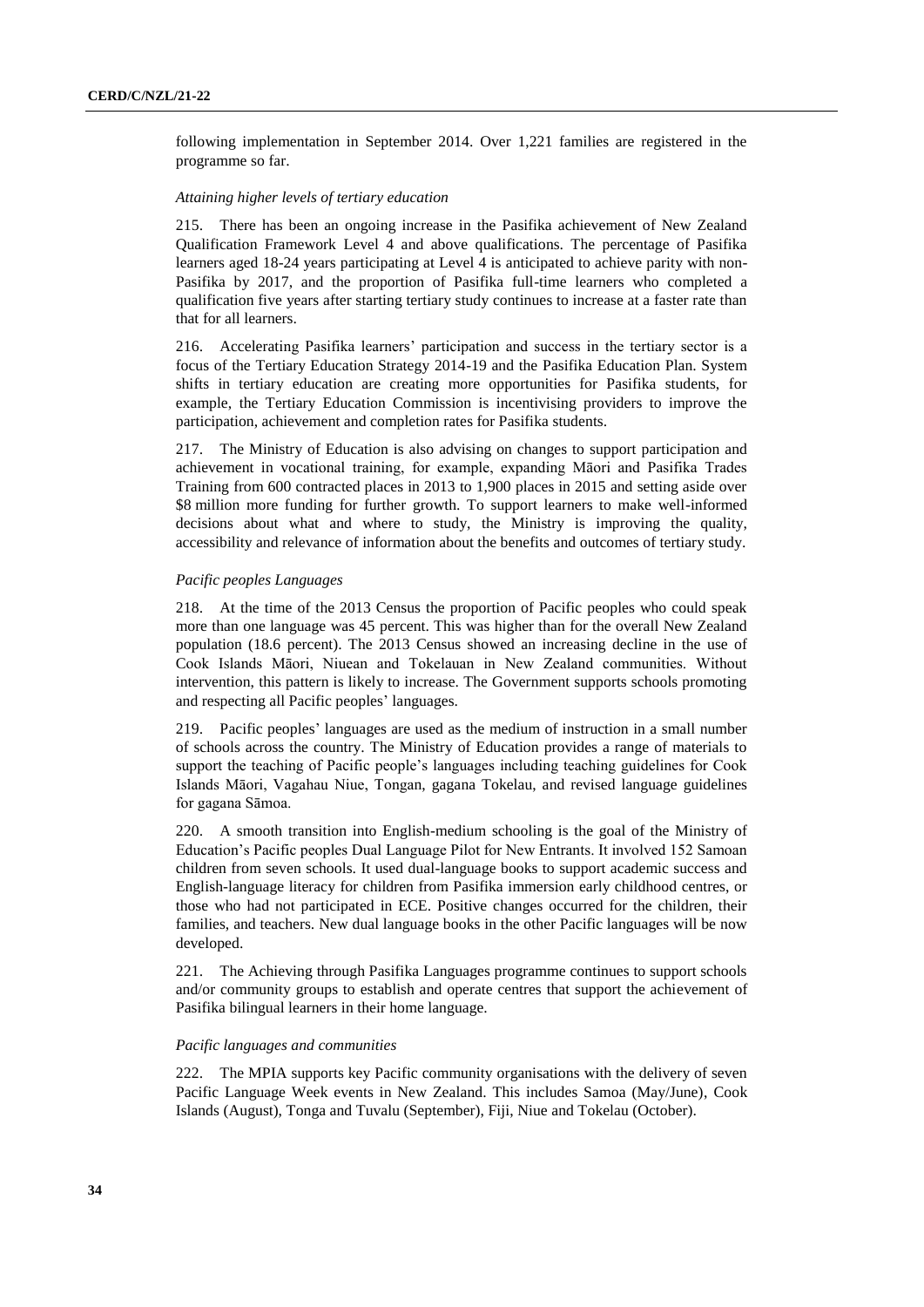223. Each of these language weeks has a variety of community, government, library, media (radio and television coverage), and education-based activities that promote the importance of these languages and cultures across New Zealand.

#### *English as a second language and refugee services*

224. The Ministry of Education funds English as a Second Language (ESOL) support for migrant and refugee background students in schools. The individual funding levels were increased in 2014 and in that year over 33,000 students in 1350 schools were provided with ESOL funded tuition from an annual budget of \$27.835 million. These students represent 157 different ethnic groups from 163 different countries of birth and 122 different languages.

225. Schools can apply to specialist funding pools to implement a further range of support initiatives to address the additional challenges faced by students from a refugee background. These include the employment of refugee education coordinators in schools, the employment of bilingual tutors and liaison workers, and currently provide support for over 700 students.

226. Online training modules have been developed to assist schools to meet the language learning needs of these diverse student groups.

227. Refugee and Migrant Education Co-ordinators at the Ministry promote and assist with practices supporting inclusive education to reduce barriers for refugee and migrant students, families and communities. They provide information and liaise with other agencies so migrant and refugee background children can access education, including those with special needs as well as children unlawfully in New Zealand.<sup>48</sup>

228. In response to student diversity within their local community, individual schools can use their operational funding for local innovations, such as immersion classrooms or bilingual units, and additional language support. Units are typically set up where there are sufficient numbers of students of a particular language or ethnic group. Schools with students in Years 7 to 10 are required to provide opportunities for students to learn additional languages, with some schools providing language learning opportunities for students younger than this.

# *Education for children unlawfully in New Zealand*

229. New Zealand children aged between 5-19 years have a right to free education in state and state integrated schools. Education is compulsory for domestic students aged between six and 16 years. Most migrant children, whether they are citizens, residents, on temporary visas or in New Zealand unlawfully, are entitled to free compulsory education.

230. The number of school-age children unlawfully in New Zealand is unknown as people may leave the country or move. In 2010, the Government passed legislation to enable the provision of free education for most children unlawfully in New Zealand. The majority of applications for access to free education are eventually approved.

<sup>&</sup>lt;sup>48</sup> Se[e http://2020.org.nz/programmes/computers-in-homes](http://2020.org.nz/programmes/computers-in-homes) for the Refugee Computers in Homes programme.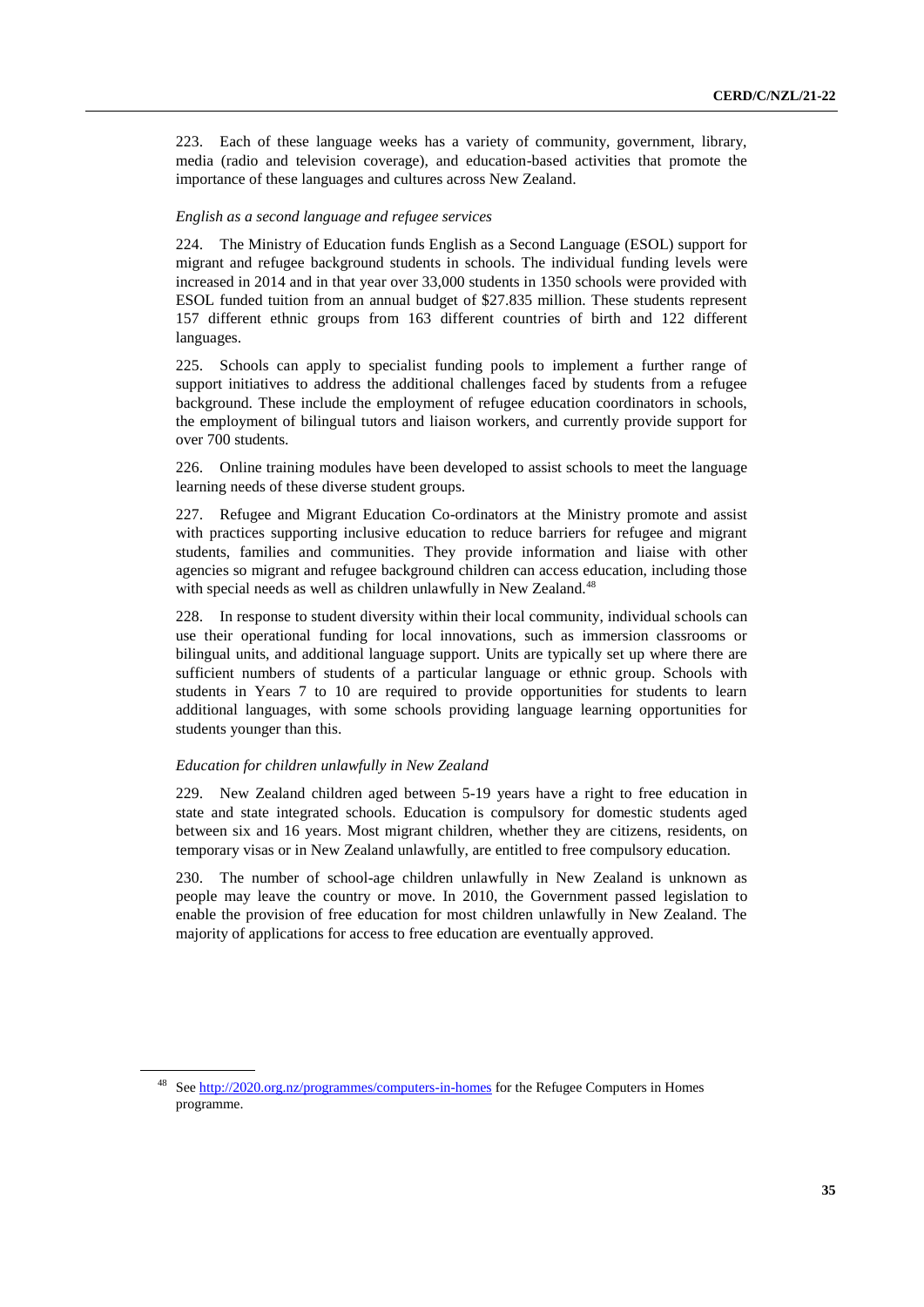#### *International students*

231. New Zealand remains an attractive destination for foreign students, reflected in a sizeable international education sector. In 2014, a total of 110,198 international students were enrolled with a New Zealand provider,<sup>49</sup> a 13 percent increase compared to 2013.

232. Following the passage of the Education Amendment Act in 2015, the Code of Practice for the Pastoral Care of International Students and its regulatory framework is being updated. There will be a new disputes resolution scheme replacing the International Education Appeal Authority (IEAA). The IEAA 2012 Annual Report indicates it received 50 complaints of which 43 were from international students.

233. Information on racial discrimination experienced by international students is not routinely collected. However, the recent report "The Satisfaction of International Students in New Zealand Universities and ITPs" (2013), suggested that one in ten international students report being dissatisfied or very dissatisfied with their experience living in New Zealand. The primary cause of dissatisfaction given is the cost of living, while most students ranked safety and security as the most positive aspect of living in New Zealand.

# **Health**

234. In its 2013 concluding observations, the Committee recommended New Zealand intensify its efforts to improve the health outcomes of Māori and Pasifika. Equality has improved but significant gaps remain in health outcomes for New Zealanders. Māori, Pacific peoples and socio-economically disadvantaged groups generally experience worse health outcomes than other New Zealanders. The causes of these differential outcomes are complex, but include differences in access, use and experience of health services, as well as differences in exposure to risk factors.

# *Māori health*

235. Life expectancy for Māori has improved over the past 15 years. However, it is currently about seven years lower than it is for non-Māori.

236. As a group, Māori have poorer health outcomes than non-Māori for many other indicators, including higher mortality rates for ischaemic heart disease, stroke and cancers and a higher prevalence of diabetes and chronic respiratory diseases. Some of these differences are due to higher exposure to a range of risk factors, including smoking. Variation in access to and subsequent use and experience of health services is also likely to play a role. Māori are more likely to experience unmet need for primary health care.

# *He Korowai Oranga — Māori Health Strategy*

237. *He Korowai Oranga* — the refreshed Māori Health Strategy, 2014 — is the overarching framework to guide the Government and the health and disability sector to achieve the best health outcomes for Māori. It complements the overall health<sup>50</sup> and disability<sup>51</sup> strategies, and the Public Health and Disability Act  $2000$ .<sup>52</sup>

238. The Public Health and Disability Act 2000 requires district health boards (DHBs) to enable Māori to participate in and contribute to strategies for Māori health improvement.

<sup>&</sup>lt;sup>49</sup> New Zealand providers include schools, private training establishments (including English language schools), universities and institutes of technology/polytechnics.

<sup>50</sup> http://www.health.govt.nz/system/files/documents/publications/newzealandhealthstrategy.pdf.

 $^{51}\,$ http://www.odi.govt.nz/resources/publications/nzds/index.html.

<sup>52</sup> http://www.legislation.govt.nz/act/public/2000/0091/latest/DLM80051.html.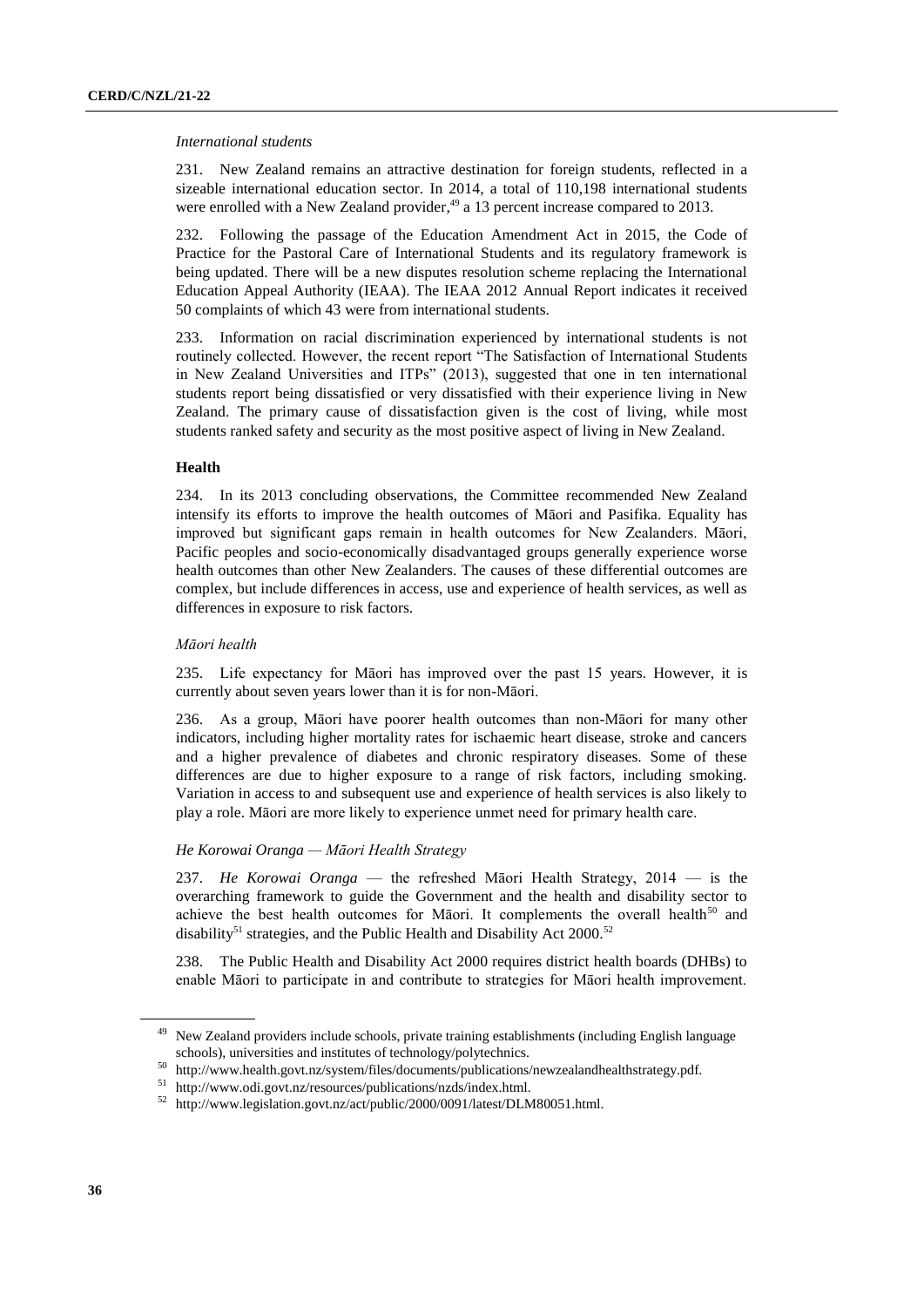These, and related requirements, are imposed in order to recognise and respect the Treaty principles and to improve the health status of Māori.

239. The Act includes the objective for DHBs to reduce health disparities by improving health outcomes for Māori and other population groups, and to reduce, with a view to eliminating, health outcome disparities between the various population groups.<sup>53</sup>

240. To achieve this objective, DHBs must provide an annual Māori health plan (MHP) as a formal accountability document. MHPs involve national indicators that include Health Targets, DHB and primary health organisation performance measures that link to the leading causes of mortality and morbidity for Māori. DHBs must produce a stand-alone MHP and ensure that they monitor Māori and the total population to reach the same targets.

#### *Pacific peoples' health*

241. In 2006, the estimated life expectancy for Pacific men was 73.9 years and 78.9 years for Pacific women. Although these figures have been improving, they are more than four years less than for the total population. Pacific peoples fare less well for some health indicators. For example, between 2002 and 2006, Pacific children were 1.5 times as likely to be admitted to hospital for gastroenteritis and 4.5 times as likely as European children to be admitted to hospital for serious skin infections. Pacific children and young people (aged 0-24 years) are nearly 50 times more likely than European children (and twice as likely as Māori) to be admitted to hospital with acute rheumatic fever. Pacific peoples have high rates of obesity and diabetes.

242. Pacific peoples experience higher levels of unmet need for primary care, with the cost of general practitioner visits and prescriptions identified as being key barriers. Pacific children have poorer dental health than other children, and gaps are widening as dental health improves in non-Pacific children.

243. '*Ala Mo'ui: Pathways to Pacific Health and Well-being 2014-2018* sets out the priority outcomes and actions for improving health outcomes for Pacific people. It is driven by the vision of achieving health equity for all Pacific peoples of New Zealand.

# *Government interventions addressing health inequalities*

- 244. Interventions by the Government to address inequalities include:
	- The Rheumatic Fever Prevention Programme (RFPP): Māori and Pacific children and young adults (aged 4-19 years) have the highest rates of rheumatic fever. The RFPP was established in 2011 and significantly expanded in 2012 to prevent and treat strep throat infections, which can lead to rheumatic fever. The Government has invested over \$65 million to identify and trial new initiatives to reduce the rheumatic fever rates throughout New Zealand.
	- Zero fees for general practice visits: From 1 July 2015, all children under 13 are eligible for zero fees general practice visits, both during the day and after hours. Under 13s are also exempt from the standard \$5 pharmacy charge for each prescription item from 1 July 2015. Zero fees previously applied to under 6s.
	- Very Low Cost Access (VLCA) scheme: VLCA supports general practices with an enrolled population of 50 percent or more high-needs patients (defined as Māori, Pacific or New Zealand Deprivation Index quintile 5) where the practice agrees to maintain patient fees at a low level to improve access.

<sup>53</sup> Section 22 (1)(e)(f).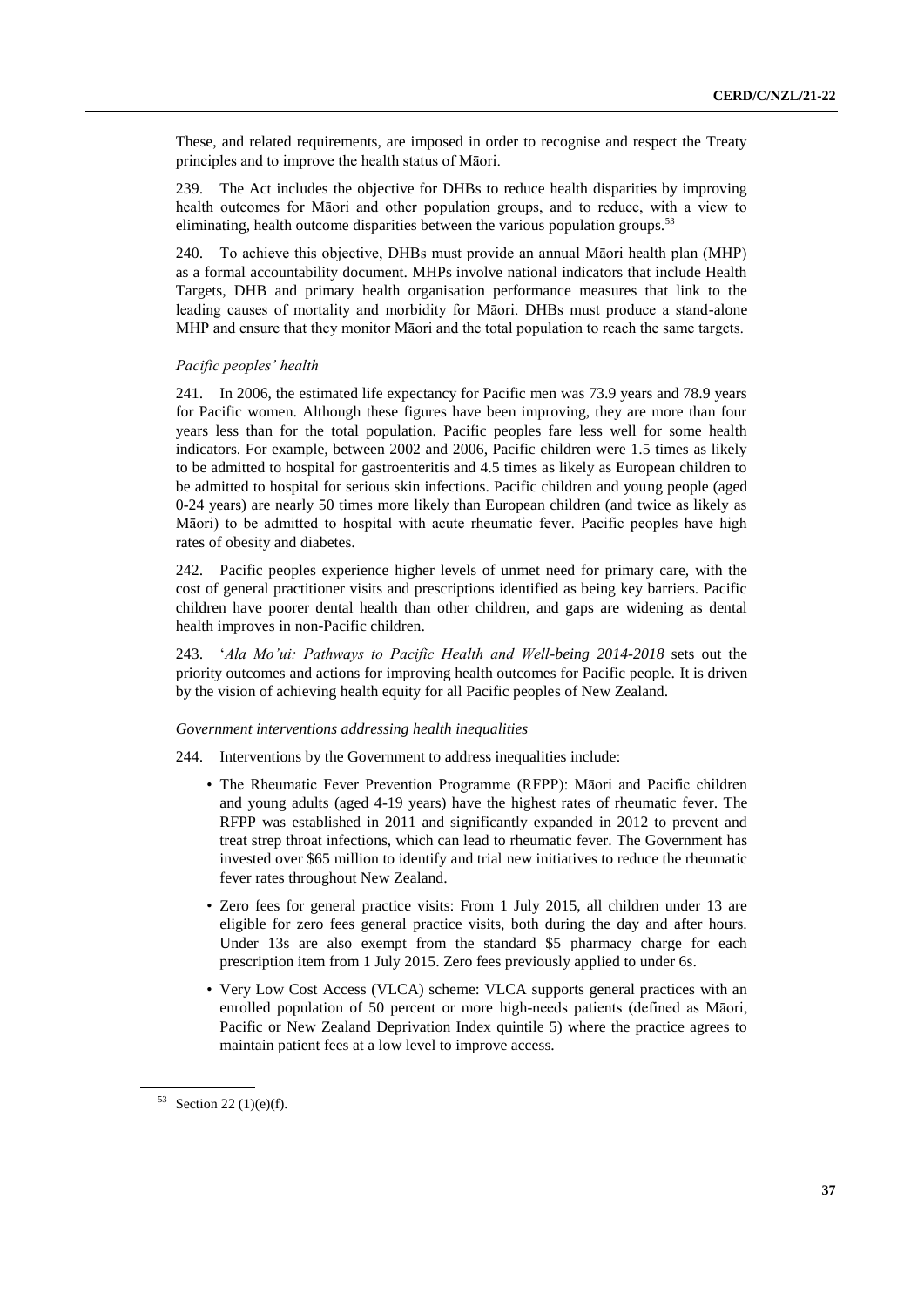245. Immunisation rates have significantly improved in New Zealand over the last few years and gains have been made towards health equity. Immunisation rates for Māori children are now equal to or better than non-Māori rates in much of the country. The latest data for young children shows that at 31 March 2015, 95 percent of Pacific children were fully immunised at age 8 months and 96 percent at age 2 years, compared with 93 percent for both age groups for the total population.

246. Racial discrimination is recognised as a contributor to disparities and driver of ethnic health inequalities. It is important to understand how racism operates as a health risk in order to develop interventions that reduce ethnic inequalities in health.<sup>54</sup>

247. The New Zealand Health Survey (NZHS) measures self-reported physical and mental health status, health risk and protective factors, and use of health care, among individuals usually resident in New Zealand and living in private dwellings.<sup>55</sup> In the 2006/07 NZHS, Māori and Asian peoples had similar reporting of multiple forms of discrimination and were 10 times more likely to report experiencing multiple (three or more) types of discrimination than European.

248. Experience of racial discrimination was significantly linked to poorer health outcomes (mental and physical health, cardiovascular disease, and smoking) and health service utilisation across all ethnic groups. It is likely that the potential health burden is much greater for those ethnic groups that report a higher prevalence of racial discrimination.<sup>56</sup>

# *Youth Suicide and Self-Harm*

249. Māori youth have a higher suicide rate and hospitalisation for intentional self-harm than other ethnic groups in New Zealand. In 2012, there were 107 male and 43 female Māori youth suicides (32.3 and 13.8 per 100,000 males and females respectively). The Māori youth suicide rate was 2.8 times the non-Māori youth rate (48.0 per 100,000 Māori youths compared with 17.3 per 100,000 non-Māori youths).

250. The factors contributing to suicide are complex and multi-factorial and range from individual to broad social factors. For Māori, the additional impact of cultural influence of historical, political and social processes compounds their risk. The focus for suicide prevention ensures that mainstream services and initiatives are responsive to Māori.

251. There are specific initiatives in the Government's Suicide Prevention Action Plan 2013-2016 to support Māori and Pacific communities to increase resilience and to respond to suicide. A recent initiative is the investment in a national programme Waka Hourua<sup>57</sup> aimed at building the capacity of Māori whānau, hapū, iwi, and Pacific families and communities to prevent suicide. The programme is managed by a Māori health workforce provider.

<sup>54</sup> Harris, R. Cormack, D. Tobias, M. Li-Chia, Y. Talamaivao, N. Minster, J. Timutimu, R. (2011) Selfreported experience of racial discrimination and healthcare use in New Zealand: Results from the 2006/7 New Zealand Health Survey. The Science of research on Racial/Ethnic discrimination and health.

<sup>&</sup>lt;sup>55</sup> Ministry of Health (2008) Methodology report for the 2006/7 New Zealand health survey. Wellington.

<sup>56</sup> Harris, R. Cormack, D. Tobias, M. Li-Chia, Y. Talamaivao, N. Minster, J. Timutimu, R (2012) The pervasive effects of racism: Experiences of racial discrimination in New Zealand over time and associations with multiple health domains. Social Science & Medicine, 74 (2012) 406-415.

 $57\,$ [www.wakahourua.co.nz.](http://www.wakahourua.co.nz/)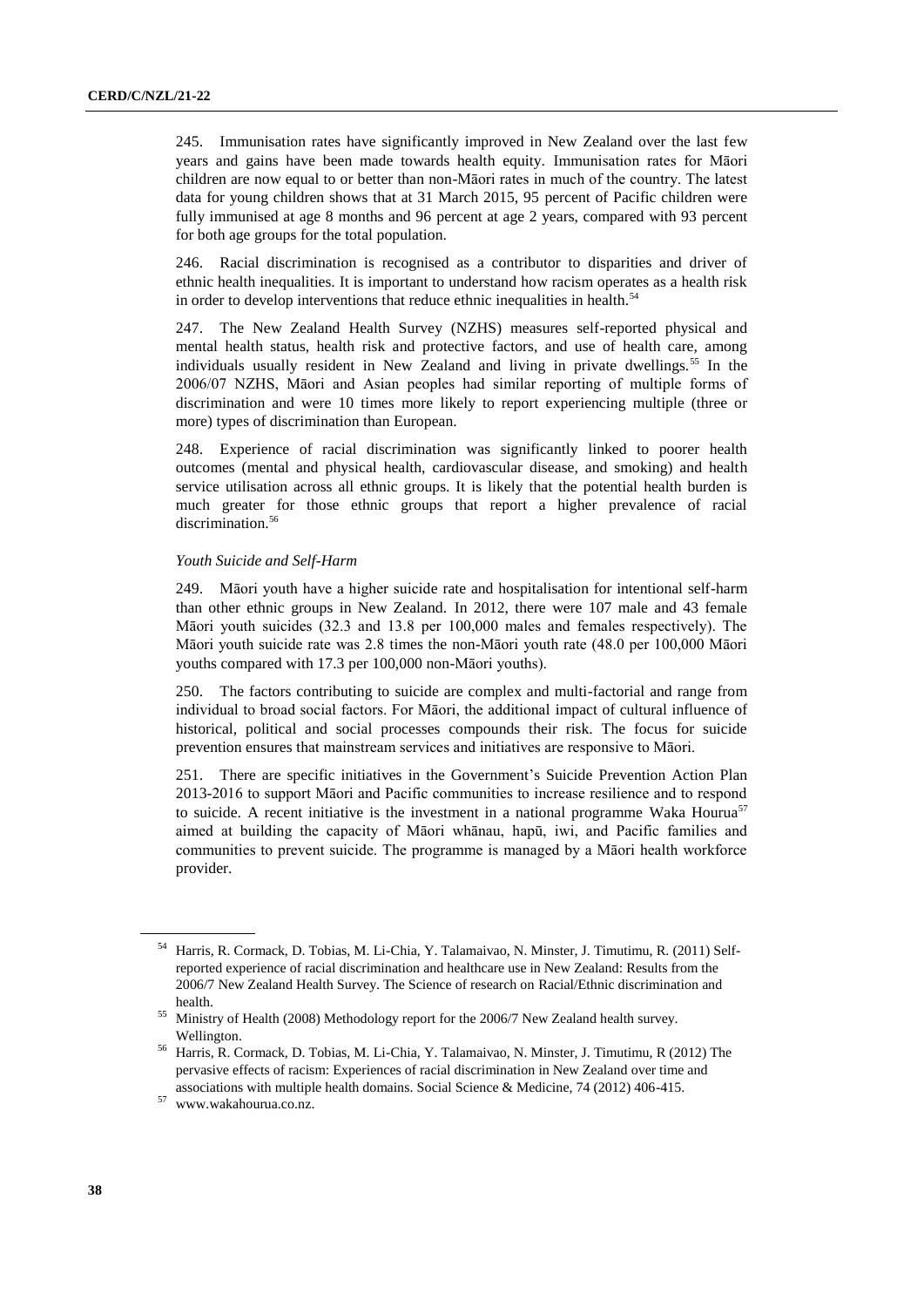252. Te Puni Kōkiri has contributed funding to a wide variety of projects and initiatives around the country in the area of suicide prevention since 2011. These have included funding to support families, communities and schools impacted by suicide, training and resource development, national conferences, wānanga, strategy development and research support.

253. Te Puni Kōkiri is currently investing \$2.1 million over the next 2 years (2015-17). This fund will be aimed at providing support to Māori suicide prevention services working with Māori youth.

# **Employment**

254. The employment rights (such as the right to a written contract, grievance procedures and freedom from discrimination or harassment) of all New Zealand residents are protected by the Employment Relations Act 2000 and the HRA. If a person encounters racial discrimination in employment, they may choose to take an action for racial discrimination under one of these Acts. During the reporting period, the HRC received 285 complaints alleging discrimination on a race-related ground in the area of employment and 127 in preemployment. The Employment Relations Authority has determined six personal grievance cases featuring claims of racial discrimination or harassment during the reporting period. One was upheld.

255. The unemployment rate for all persons has decreased to 5.8 percent of the labour force in the year to December 2014. The Household Labour Force Survey showed that labour market outcomes for most ethnicities continued to improve over the reporting period:

- Unemployment declined for European, Māori and Pacific peoples over the year to December 2014. The rate for Pacific peoples fell more sharply than the rates for other ethnic groups.
- Māori employment was higher compared with the previous year, with employment of 269,800. The Māori unemployment rate decreased to 12.3 percent in the year to December 2014.
- Pacific peoples employment increased by 11.7 percent in the year to December 2014 to 111,400, while the Pacific peoples unemployment rate dropped from 15.3 to 12.0 percent in the same year. Most of this drop is attributable to lower unemployment for Pacific women.
- Asian employment rate increased compared with the previous year, with employment at 279,000 and the unemployment rate increased slightly to 6.8 percent in December 2014 compared to the previous year.
- Middle East, Latin America and Africa (MELAA) peoples employment increased compared with the previous year by 7.0 percent to 18,700. The unemployment rate for all ethnic groups is lower than it was in 2011 when last reported to the Committee.
- The Māori, Pacific and MELAA peoples' unemployment rates are considerably higher than the 4.4 percent unemployment rate for Europeans recorded in December 2014.
- The manufacturing, wholesale and retail trades, and health care and social assistance are the major employing industries for Māori and Pacific peoples. The proportion of Māori and Pacific peoples employed in the utilities and construction industries is also high. While many of the jobs in these industries are characterised as low skilled, employment in skilled occupations for Māori and Pacific peoples has increased.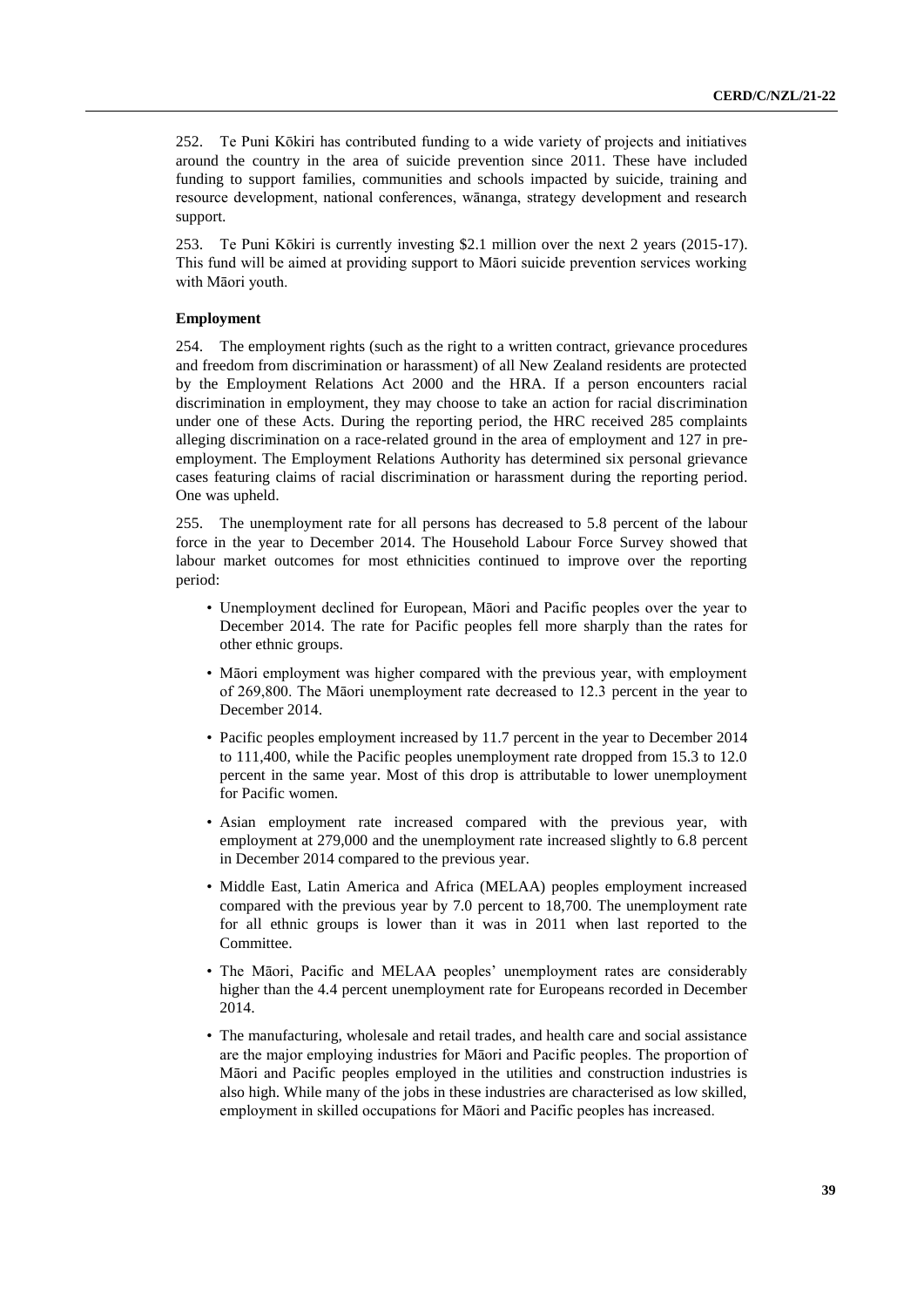# *Initiatives to improve employment opportunities*

256. Cultural linkages are important in achieving improved labour market outcomes. The Ministry of Business, Innovation and Employment (MBIE) website has a section about Māori Labour Market Information to assist anyone with an interest in Māori social and economic issues to gain a better understanding about labour market trends among Māori and key information about their people, their skills and past and current employment trends and opportunities.<sup>58</sup>

257. The Pacific Economic Strategy 2015-2021 was launched in August 2015. It identifies key outcome areas that will support Pacific people in New Zealand to contribute to and share in New Zealand's economic success. Using a collaborative approach, the Strategy involves working with Pacific and non-Pacific stakeholders in both the public and private sectors to improve sustainable employment, housing and business opportunities for Pacific people. The Strategy will help advance New Zealand's strategic and economic interests for Pacific people, including fostering and strengthening the interface with the Pacific region and Pacific communities.

258. The Pacific population is growing three times faster and is younger than the national population. By 2026 Pacific people will make up a significant proportion of the New Zealand labour force and potentially 30 percent of the Auckland working population. The Pacific youth population also means increased contribution to the labour force past 2026.

259. The Strategy will look to improve Pacific people's involvement and contribution to the New Zealand economy through increased participation in higher skilled work in high growth industries, more Pacific people owning sustainable businesses and more Pacific people in stable financial positions.

260. MBIE coordinates the meeting of the bi-annual Pacific Strategic Think Tank forum to inform the strategic direction through identifying future trends, challenges and opportunities for Pacific economic development. Representatives on the Think Tank are from the MPIA, Ministry of Education, Ministry of Foreign Affairs and Trade, Business leaders, Pacific academia, NGO representatives and other relevant stakeholders.

# *Migrants*

261. There is no separate legislative employment framework for migrant workers in New Zealand. All employees, including migrant workers, are covered by the employment legislation, including the Employment Relations Act 2000. This Act, along with a number of specific pieces of legislation, provides the employment framework for all employees in New Zealand, including the minimum employment entitlements (e.g. minimum wages, annual holidays, and protection of wages).

262. The Immigration Amendment Act brought in tougher penalties for employers who exploit migrant workers early in 2015. Under the new law, employers who exploit temporary workers will face a jail sentence of up to seven years, a fine not exceeding \$100,000, or both. A new offence has also been introduced for employers who exploit legal temporary or unlawful workers and are reckless as to their immigration status. This offence carries a jail sentence of up to five years, a fine not exceeding \$100,000, or both. Exploitative employers who hold residence visas will be liable for deportation if the offence was committed within 10 years of gaining residence. Under the Employment Standards Legislation Bill currently before Parliament, employers convicted under this legislation could also face management banning orders.

<sup>58</sup> www.dol.govt.nz/services/LMI/Māori/index.asp.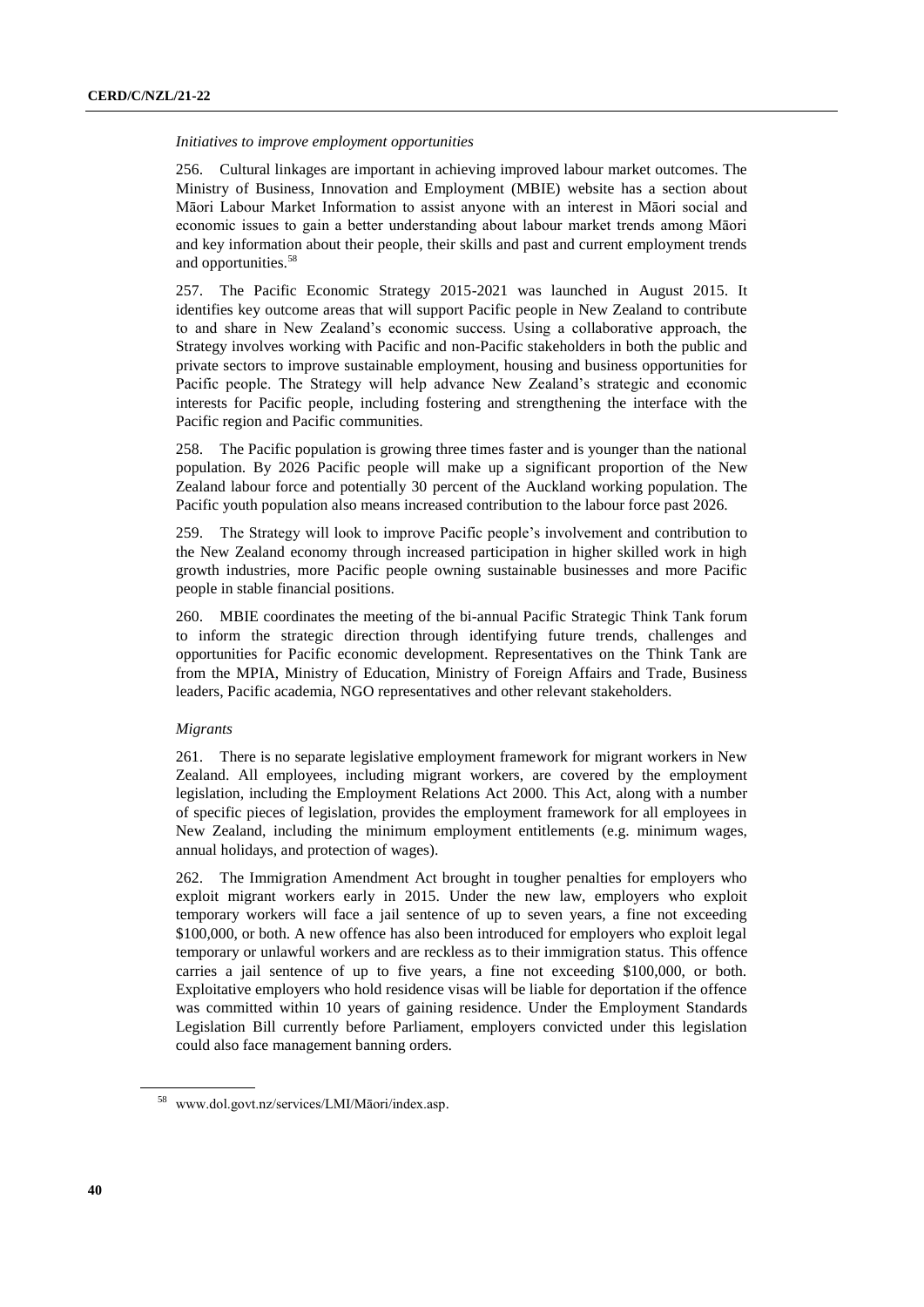# **Social services**

263. New Zealand's social assistance programmes aim to ensure an adequate standard of living and provide opportunities for all to participate fully in society, regardless of ethnicity. Māori and Pacific peoples are over-represented in a number of poor social outcomes. Every effort is made by the Government to ensure that all services reach vulnerable Māori and Pacific families and are delivered in culturally acceptable ways.

264. **The Ministry of Social Development — Te Manatū Whakahiato Ora**  implemented Welfare Reform changes from July 2013. Some of the main changes were the restructuring of benefit categories, the introduction of a new service delivery model and the adoption of an investment approach to welfare.

265. One of the key pillars of Welfare Reform is the adoption of the investment approach, which uses actuarial modelling tools to recognise and make transparent the full long-term costs to the welfare system of groups or segments of people within that system. An annual valuation is done to assess the impact of Work and Income activity on future liability and hold Work and Income accountable for its performance.

266. Actuarial valuations of the welfare system identify likely future trends in benefit receipt based on historical behaviour. The investment approach takes that information, breaks it down and uses it to shape future performance management, services and case management. This information is also used to develop trials aimed at trying new approaches to working with clients, allowing the Ministry of Social Development to stop, continue or expand trials in accordance with the results.<sup>59</sup>

267. The investment approach does not specifically target any particular ethnic group. However, it is likely that a number of ethnicities will be represented in the profile of the clients the investment approach aims to help into work.

# *Young Persons and Their Families*

268. Child Youth and Family's (CYF) responsiveness is embedded in the Ma Matou Ma Tatou strategy, underpinned by Pūao te Atatū and also the Children, Young Persons and their Families Act 1989.

269. Since 2013 CYF has, with the help of its Māori leadership infrastructure and organisational leadership, co-constructed with internal staff and key external stake holders (e.g. iwi, NGOs), a CYF Indigenous and Bicultural Principled Framework. This places a premium on Tangata Whēnua bodies of knowledge, and wisdom, focuses on the potentiality and uniqueness of our young, and validates Tangata Whenua ways of engaging with each other.

270. Since August 2012, CYF has engaged with iwi across New Zealand to discuss options for a partnered approach to improving outcomes for mokopuna and whānau Māori who are known to, or likely to come into the custody of CYF. CYF has currently established formal partnership agreements with four iwi organisations. These partnerships are currently exploring and co-designing services that will support the cultural needs of mokopuna Māori and their whānau consistent with the aspirations of iwi for their people.

271. CYF has developed Va'aifetu — Pacific frameworks for practice to complement its existing practice frameworks which will enable practitioners to engage more effectively with Pacific people. The framework aims to see more sustainable outcomes that reduce the

The Ministry of Social Development implemented five trials on flexible childcare assistance; in-work support; intensive client support; young supported living payments clients; and people affected by the recession.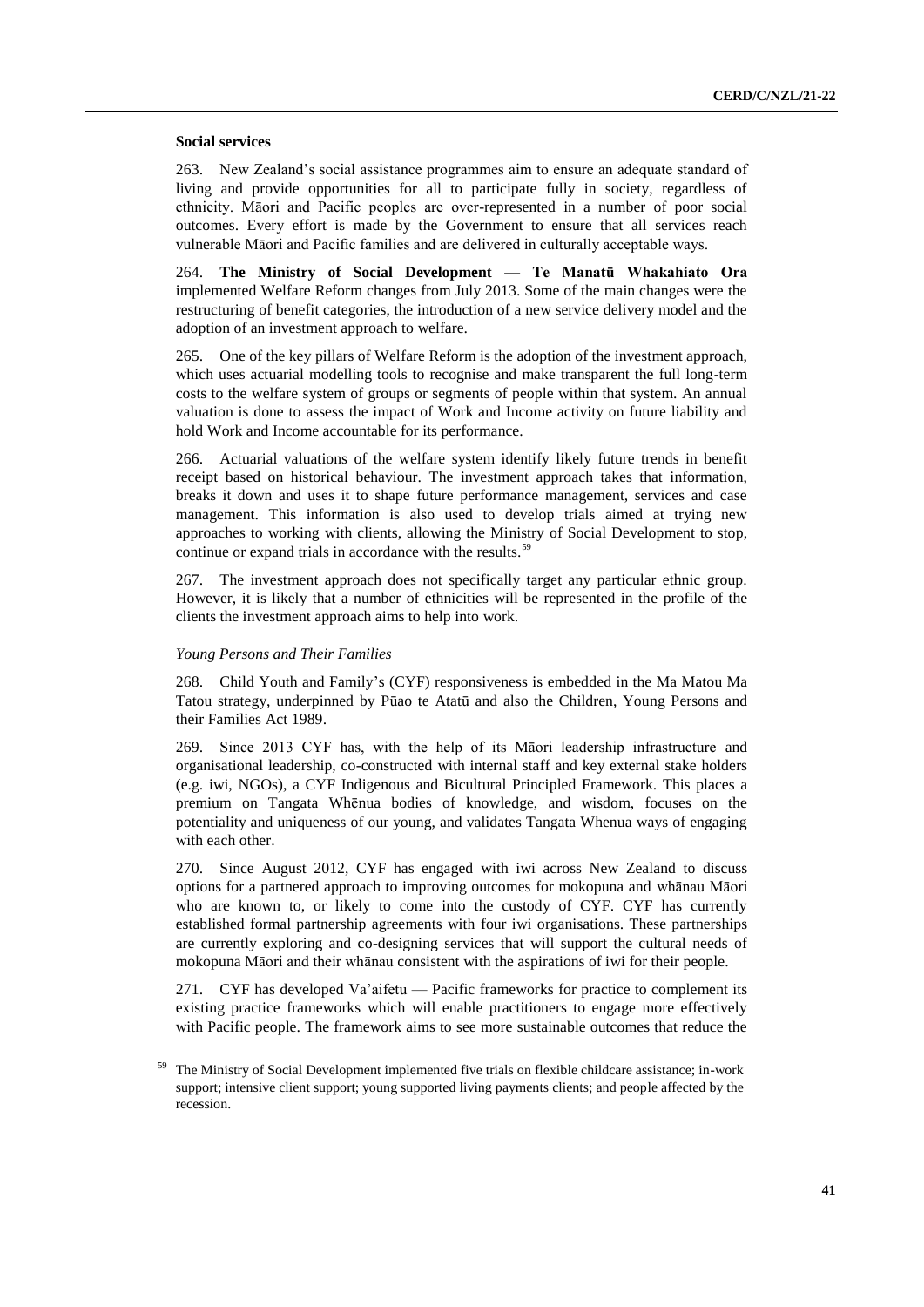number of Pacific children that return to the notice of the state, a reduction in their number in long-term state care, and a decrease in youth offending.

# *People with disabilities*

272. In 2013, the disability rates for the four main ethnic groups were: Māori — 26 percent, European — 25 percent, Pacific peoples — 19 percent and Asian — 13 percent. Māori children have a disability rate of 15 percent, compared with 9 percent for non-Māori children.

273. In 2013, the employment rates for disabled people in the four main ethnic groups were: European — 46 percent, Asian — 46 percent, Māori — 44 percent and Pacific peoples — 41 percent.

274. The Disability Strategy is a long-term plan for changing New Zealand to a more inclusive society. It contains specific objectives for promoting the participation of disabled Māori and disabled Pacific peoples. In addition, the Ministry of Health's Disability Support Services emphasises culturally responsive service provision in both Whaia Te Ao Marama: The Māori Disability Action Plan for Disability Support Services, 2012-2017 and Faiva Ora: National Pacific peoples Disability Plan, January 2014-June 2016.

275. One of the priorities for the promotion and maintenance of New Zealand Sign Language (NZSL) is improving access for deaf Māori and Tikanga Māori because of the need to access three different languages (English, Māori and NZSL). The recently established New Zealand Sign Language Fund will make available funding for initiatives such as the training of trilingual interpreters.

276. In 2013, a three-year demonstration of Enabling Good Lives was introduced in Christchurch. This was in recognition of the need for change to the disability support system through the New Zealand Disability Strategy and the UN Convention on the Rights of Persons with Disabilities. The relationship between Māori and the Crown under the Treaty will be core to the future vision for the disability support system, based on key principles of participation at all levels; partnership in delivery of support, and the protection and improvement of Māori Wellbeing.

# **Housing**

## *Māori housing*

277. Māori make up 14.9 percent of the New Zealand population, yet are disproportionately high users of social housing. As at 31 August 2015, 21,859 of main tenants for the State housing were Māori — 34.4 percent of all main tenants. Likewise, 89,275 Māori individuals received an income-tested accommodation subsidy, 29.8 percent of all accommodation supplement recipients as at December 2014.

278. Census 2013 showed that 109,980, or 28.2 percent, of Māori adults (aged 15 years and over) lived in dwellings they owned or partially owned. Levels of Māori home ownership is declining, down from 30.1 percent in 2006 and 31.7 percent in 2001. 3,063 Māori did not reside in a fixed physical address.

279. In response to this issue, the Government launched He Whare Āhuru He Oranga Tāngata (He Whare Āhuru) — the Māori Housing Strategy in July 2014. The strategy sets out six directions to improve Māori housing over the period of 2014 to 2025. It aims to support two major outcomes, namely improving housing for Māori and their whānau; and increasing housing choices for Māori by growing the Māori housing sector.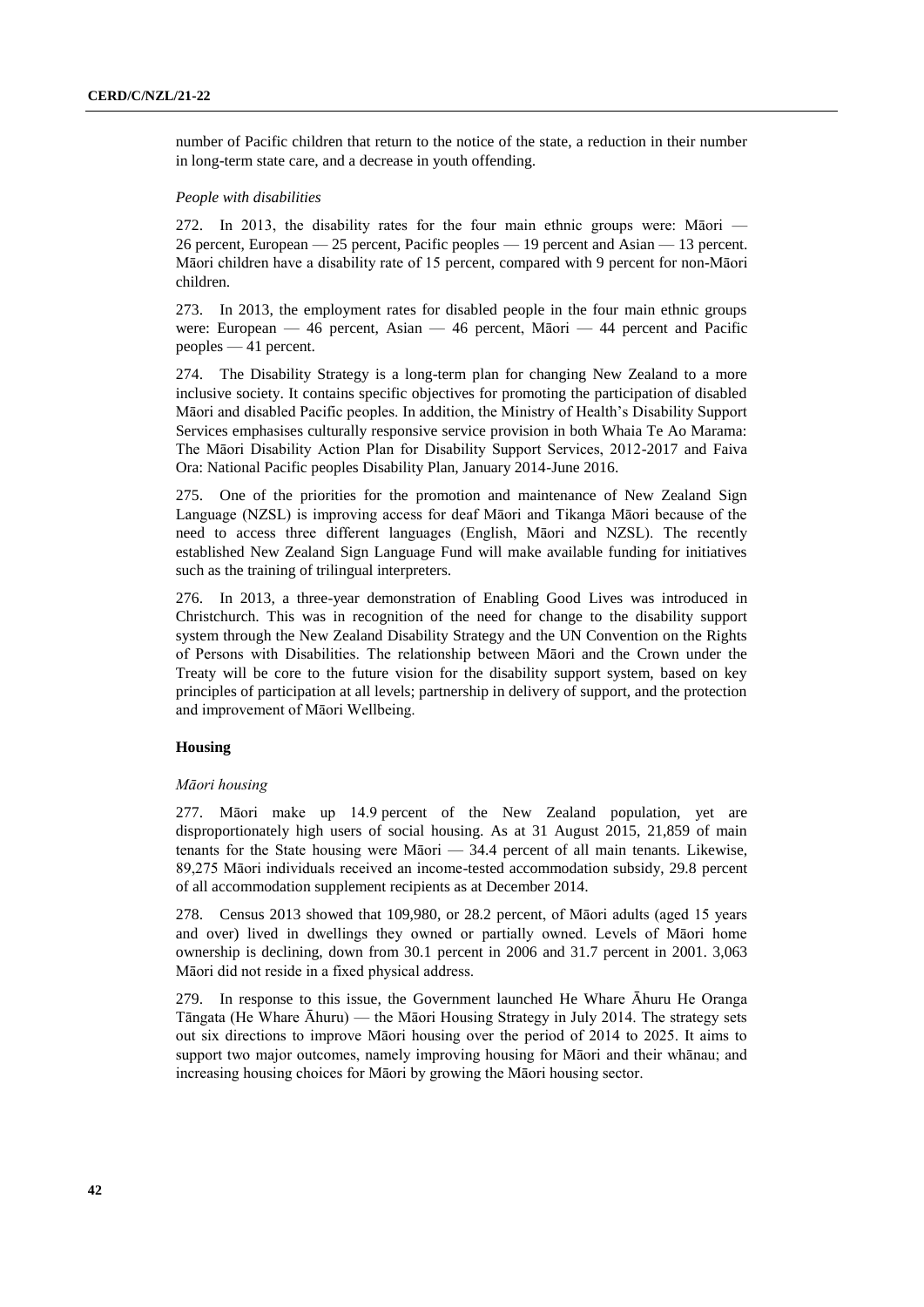280. The first three directions set out the opportunities open to Māori and their whānau to improve their housing situation. The remaining three directions set out the opportunities for Māori organisations to create more housing choices for Māori.

281. The strategy was developed at a time when new opportunities were emerging for Māori organisations to play a greater role in housing. The government's social housing reforms, rights of first refusal over surplus land (where such rights apply as a result of Treaty settlements) and the transfer of Housing New Zealand homes to community housing providers all create opportunities for Māori to develop housing that will better meet their needs.

282. To contribute to the implementation of He Whare Āhuru, the Government has established a Māori Housing Network within Te Puni Kōkiri. The Network shares practical advice, information and helps with Māori housing projects; manages Government funding for Māori housing projects; and works with other agencies on a coordinated approach to Māori housing.

283. The Network is whānau-centred, working closely with whānau Māori and communities and supporting them to develop their own housing solutions. This approach takes place within the wider context of Whānau Ora, with a similar focus on empowering whānau to identify and meet their own needs, rather than having solutions imposed on them.

284. The current focus of the Network (2015-2018) is on smaller scale projects that:

- Improve the quality of housing for whanau
- Build capability of whānau, hapū and iwi in the Māori housing sector
- Increase the supply of affordable housing for Māori.

# *Pacific peoples' housing*

285. Although Pacific people make up 7.4 percent of New Zealand's population, the proportion of Housing New Zealand tenants who are Pacific people (including those who have identified with more than one ethnicity) has increased from 25 percent in 2006 to 38 percent in 2013. This number is greater in Auckland where Pacific peoples make up 45 percent of all Housing New Zealand tenants, an increase from 40 percent in 2006.

286. As with other populations in New Zealand, the home ownership rate for Pacific peoples is declining. For Pacific people aged 15 years and over living in New Zealand on 5 March 2013, 18.5 percent owned or partly owned their usual residence; in 2006, this was 21.8 percent. For comparison, 49.8 percent of the population aged 15 years and over owned or partly owned their usual residence. At the end of June 2014, Pacific people made up 6 percent of all recipients of the Accommodation Supplement.

287. The Pacific Economic Strategy (described earlier) also looks to support Pacific people and their communities towards economic prosperity with Pacific people in quality, suitable and affordable housing as one of its goals.

# **Article 7**

# **Ministry for Culture and Heritage**

288. The **Ministry for Culture and Heritage — Manatū Taonga** provides policy advice on arts, culture and heritage matters, including commenting on cultural property rights and protection, particularly Māori heritage; produces history, heritage and reference products and services; provides research, development and advocacy for the cultural sector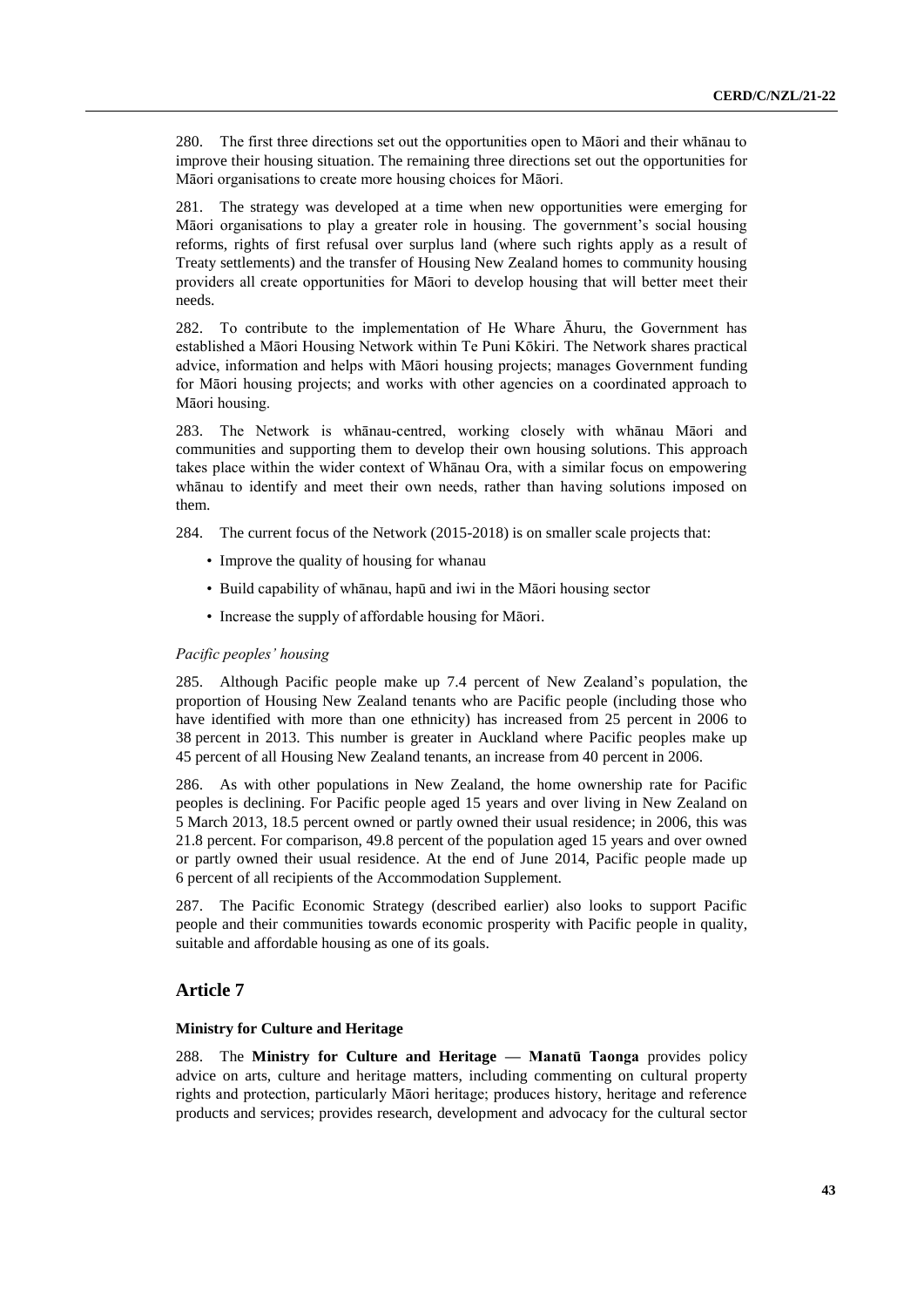and administers government funding and monitoring for arts and heritage agencies in the sector.

289. The Ministry funds a number of agencies which work to promote understanding and tolerance of the many cultures which make up the New Zealand identity. These agencies fund, develop and support Māori and other ethnic arts and heritage and hold events and exhibitions to celebrate and educate about cultural diversity and tolerance. Examples of their activities are described below.

290. The Ministry funds a range of programmes and initiatives designed to assist iwi/Māori with their cultural objectives. This includes Te Matatini (a Māori performing arts organisation), Creative NZ (funder of Māori customary arts and contemporary arts practice, such as theatre, music, dance, literature, visual and craft/object arts), and Ngā Taonga Sound and Vision (an organisation with audio-visual archives important to Māori, Pacifica and other ethnic communities).

# *Te Papa*

291. *Te Papa* continues to be a world leader as a bicultural museum, with the Kaihautū leading bicultural strategy within the museum, and inclusion of indigenous knowledge, world views and value systems across the organisation. Regular exhibitions developed in partnership with iwi Māori tribes, as well as the location of the marae in the centre of *Te Papa*, demonstrate this perspective and its unique brand of museum practice. *Te Papa* actively works with communities including iwi, hapū and whānau on a range of programmes for preserving our cultural heritage and actively assisting ongoing development.

#### *Heritage New Zealand*

292. Formerly the Historic Places Trust, *Heritage New Zealand* is responsible for the establishment and maintenance of a Heritage List/Rārangi Kōrero of New Zealand's historical and cultural heritage, including historic and *wāhi tapu* places and areas. Under the *Heritage New Zealand Pouhere Taonga Act* 2014, this was extended to also include *wahi tupuna*, recognising the ancestral significance of places. Any person may apply to Heritage New Zealand's Māori Heritage Council to have any *wāhi tapu*, *wāhi tapu* area, or *wahi tupuna* entered on the List.

#### *New Zealand Film Commission*

293. The New *Zealand Film Commission* has recognised the need to expand and develop the base of Māori filmmaking in the film industry. In 2013-14 the Commission established a new initiative, He Ara, to empower groups of Māori and Pacific peoples film makers to develop films in a collaborative fashion.

# *NZ On Air*

294. In 2014, *NZ On Air* invested \$4.5 million in television programmes with appeal for all New Zealanders but with content that makes a conscious effort to reveal something of the past, present or future Māori world. A further \$265,000 was invested in Māori radio programming as well as \$300,000 in a Māori web series as part of NZ On Air's digital strategy. In total, NZ On Air invested \$5.1 million on Māori as one of its special focus audiences.